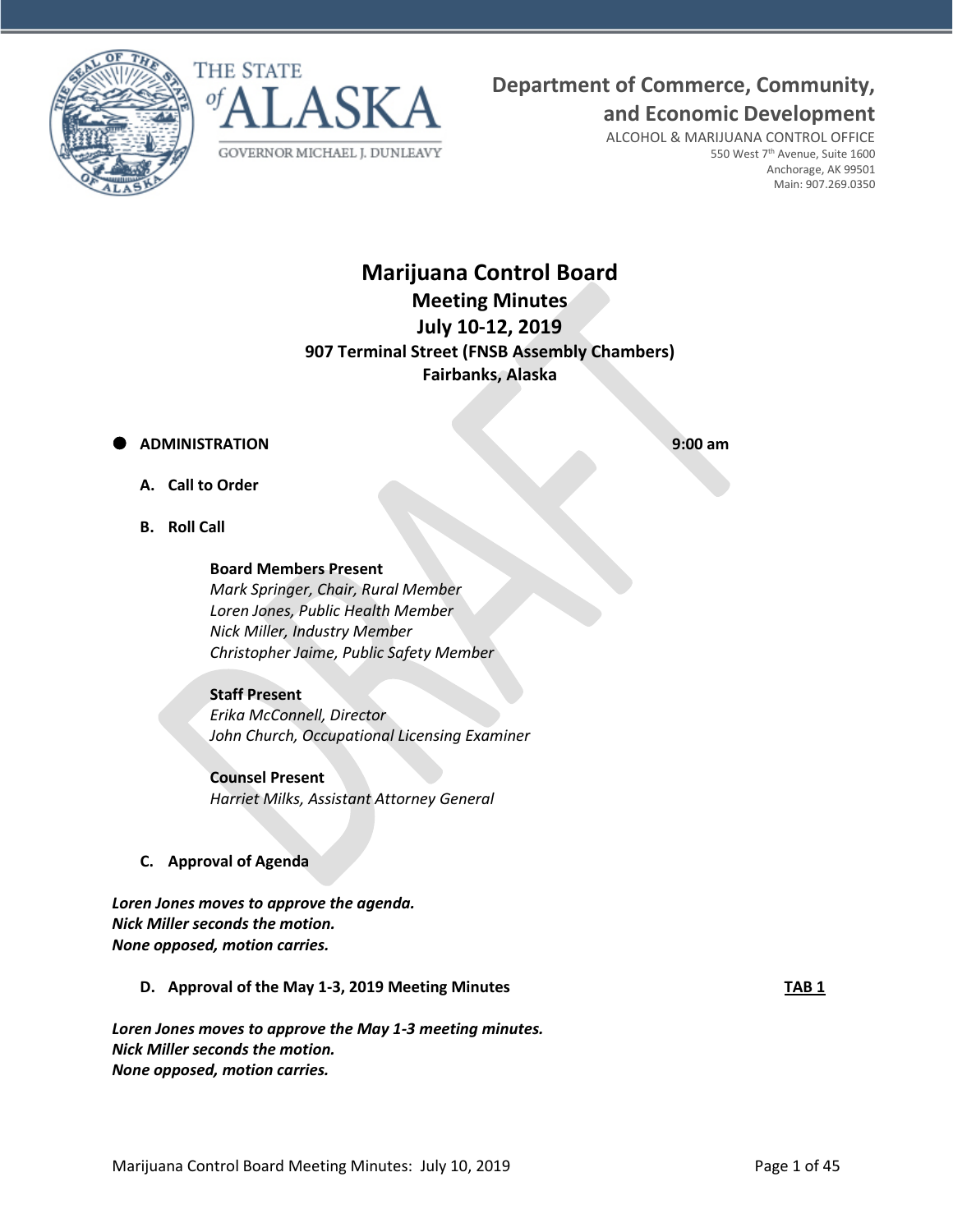## **BOARD GOVERNANCE 9:02 am**

*Harriet Milks summarizes the purpose of the 'Board Governance' section of the agenda for the new board member and as a refresher for the rest of board.*

*Loren Jones states that he has been involved in his community's on-site consumption discussion.*

*Christopher Jaime indicates he does not have a conflict.*

*Nick Miler reports no changes.*

*Mark Springer indicates he does not have a conflict.*

#### **PUBLIC TESTIMONY 9:06 am**

Public testimony is limited to issues not on this agenda and that are not proposed regulations. Written comments may also be submitted to the board for review during its next regular meeting via [marijuana@alaska.gov.](mailto:marijuana@alaska.gov) The call-in number is 1-800-315-6338, code 69176#.

*Brandon Emmett, President of Alaska Marijuana Industry Association, is present to discuss their interest in supporting parents in the workplace and to urge the board to have more consistency when approving products. He also would like the board to work on the transportation issues to allow for more efficient movement of product. Finally, he discusses the hard tax floor as a future topic of concern as the industry matures.*

*Loren Jones states that he agrees with Brandon Emmett's assessment that the MCB should be more consistent with their product approvals.* 

*Mark Springer asks that Brandon Emmett and the AMIA bring forward suggestions regarding "umbrella" ingredients for products and transportation concerns to AMCO staff for consideration during evaluation of the regulations projects that are currently open related to these subjects.*

*Barret Goodale, Cultivation Manager for Good Cannabis, is present in person to testify regarding concerns about the changes to METRC and how they require weight to be reported. He believes that the industry should be involved/consulted on these changes.*

*Mark Springer has questions regarding if the change was announced by METRC.*

*Erika McConnell indicates that typically a notice is sent out by METRC but that she cannot verify that a notice was sent for this particular matter. She states that she will look into the issue.*

*Jana Weltzin, JDW Associates, is present in person to testify regarding how the amount of THC in product is determined. 3 AAC 306.355 contradicts statute because high THC content products sold in legal amounts under statute go over the maximum THC limits set in regulation.*

**RECIDIVISM REDUCTION FUND 9:21 am**

**A. Alysa Wooden, Program Coordinator, Community Reentry, Division of Behavioral Health, DHSS**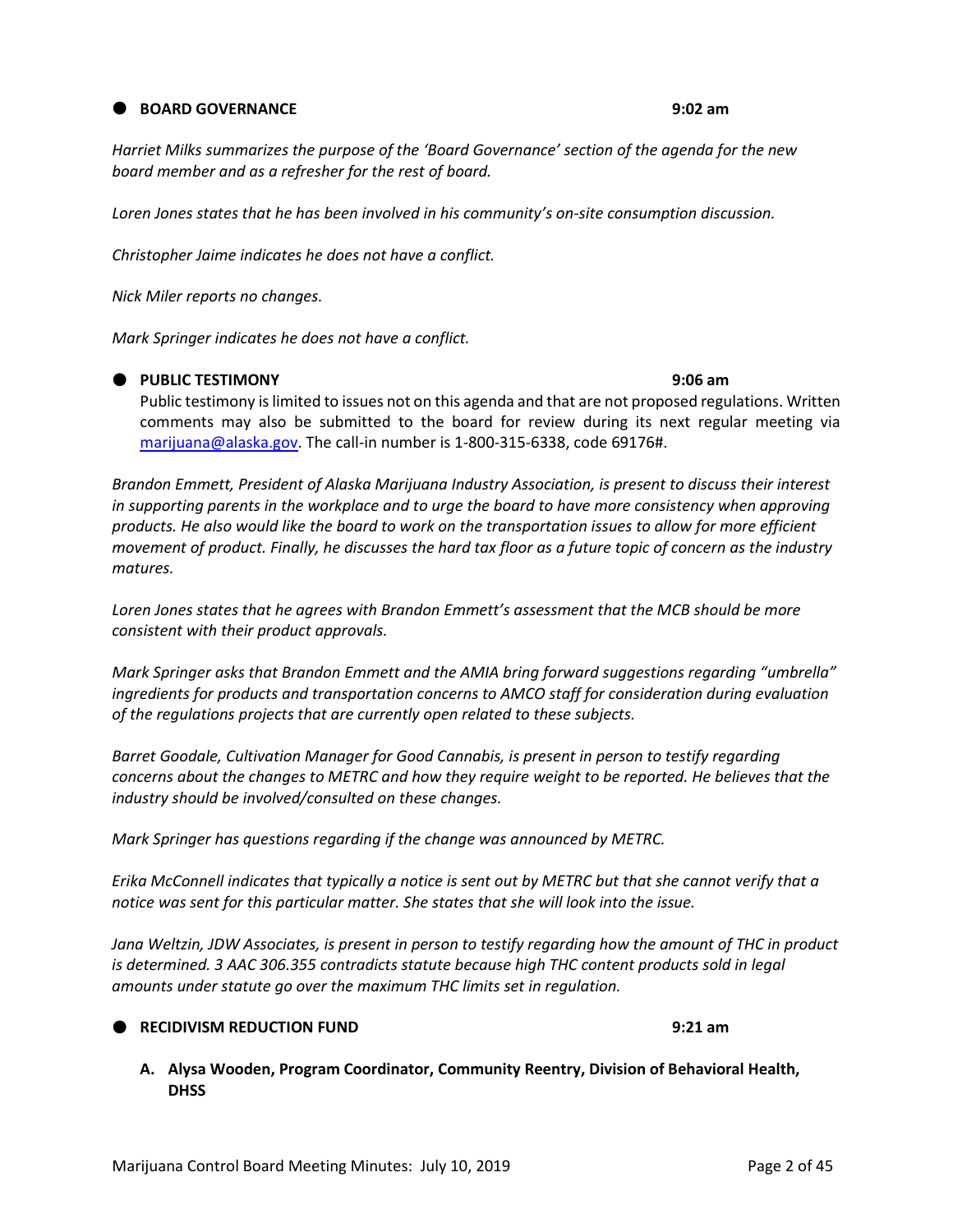*Alysa Wooden, Program Coordinator for DHSS, is present in person to discuss the Recidivism Reduction Fund and Community Reentry programs, the work that is done with individuals returning from incarceration, and the effects the programs have on the community.* 

## **B. Department of Corrections**

*Laura Brooks, Division Operations Manager for Health and Rehabilitation Services, via phone, discusses the issues facing the Department of Corrections and substance abuse in the state. She indicates that there is a lack of substance abuse facilities/programs in the state. They, as a program, have been working with other agencies using the funds gathered from marijuana tax to help facilitate outreach to this vulnerable population. Mark Springer and Laura Brooks discuss the costs and what agencies assist in the payments for the Vivitrol shot.* 

## **AMCO COUNSEL PRESENTATION 9:47 am**

## **A. Harriet Milks, Assistant Attorney General, Department of Law**

*Harriet Milks is present to summarize the history of the marijuana laws in Alaska, the 2014 ballot initiative, and how the laws and regulations were established in the state.*

Break at 10:21am. Return at 10:32am.

## **TAX PRESENTATION 10:32 am TAB 2**

## **A. Jana Weltzin, JDW, LLC**

*Mark Springer notes to the audience that the MCB has no control over the tax rate.*

*Jana Weltzin, JDW LLC, is present to discuss the information provided in Tab 2 regarding the taxation of marijuana in Alaska and the issues that faces the industry in regards to the 'inflexible' tax floor. She speaks to the taxation methods of other legal states.*

*Loren Jones comments that he believes the industry should look to the fishing industry for examples of how they are taxed, and the benefits they get from paying those taxes.*

| ● PACKAGING AND LABELING PRESENTATION<br>TAB <sub>3</sub><br>$10:57$ am |
|-------------------------------------------------------------------------|
|                                                                         |

## **A. Jim Dyer, JKD Brands**

*Jim Dyer, owner of JKD Brands, is present to discuss the packages used in the market, the labeling requirements of Alaska and the best practices for the industry as set out in Tab 3 using an updated powerpoint presentation.* 

| <b>O</b> DIRECTOR BRIEFING | 11:26 am | TAB 4<br><b>Contract Contract Contract Contract</b> |
|----------------------------|----------|-----------------------------------------------------|
| A. Director's Report       |          |                                                     |

*Erika McConnell summarizes Tab 4. She requests clarification from board on whether 'post marked' counts as a renewal being submitted to the office on time.*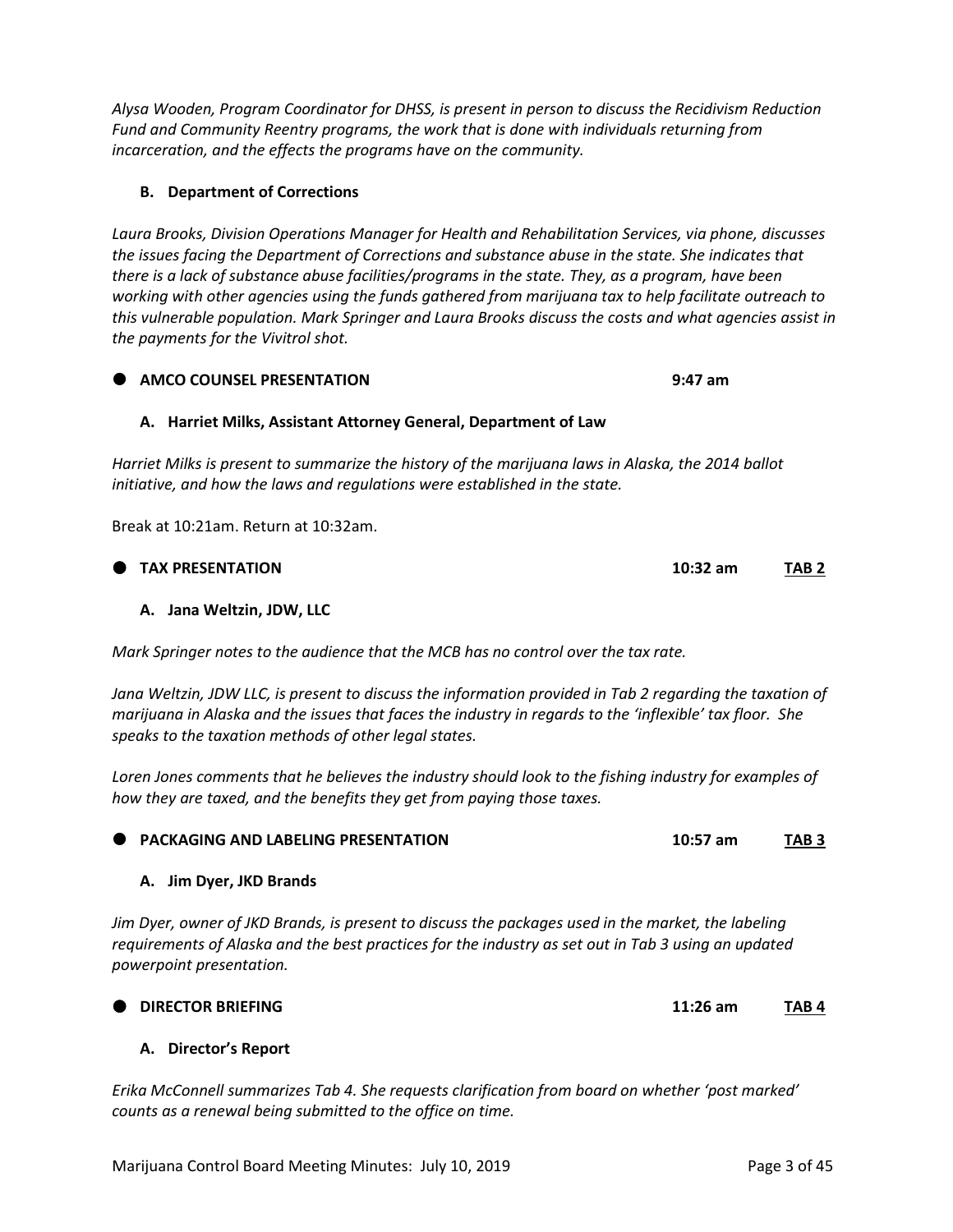*Mark Springer ask how many licensees are affected by this question.*

*Erika McConnell indicates that there are only a handful of licensees that this is affecting at this time.*

*Loren Jones expresses concerns regarding the renewal applications being submitted online while payments generally have to be delivered in person or via mail.*

*Mark Springer states that he would be interested in knowing other state agencies regarding the 'post marked' concern.* 

*Erika McConnell states that she does not know the policy of other agencies but that she believes that they would be governed by the relevant statutes. She states that the interpretation of this matter should be clarified through regulation. She mentions that there was previous board discussion regarding the meaning of the word "application" and the need to specify what the meaning of that word is for matters such as posting of the application or public notice; she believes that this matter could be wrapped into this project.* 

## *Loren Jones moves to open regulation project on 3AAC 306.035(a). Christopher Jaime seconds the motion.*

*Erika McConnell asks if the board wishes to expand the motion to include the examination of the matter of the word "application" as well.* 

*Loren Jones amends his motion to include resolving the discrepancies regarding the use of the word "application". Christopher Jaime agrees to the amendment.* 

*None opposed, motion is carried.*

*Erika McConnell provides an update on the issue of the definition of "recreation or youth center" and recommends opening a regulation project to establish a clearer definition. Her recommendation to the board is to address the matter through regulation. A project was opened regarding this matter previously but 'died' and did not get finalized. This matter continues to arise as a concern.* 

*Loren Jones states that if a regulation project is opened to define recreational or youth facilities then a look should to be taken at the distances set in regulation and statute to give more clarity to local communities and licensees.*

*Loren Jones moves to open a regulation project regarding the definition of recreational or youth facilities and to reexamine separation distances required. Nick Miller seconds the motion.*

*Nick Miller and Loren Jones volunteer to serve on a sub-committee. Mark Springer approves the formation of a sub-committee.*

## *None opposed, motion is carried.*

*Erika McConnell summarizes the issue of license 10071 Vern's Wicked Weed and their failure to receive an inspection before the July meeting; no inspection has been performed but part of the delay was due to the applicant not being able to be credentialed into Metrc and that matter was resolved today. She states that the applicant may not be aware that he is being considered at this time.* 

Marijuana Control Board Meeting Minutes: July 10, 2019 **Page 4 of 45** Page 4 of 45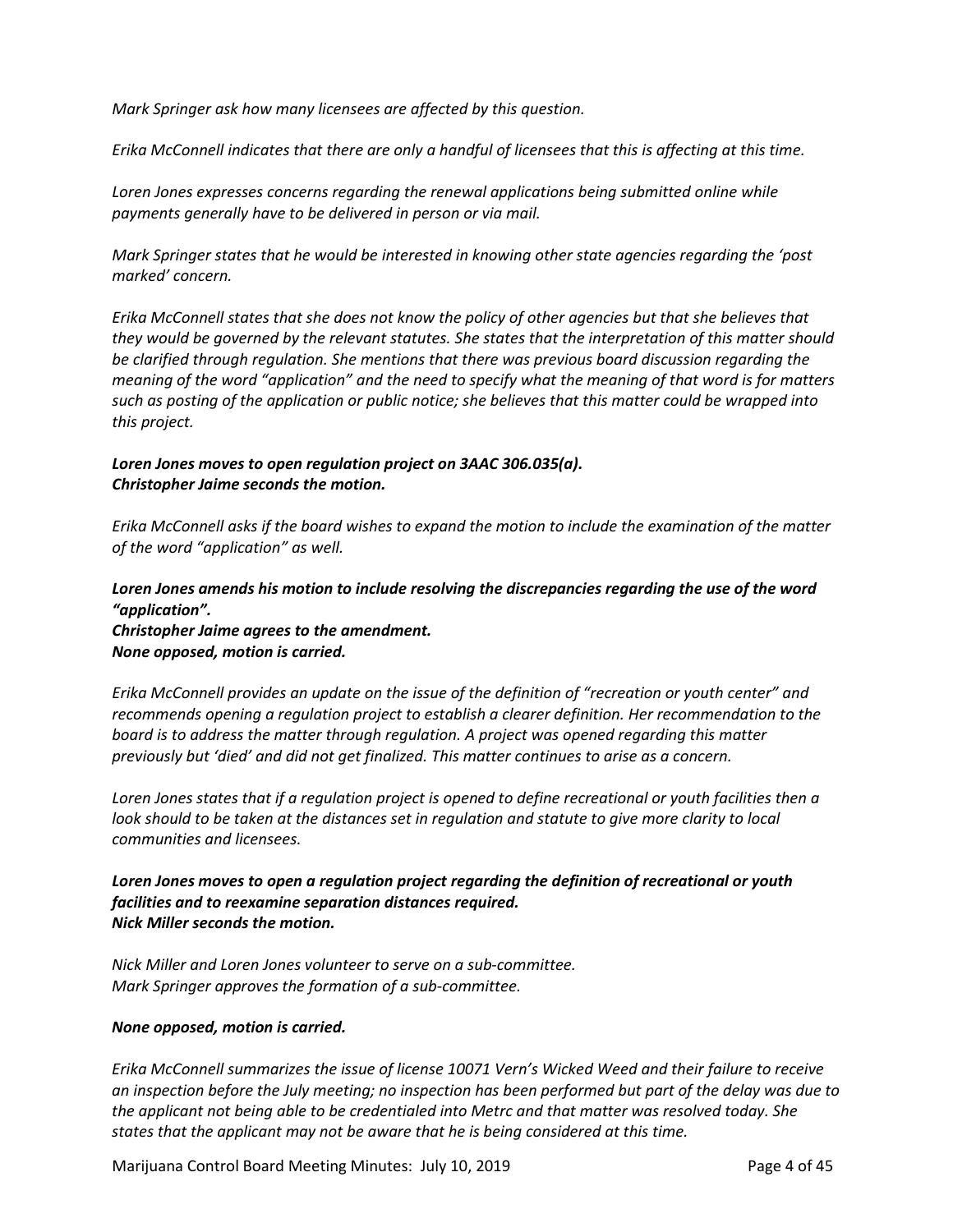*The applicant, Jeremy Erickson, is not present in person or via phone.* 

*Loren Jones moves to extend deadline for the license to receive an inspection (to become activeoperating) to September 1st 2019. Nick Miller seconds the motion. None opposed, motion is carried.*

*Erika McConnell notes that it is her hope to have all the regulations projects together for review at the September meeting.*

*Erika McConnell summarizes the remaining items in her report provided in Tab 4.* 

*Nick Miller and Erika McConnell confirm that, regarding the 'postmarked' renewal deadline, the board has determined that the requirement to avoid the late fee is that the applications are postmarked by the deadline (July 1 due to June 30 being a Sunday) for this renewal cycle.* 

*Mark Springer states that he would like to recognize the work and efforts of the Director and that he personally thanks her. He states that as the chair he would entertain a motion that the board has full confidence in the Director and that they appreciate the job she is doing.* 

*Loren Jones so moves. Nick Miller seconds the motion. None opposed, motion is carried.*

*Erika McConnell, Director, thanks the board for their support.* 

## **B. Draft Data Use Agreement with Department of Health and Human Services TAB 5**

*Jessica Filley, Epidemiologist with DHHS, is present to answer any questions regarding the data use agreement and to discuss her role within DHHS.*

*Nick Miller asks how the data would be aggregated.*

*Jessica Filley indicates that the data would be broken up differently depending on the situation. If it was a location where there are limited number of marijuana establishments they would not report that data separately.*

*Mark Springer asks if this data would be available to the public in some way such as public accessibility or through records requests.*

*Harriet Milks indicates that it would but that any requests would have to be reviewed by the Department of Law to ensure there isn't sensitive personal information being disclosed.*

*Harriet Milks requests to table this to a later point so that legal counsel for both parties have a chance to review the edited agreement.* 

*The board agrees to table consideration until Friday, July 12, 2019.*

Break for lunch at 11:58am. Back at 1:08pm.

Marijuana Control Board Meeting Minutes: July 10, 2019 **Page 5 of 45** Page 5 of 45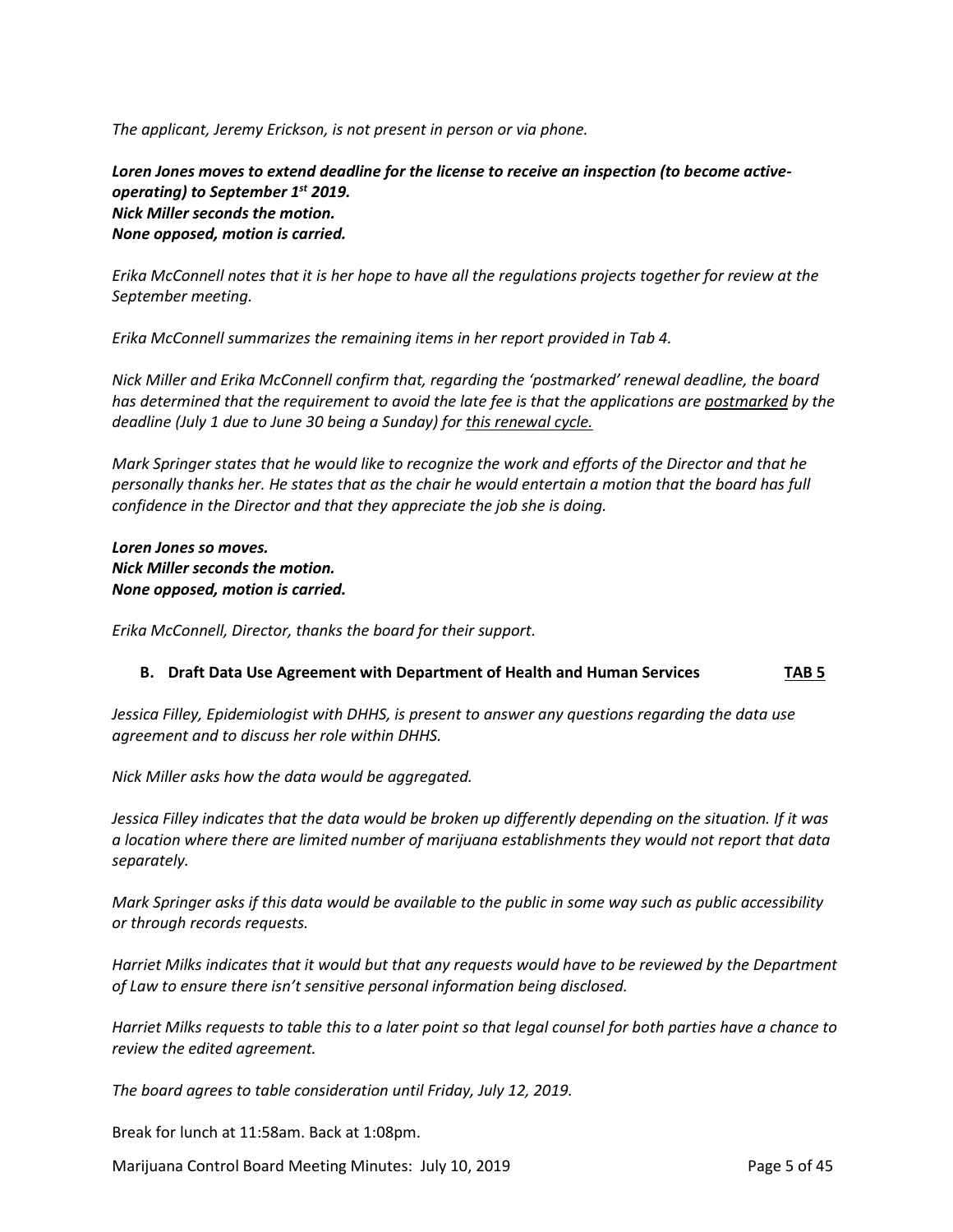## **ENFORCEMENT BRIEFING 1:08 pm**

## **A. Enforcement Supervisor's Report TAB 6**

*James Hoelscher is present via phone to summarize Tab 6. He indicates that the office is in the process of recruiting a new investigator and student interns. He addresses the concerns of advertising on mailers or coupons that do not have warning labels included or are included on the back of the advertisement.*

*Mark Springer states that he believes that the warnings should be on the front of the advertising.*

*Nick Miller states that as long as the warning labels are included, even if it is on the back, then they should not limit licensee's ability to market.*

*James Hoelscher states that, according to past interpretations by the Board, the warnings should be large enough to be read and included on the front of the advertisement.*

*Erika McConnell agrees with James Hoelscher that the warnings should be prominent.*

*Loren Jones notes that most other substances that are controlled and require warning labels are regulated on a federal level.*

*Mark Springer asks if there is still an advertising committee and regulations project currently ongoing.*

*Erika McConnell confirms that there is an open project and the committee can look into this issue as well.*

## *Loren Jones moves to approve enforcements current interpretation for advertising requirements including the requirement that the warning be on the front of the advertisement. Christopher Jaime seconds the motion.*

*Nick Miller votes no and Mark Springer, Loren Jones and Christopher Jaime vote yes. Motion carries 3-1.*

*James Hoelscher requests clarity from the board regarding whether licensees are able to advertise in the newspaper or on vehicles since they may end up in restricted areas.*

*Loren Jones notes that he understands that newspapers with marijuana ads may or may not end up in areas that the board does not approve of but that there are no established rules about it and it would be extremely difficult to enforce. He believes the 1,000 foot limit applies to a building or signage on a building.*

*Mark Springer states that as long as the advertisement or signage does not have marijuana depicted and does not implicitly state that marijuana is the product, it does not need to have warnings.*

*James Hoelscher indicates that any mention of marijuana product must have warnings, per regulation.*

*Erika McConnell notes that there is a regulation project open currently regarding advertising and this issue can be more expanded on during that project. She notes that she would not like the board to make any determination on the matter of car signs until the regulation project has looked at the issue.*

*James Hoelscher moves on to recommend a regulation project to better understand 3 AAC 306.355, limits on quantity sold as there are some conflicting regulations based on THC amounts. Notes that 7* 

Marijuana Control Board Meeting Minutes: July 10, 2019 **Page 6 of 45** Page 6 of 45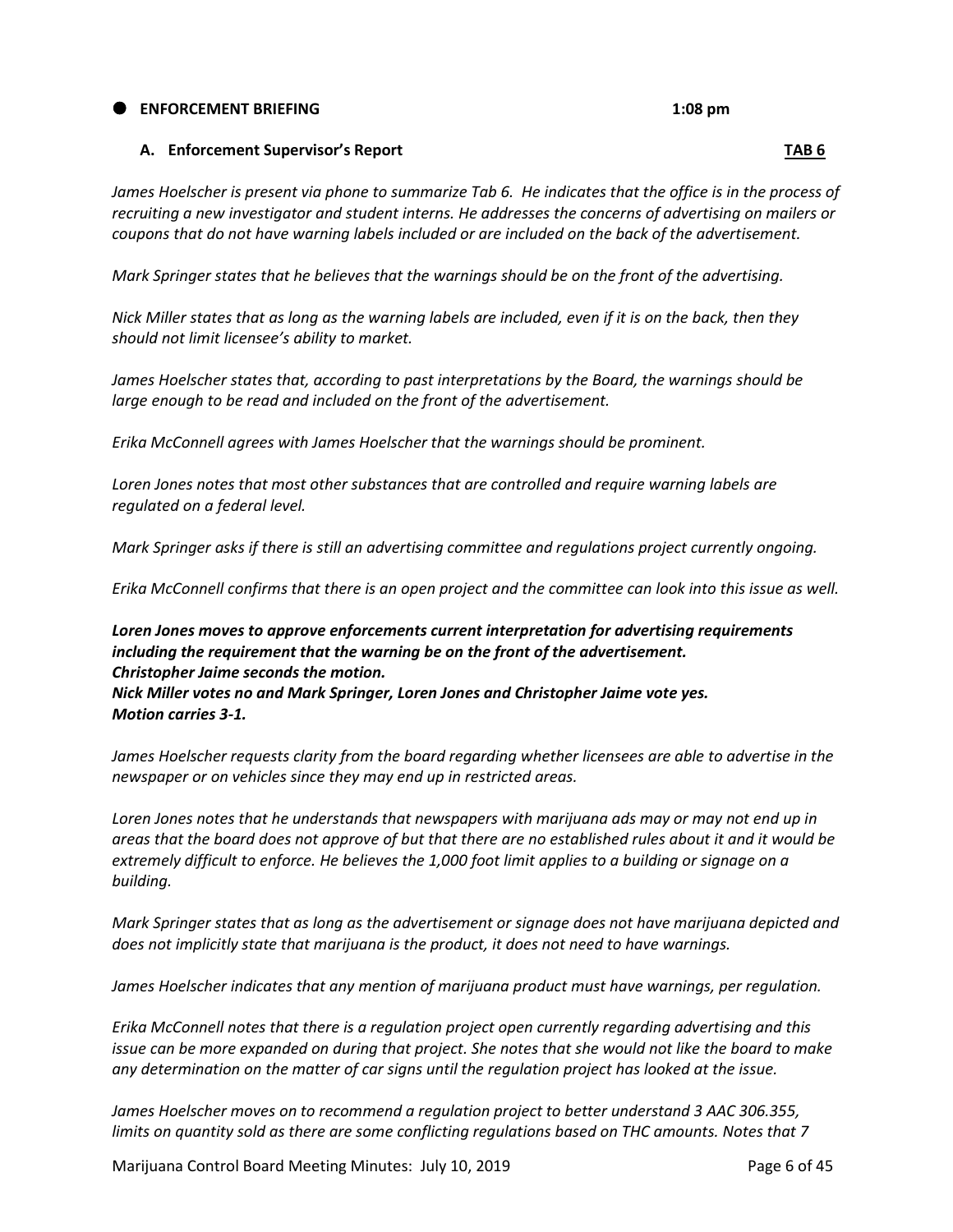*grams (one ounce) of high THC concentrate violates the THC limit that is currently in place. He requests the board clarify what the limit applies to.*

*Nick Miller moves to open a regulation project to examine 3 AAC 306.355 Limits on quantity sold. Christopher Jaime seconds the motion. None opposed, motion is carried.*

## **B. Notices of Violation Issued and Licensee Responses TAB 7**

*James Hoelscher asks for clarification on a fine schedule for NOVs and whether or not responses are required for NOVs. In 3 AAC 306.805(d) it states that the marijuana licensee "may respond orally or in writing". For alcohol if an NOV is not responded to, another NOV is issued for not responding to the board.*

*Mark Springer questions whether stating "must" or "shall" would violate the 5th amendment.*

*Harriet Milks does not believe that changing the language would violate the 5th amendment.*

*James Hoelscher summarizes the NOVs in Tab 7. He mentions Alaska Blooms, LLC receiving an NOV for exceeding the quantity in 3 AAC 306.355 as an example of how licensees can market for future purchases without violating regulations.*

*James Hoelscher moves on to discuss Latitude 62 who was issued an NOV for trying to move product through the airport. He notes that to date AMCO has not received a response from the licensee.*

*Mark Springer agrees that in this case there should have been a response given the violation.*

**LICENSING BRIEFING 2:15 pm**

*Mikal Milton, Records and Licensing Supervisor, present via phone summarizes the information provided in Tab 8.*

Break at 2:19pm. Return at 2:36pm.

## **REGULATIONS 2:36 pm**

## **A. Public hearing on Fine Schedule Proposal**

*Trevor Haynes, General Manager of Good LLC, is present in person to testify against the proposed fine schedule, he believe that the fines would decrease self-reporting, cause undue harm to licensees, and overburden the industry.*

*Lisa Cotes, co-owner of Urban Extracts, is present in person to testify against the proposed fine schedule. She has concerns with the METRC transfer program and does not believe that these types of errors should be fined.*

*Barret Goodale, Cultivation Manager for Good Cannabis, is present in person to testify against the proposed fine schedule. He agrees with the previous testimony regarding the clerical errors dealing with* 

**A. Licensing Report TAB 8**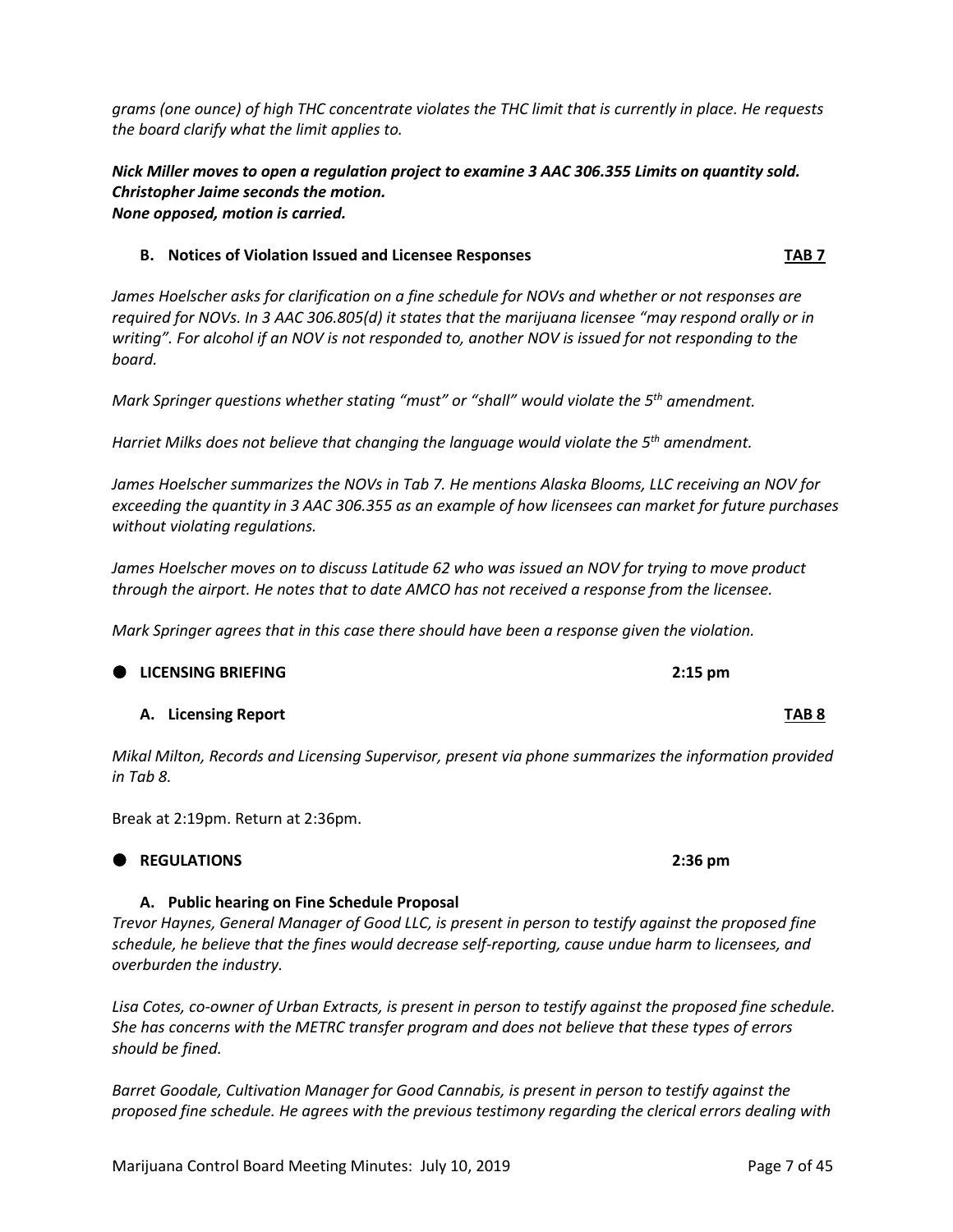*the METRC system and how the fine schedule would decrease self-reporting. He believes a work group should be established to examine fines.*

*Loren Jones states that he does not disagree with the sentiment but that as a board member he does not want to have to spend time discussing with licensee whether an odor violation was properly given. He states that the fine schedule gives the board some recourse regarding people that violate statute or regulation.*

*Jana Weltzin, JDW LLC, is present in person to testify that this new fine schedule is improved but thinks the schedule needs some more work. She asks if the fine money would be eligible to pay off AMCOs debt to the Legislature.*

*Erika McConnell states that she is unsure.* 

*Jana Weltzin states that she believes the length of time for looking at repeat offenders should be one year instead of three, that the monetary fines seem excessive, she has concerns about first time punishments for selling to minor, and that she has questions about the process of the appeal.*

*Erika McConnell clarifies that there is an appeal process available or, if the licensee does not want to appeal, that they need to respond in writing and pay the fine.*

*Ryan Sunset, Owner of East Grip in Kenai, testifies via phone that the revisions are improved but that changes are still needed particularly in regards to suspending a license.*

*Sam Hatchlee, representative of Tanana Herb Company, is present to testify against the fine schedule but acknowledges that AMCO enforcement needs some recourse to penalize bad actors. They would like to see a working group created to look at the schedule.*

*Erika McConnell clarifies for all listeners that NOVs are not issued upon receiving a complaint, but that enforcement will go out to verify the violation before any actions are taken.*

Public comment is closed at this time.

*Nick Miller states that he does believe some of the fines are stiff and do not allow flexibility to allow for mistakes versus malicious intent. He would like to see more work done before moving forward with a vote.*

*Mark Springs states that he does agree that clerical errors concerns are legitimate and agrees that some of the fine for first time violations are too steep. Specifically he notes the NOVs for failure to display handler's card vs failure to maintain handler permits on person/premises could be split apart.*

*Loren Jones indicates that as he has served on the last two committee that have worked on this issue that he will not be serving on a new committee. He has concerns about fines/penalties becoming too lenient. He believes that progression in the fine schedule is important to ensure repeat offenses are reduced.*

*Erika McConnell states that there is no automatic, linear progression for penalties for repeat offenders. It would depend on a number of factors.*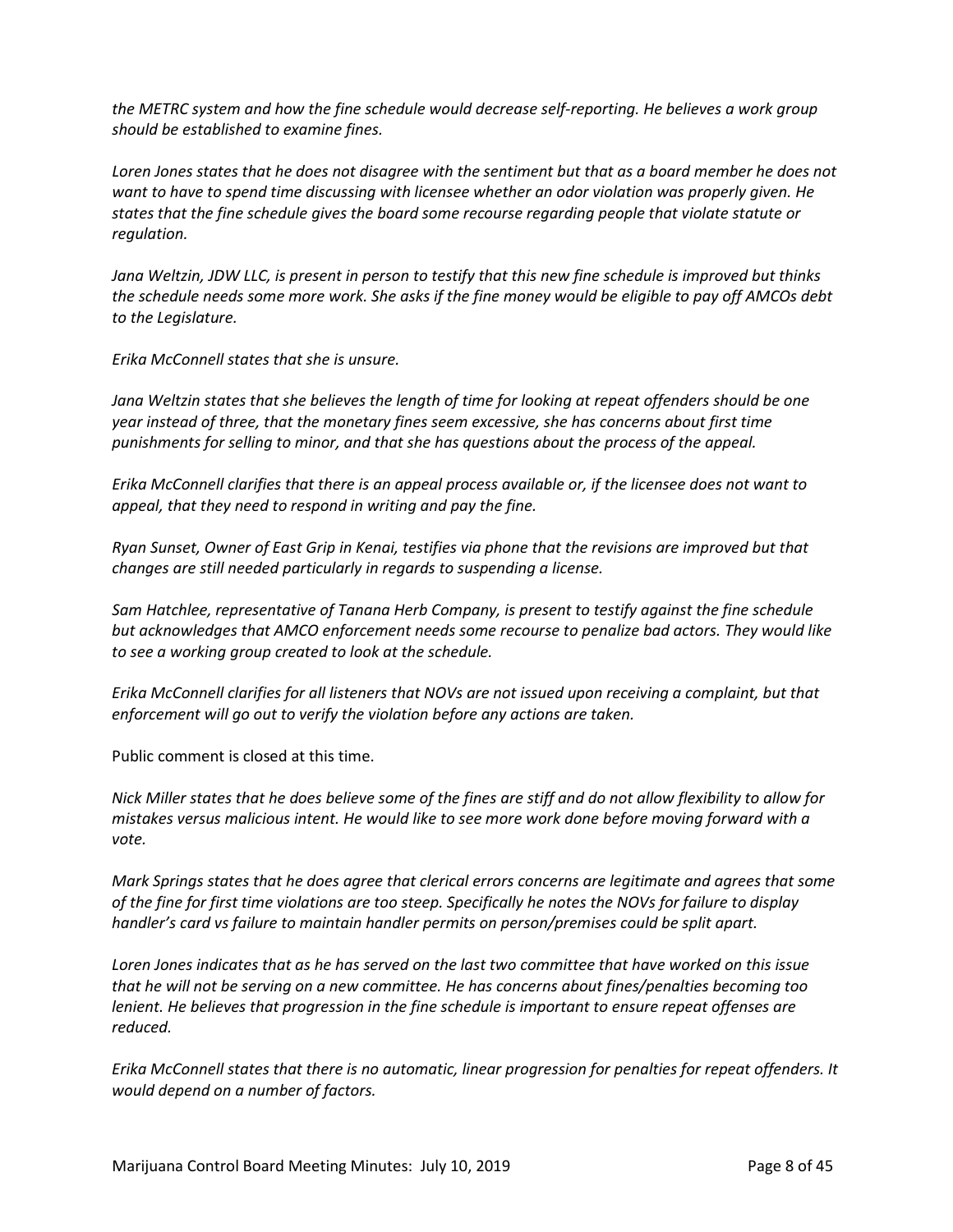*Loren Jones asks Harriet Milks two questions: if the board could put the fine schedule out for comment and have a working group at the same time, and could the board put the schedule up for public comment for 45 days, convene a working group, and bring the comments and working group document back to the full board for review.*

*Harriet Milks confirms that the board could do either. She also states that there are some drafting inconsistencies that may not necessitate putting it back out for public comment, but that they could be addressed at the same time as this extended public comment period.*

*Loren Jones moves to put the Regulation Project "Fine Schedule"* (Tab 9) *back out for 45-day of public comment and then convene a working group to evaluate those comments and report back to the board. Nick Miller seconds the motion.*

*None opposed, motion is carried.*

*Mark Springer asks the director if any of the other regulations matters are so urgent that they will suffer from being pushed to the end of the agenda and possibly not considered if time becomes prohibitive.* 

*Erika McConnell confirms that there are none that are so urgent they cannot be considered at a later time.* 

*Mark Springer entertains a motion to move tabs 10-14 to just above public testimony on the agenda. No one objects.* 

*The board agrees consider Tab 23 at this time.* 

## **[ BOARD CONSIDERATION]**

| <b>B.</b> License 17692:  | Mr. Happy Farms LLC                    | <b>TAB 23</b> |
|---------------------------|----------------------------------------|---------------|
| Licensee:                 | Mr. Happy Farms LLC                    |               |
| License Type:             | Limited Marijuana Cultivation Facility |               |
| <b>Premises Address:</b>  | 3900 N Sierra Street                   |               |
|                           | Wasilla, AK 99654                      |               |
| Local Government:         | Matanuska-Susitna Borough              |               |
| <b>For Consideration:</b> | Proximity to school ground             |               |

*Erika McConnell summarizes Tab 23.*

*Jana Weltzin, legal counsel for the licensee, is present to provide information regarding the proximity of the license to the school grounds. States that the property abutting the property where the license premises is located is undeveloped.*

*Loren Jones states that the Community Council argues that there are trails that lead through the woods to the school. Also states that the definition says to the outer boundary of the school which would include property owned by the school regardless of development.*

*Kerry Shelton, spouse of licensee, states that they were in contact with Mat-Su Borough and AMCO throughout the construction of the building about the proximity to the school and that issues were not raised during that time.*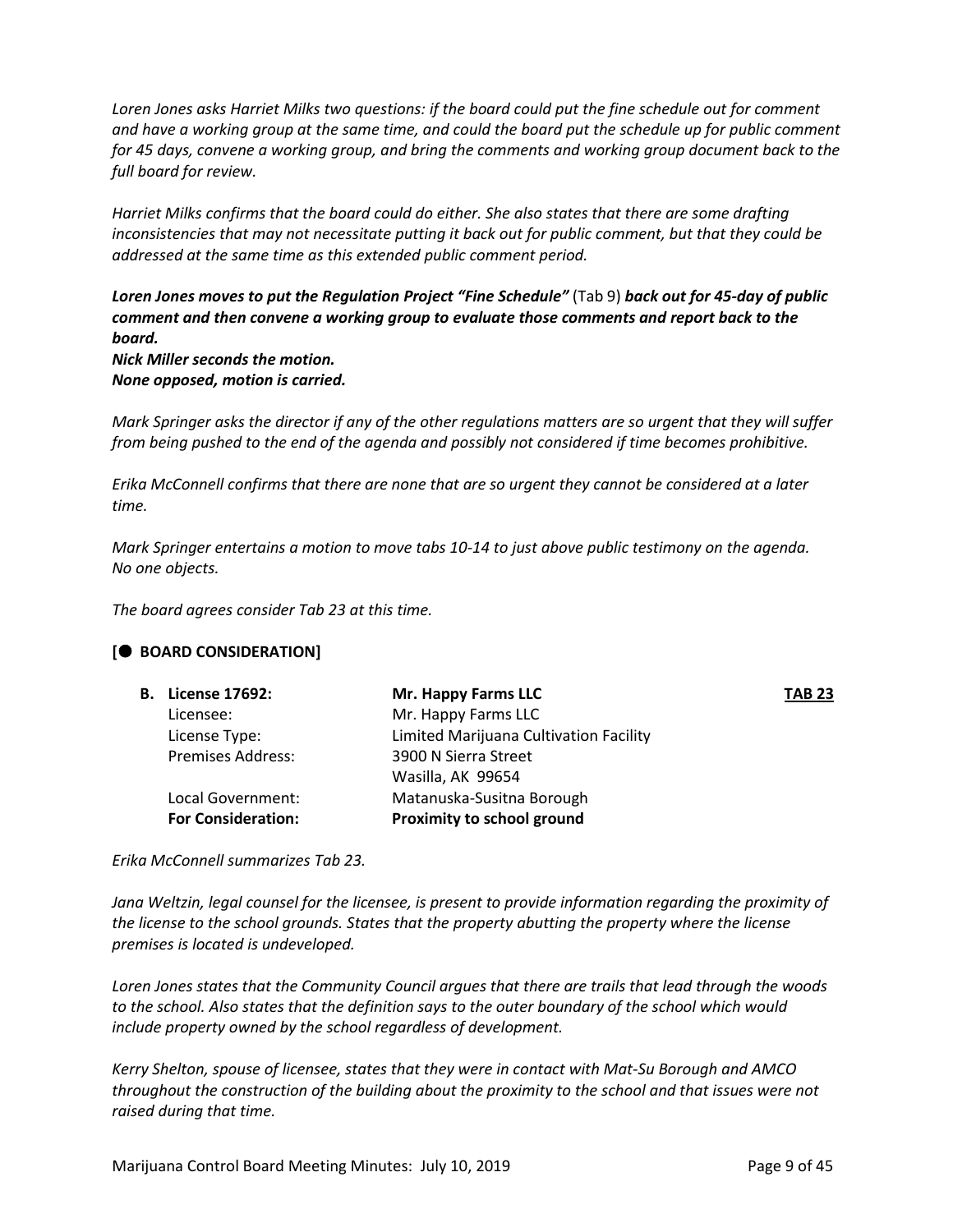*Erika McConnell reads the definition for "school ground" and believes that AMCO staff would not have responded in such a way.*

*Kerry Shelton states that they would not have liquated their retirements before taking such a step without having talked to relevant agencies.*

*Mark Springer indicates that if the licensee were able to create a new parcel the two would then not be abutting.*

*Kerry Shelton states that they are only leasing the building on the property that is owned by the other owner.*

*Sam Hansen, board member for North Lake Community Council, via phone testifies that the school does use the area for recess or other activities and does not believe that the license should be allowed.*

*Mark Springer asks if Sam Hansen has been in the woods and if she has seen the building from the lot.*

*Sam Hanson indicates that she has not been there but is concerned that the school will not be able to build on the lot without then violating the distance requirements. Notes that the licensees did not notice the neighbors or the community council.*

*Peggy France, Co-owner of Naked Herbalist, via phone testifies that if this license is pulled that the AMCO Board should grant some leniency to move their operations over the course of 1-3 years.*

*Matthew Shelton, majority owner of Mr. Happy Farms LLC, via phone to speak in support of the application and state that there are no pedestrian routes through the woods, just game trails.*

*Sam Hansen states that she attended the last North Lakes Community Council and they approve a letter of support for not allowing this license to continue. Due to missing the requirement for submitting comments in time to be added to the board packet the letter was not included.*

*Loren Jones has questions about the process of protests and whether or not the board is the first to look at compliance issues or is the borough/city the first. Is the corrective answer to go to the borough first?*

*Erika McConnell states that since it was a limited cultivation facility a conditional use permit would not be required and the borough did not protest the license. Notes that the reason that the application is back before the MCB is because AMCO was not aware of the close proximity to the school when the application was brought before the board previously.*

*Harriet Milks states that the MCB could look to define "pedestrian route" due to the number of trails that are in the state. Notes that this issue will likely come up again.*

*Mark Springer asks if Director McConnell has any issue with the chronological process involved or if she believes any tried to deceive the office or the board.*

*Erika McConnell states that she would not make an allegation that anyone tried to deceive the board or office. Notes that staff is unclear with regards to some situations due to a lack of direction from the board.*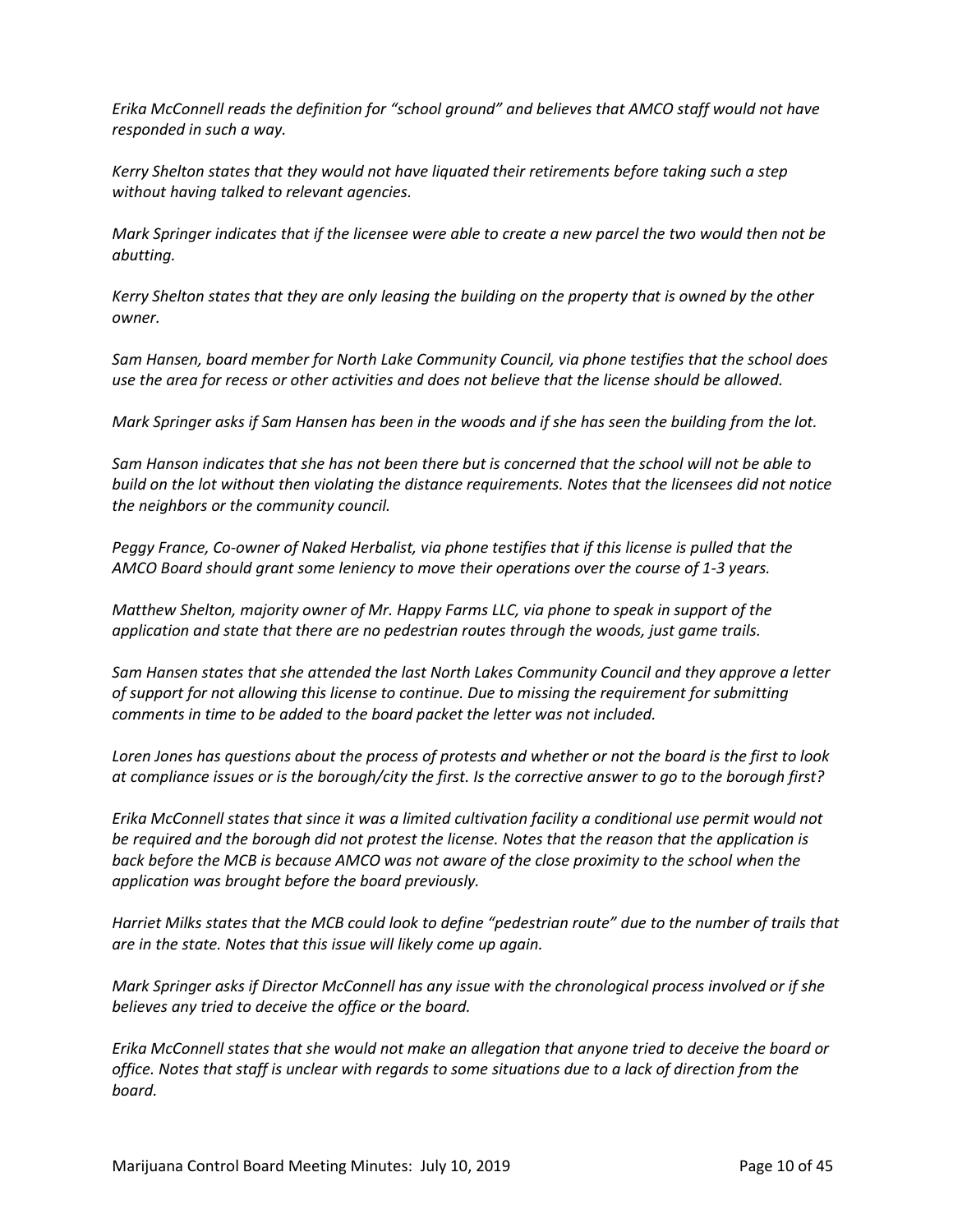*Loren Jones believe the prudent action would be no action currently until more work can be done towards better define the issues.*

**NEW MARIJUANA HANDLER PERMIT EDUCATION COURSE PROVIDER APPLICATIONS 4:02 pm**

**A. MHCP 032: Alaska Marijuana Handler Permit Training TAB 9** Applicant: Rserving

*Nick Miller moves to approve the new Marijuana Handler Permit Education Course MHCP 032. Loren Jones seconds the motion.*

*Jesse Daw, Rserving employee, via phone speaks to the qualifications of Rserving and states that the offices are located in South Dakota.*

*Mark Springer discusses with the representative the qualifications of the designers of the course.*

*None opposed, motion is carried.*

#### **MARIJUANA HANDLER PERMIT EDUCATION COURSE – THREE YEAR REVIEW**

*Loren Jones states that he had difficulty identifying information in the Tabs and couldn't tell if any changes were made to the courses he questions if the board can renew all of them with a single motion to save time.*

*Erika McConnell indicates that the board could take all the courses at once but notes that it is important for the board to evaluate these courses to ensure they are compliant.*

*Nick Miller notes that Tab 18 has not responded to the renewal and they should not be included with the group.*

## **Tabs 16-21 are considered below.**

| А. | <b>MHCP 002:</b><br>Applicant:<br>Initial Board Approval: | Alaska Marijuana Handler Certification Course<br>Dollynda Phelps<br>April 27, 2016                                           | <b>TAB 10</b> |
|----|-----------------------------------------------------------|------------------------------------------------------------------------------------------------------------------------------|---------------|
| В. | <b>MHCP 003:</b><br>Applicant:<br>Initial Board Approval: | Alaska Marijuana Handler Certification Training<br>Marijuana Handlers<br>April 27, 2016                                      | TAB 11        |
| C. | <b>MHCP 005:</b><br>Applicant:<br>Initial Board Approval: | Alaska Marijuana Handlers Permitting Course<br>Sunnybrook Group, LLC<br>April 27, 2016                                       | <b>TAB 12</b> |
| D. | <b>MHCP 006:</b><br>Applicant:<br>Initial Board Approval: | <b>Cannabis Handler and Marijuana Professional</b><br><b>Certification Course</b><br><b>Serious Circus</b><br>April 27, 2016 | <b>TAB 13</b> |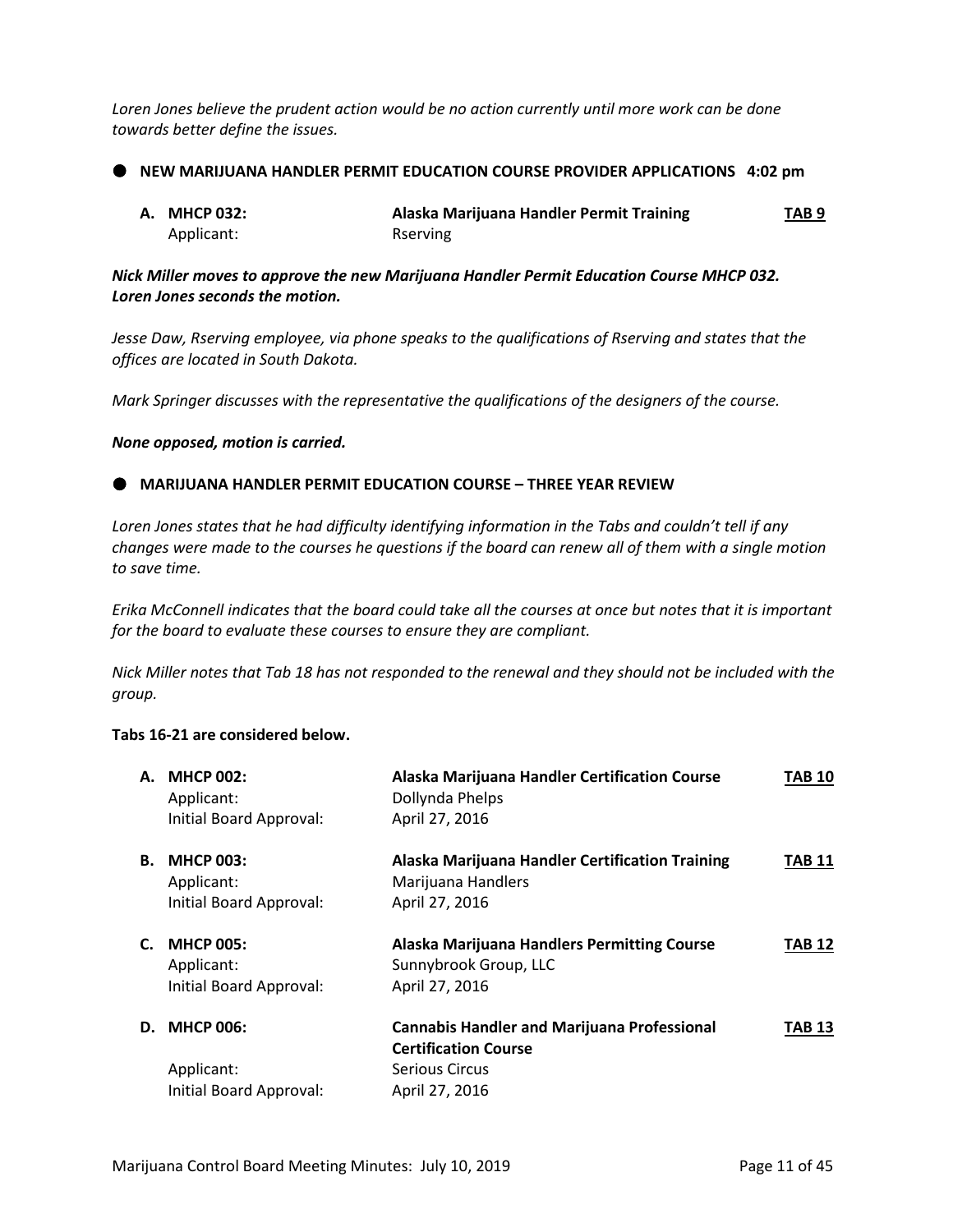| Е. | <b>MHCP 008:</b>        | <b>Marijuana Handler Permit Instruction</b> | <b>TAB 14</b> |
|----|-------------------------|---------------------------------------------|---------------|
|    | Applicant:              | Ronda Marcy DBA Cannabis Industries         |               |
|    | Initial Board Approval: | April 27, 2016                              |               |
| F. | <b>MHCP 009:</b>        | Marijuana Handler's Card                    | <b>TAB 15</b> |
|    | Applicant:              | Kimberley Kole                              |               |
|    | Initial Board Approval: | April 27, 2016                              |               |

Loren Jones moves to approve the courses listed in Tabs 16, 17, 19, 20, & 21. (MHCP 002, MHCP 003, MHCP 005, MHCP 008 and MHCP 009) *Nick Miller seconds the motion. None opposed, motion is carried.*

*Loren Jones moves to rescind the approval of MHCP 005.* (Tab 18) *Nick Miller seconds the motion. None opposed, motion is carried.*

| $\bullet$ | <b>BOARD CONSIDERATION</b>               | $4:18$ pm                                                                                                                       |  |
|-----------|------------------------------------------|---------------------------------------------------------------------------------------------------------------------------------|--|
|           | A. License 10577 and 10578:<br>Licensee: | Alaskan Leaf, LLC<br><b>TAB 16</b><br>Alaskan Leaf, LLC                                                                         |  |
|           | License Type:<br>Store                   | Standard Marijuana Cultivation Facility and Retail Marijuana                                                                    |  |
|           | <b>Premises Address:</b>                 | 1211 West 36 <sup>th</sup> Avenue, Suite A<br>Anchorage, AK 99503                                                               |  |
|           | Local Government:                        | Municipality of Anchorage                                                                                                       |  |
|           | <b>For Consideration:</b>                | Appeal of denial of MJ-14 regarding shared marijuana storage<br>space between co-located cultivation facility and retail store. |  |

*Jana Weltzin, legal counsel for applicant, is present to provide information regarding Alaska Leaf and how they are looking to store their product following a robbery. She notes that there is a regulation project that deals with this issue explicitly. She requests to table the issue until such time that public comment can be given regarding the project.* 

*Erika McConnell states that there being a regulation project that would explicitly deny an activity should not be interpreted to mean that the activity is permitted at this time.*

*Loren Jones agrees that the issue should be tabled at this time. He indicates that there are other licensees that separate their different businesses and restrict access between the businesses.*

*Jana Weltzin notes that she would like to see co-owned/co-located licenses to be able to store product in the same location.*

*Loren moves to table the issue till September. Nick Miller seconds the motion. None opposed, motion is carried.*

Meeting is recessed at 4:31pm. The board will return and then go into executive session tomorrow (July  $11^{th}$ ) at 9:00am.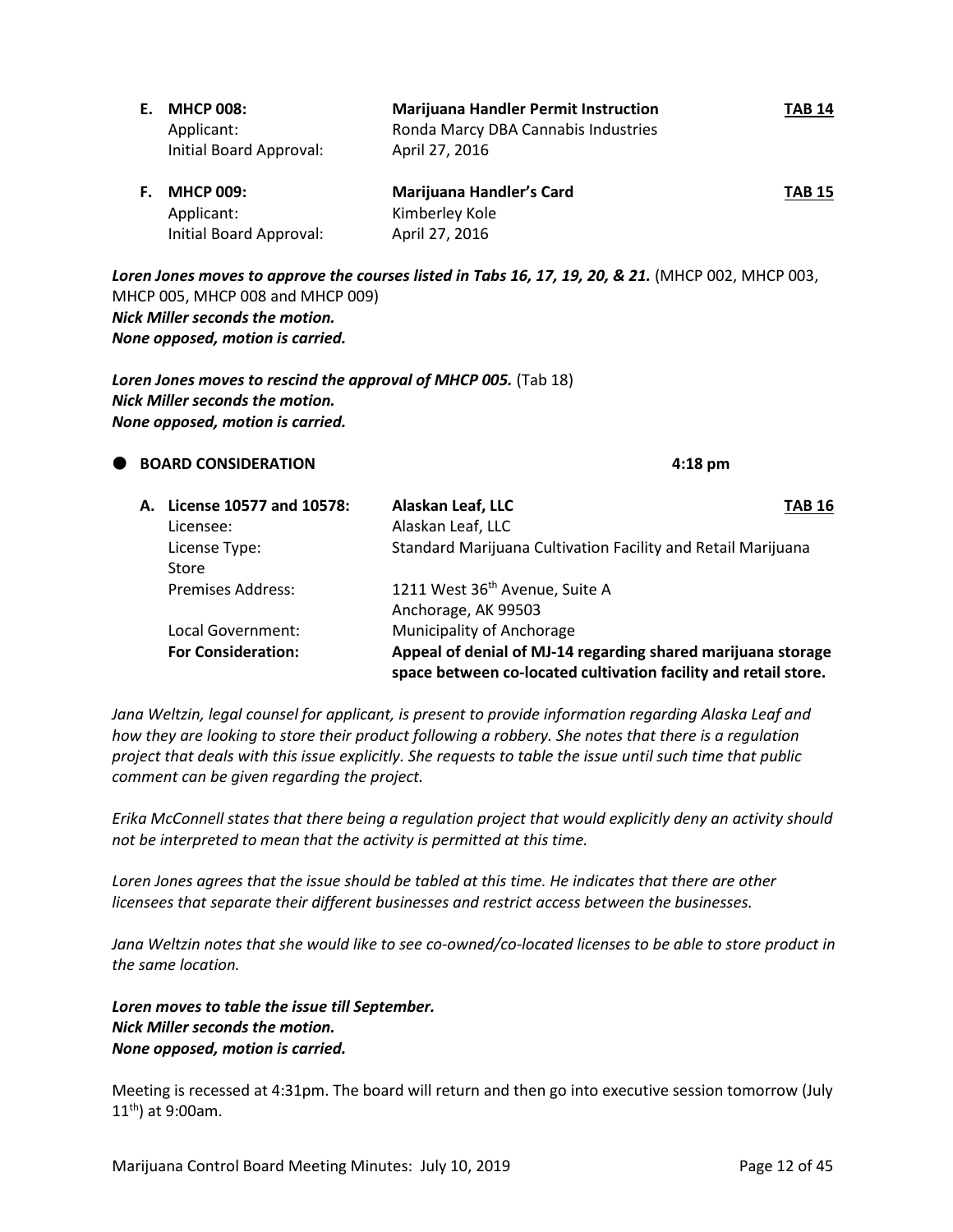# **Marijuana Control Board Meeting Minutes Continued July 11, 2019 907 Terminal Street (FNSB Assembly Chambers) Fairbanks, Alaska**

#### **ADMINISTRATION 9:00 am**

- **A. Call to Order**
- **B. Roll Call**

## **Board Members Present**

*Mark Springer, Chair, Rural Member Loren Jones, Public Health Member Nick Miller, Industry Member Christopher Jaime, Public Safety Member*

#### **Staff Present**

*Erika McConnell, Director John Church, Occupational Licensing Examiner*

**Counsel Present** *Harriet Milks, Assistant Attorney General*

## **EXECUTIVE SESSION 9:02 am**

*All participants and staff exit the room.*

## **C. Hempfest: Appeal of fine; OAH Case No. 18-0901-MCB**

*Loren Jones moves to leave executive session. Nick Miller seconds the motion. None opposed, motion is carried. The board exits executive session at 9:15am.*

*Loren Jones moves to adopt the decision as final authority under the authority of AS 44.64.060(E)(1). Judicial review of this decision may be obtain by filing an appeal to the Alaska Superior Court in accordance with AS 44.62.560, within 30-days of the date of distribution of this decision. Nick Miller seconds the motion.*

*Mark Springer summarizes the decision regarding a fine levied against a non-licensee, Nikki Raapana, for "public consumption of marijuana" because she communicated to Hempfest attendees that marijuana consumption could occur in the over 21 area of the festival which was determined to be a public area and therefore violated AS 17.38.040. The judge's recommendation is for a \$100 fine for public consumption.*

Marijuana Control Board Meeting Minutes: July 11, 2019 **Page 13 of 45** Page 13 of 45 *None opposed, motion is carried.*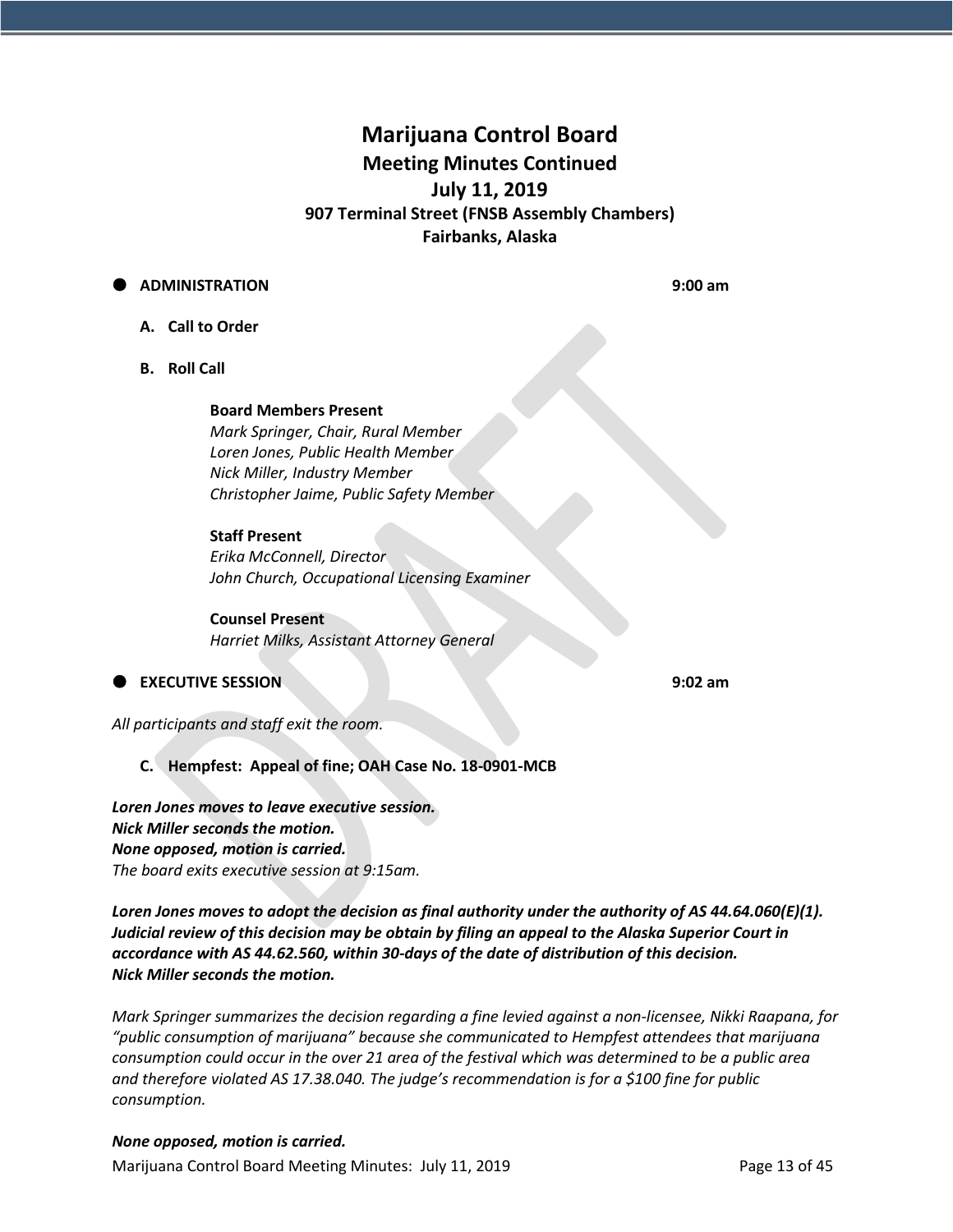**ONSITE CONSUMPTION ENDORSEMENT APPLICATIONS 9:17 am**

| <b>A. License 18187 :</b> | The Fairbanks Cut, LLC                          | <b>TAB 17</b> |
|---------------------------|-------------------------------------------------|---------------|
| Licensee:                 | The Fairbanks Cut, LLC                          |               |
| <b>Premises Address:</b>  | 188 Bentley Trust Road, Suite A                 |               |
|                           | Fairbanks, AK 99701                             |               |
| Local Government:         | City of Fairbanks; Fairbanks North Star Borough |               |

## *Nick Miller moves to approve the onsite consumption endorsement for license 18187. Christopher Jaime seconds the motion.*

*Lily Bosshart and Craig Aglietti, owners of Dankorage and The Fairbanks Cut, are present in person to speak regarding the application.*

*Mark Springer asks if the lease grants the ability to have onsite consumption on the premises.*

*Lily Bosshart indicates that the lease has been amended to include allowance for onsite consumption and describes the layout of the area where onsite would occur outside.*

*Mark Springer asks if the locality allows smoking.*

*Craig indicates that the borough originally did not approve of onsite consumption but has since reversed its decision to allow onsite consumption. Lily notes that Fairbanks does not have a smoke free ordinance like the Municipality of Anchorage.*

*Mark Springer asks about the products that they are looking to offer for consumption in the onsite area.*

*The licensees indicate they would only be offering flower at this time.*

*Mark Springer asks about the distance to the nearest buildings and if they have looked into possible effects on their ventilation system.*

*The licensees state that the nearest building is 349 feet away from the front of their building. They note that they have notified the nearby businesses of their intent to offer onsite consumption.*

*Loren Jones indicates that the Directors memo states that the building is not freestanding as there is a construction firm sharing the premises.* 

*Lily Bosshart states that they believe they meet the definition of freestanding a building. She notes that the construction firm is held by the owners of the building and they are aware of the onsite consumption intention. Onsite consumption will only occur during specific hours (5pm-12am weekdays; 12pm-12am weekends) when the construction business is closed.*

*Erika McConnell states that previously the board had indicated that a situation similar to this was not allowed due to it not meeting the definition of freestanding.*

*The licensees assert that according to the current definition of freestanding in statute, they meet the requirements. They point out that the definition does not include sole occupancy and state that they believe the current regulations are too restrictive as written.*

Marijuana Control Board Meeting Minutes: July 11, 2019 **Page 14 of 45** Page 14 of 45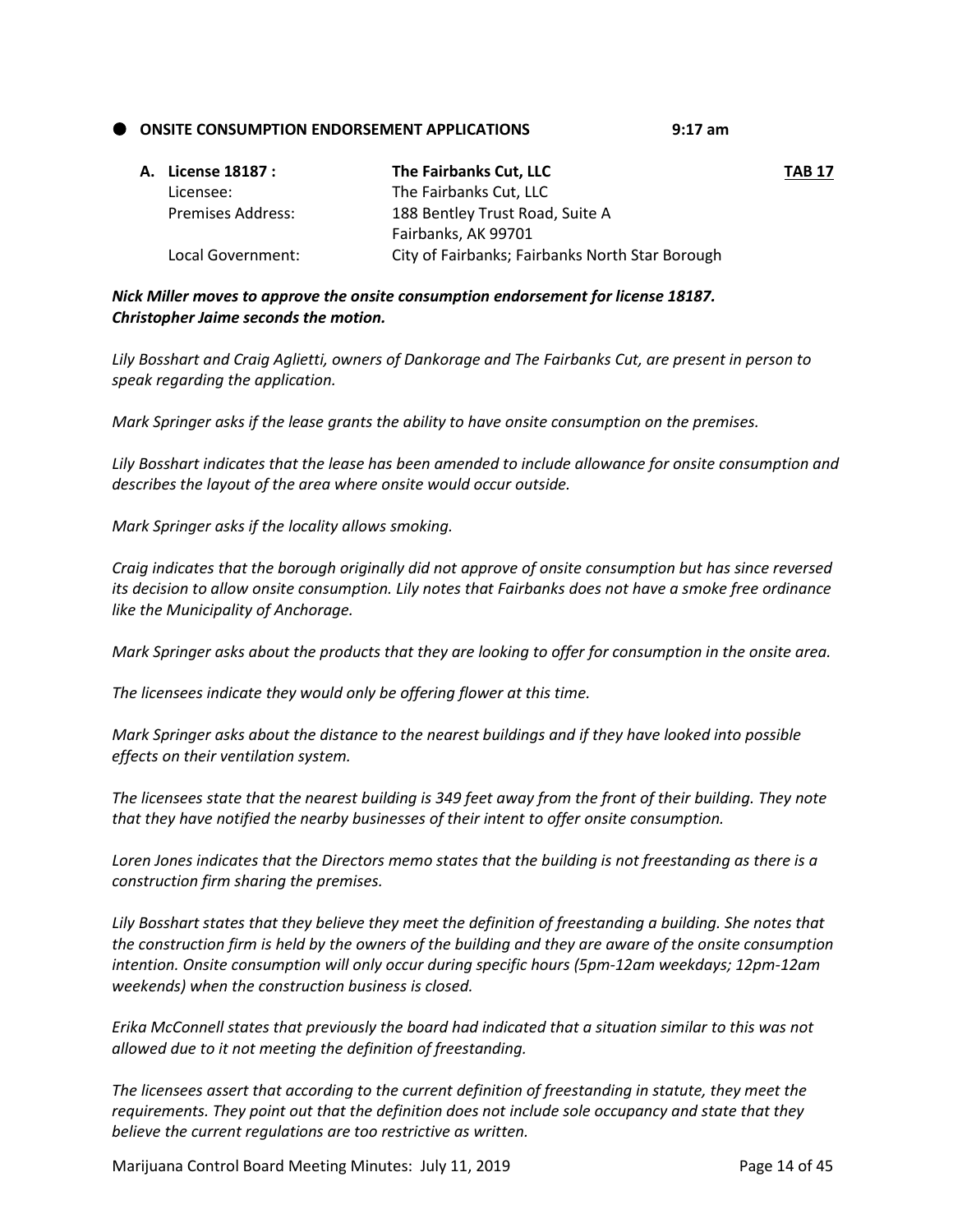*Mark Springer asks Harriet Milks if the board has authority to interpret statute other than the marijuana statute (i.e. clean air statute).*

*Harriet Milks confirms that she does believe that in this instance the board does have that ability since it relates directly to subject matter that the board regulates.*

*Mark Springer states that in his strict interpretation of the definition of freestanding the applicant meets the requirements.*

*Loren Jones reads out sections of AS 18.35.301.*

*Mark Springer notes that the applicants are not intending to allow smoking inside.*

*Loren Jones points out the windows or vents in the pictures provided with the application and states that he has concerns about whether the building is truly "freestanding". He states that the applicant accommodating the other occupants by having the hours of consumption only occur during the construction company's non-business hours supports his belief that the building is not freestanding.*

*The applicants state that such a restrictive interpretation will not allow for actual onsite consumption to occur.*

*Christopher Jaime states that he concurs with Loren Jones' interpretation of freestanding*

*Nick Miller states that he believes that the applicant does meet the freestanding requirements and since the smoking is not occurring inside he does not see an issue with it.*

*Loren Jones questions the applicants regarding any plans to increase security or to help control traffic.*

*The applicants indicate that the only product allowed to be opened in the onsite consumption area will be .5 gram and 1 gram packages. Anything larger must be placed in car or left with budtender, any other packages being opened will result in the individual being asked to leave. The applicants and the board discuss the specifics regarding how this policy will work.* 

## *Mark Springer and Nick Miller vote yes; Loren Jones and Christopher Jaime vote no. Motion fails 2-2.*

*Erika McConnell explains the steps that the applicants can take now that the board has denied the application.*

#### **APPLICATIONS FROM PREVIOUS MEETINGS 9:31 am**

#### **A. Previous Board Action Taken**

*Erika McConnell indicates that Tabs 26 and 27 have received a lift of protest and no longer need to be heard. New regulations allow the board to not deny a license if there is a conditional protest and they can now be approved with delegation.*

*Jana Weltzin, legal counsel for all the Tabs except 26 & 27, is present to testify in favor of extending the abeyances.*

Marijuana Control Board Meeting Minutes: July 11, 2019 **Page 15 of 45** Page 15 of 45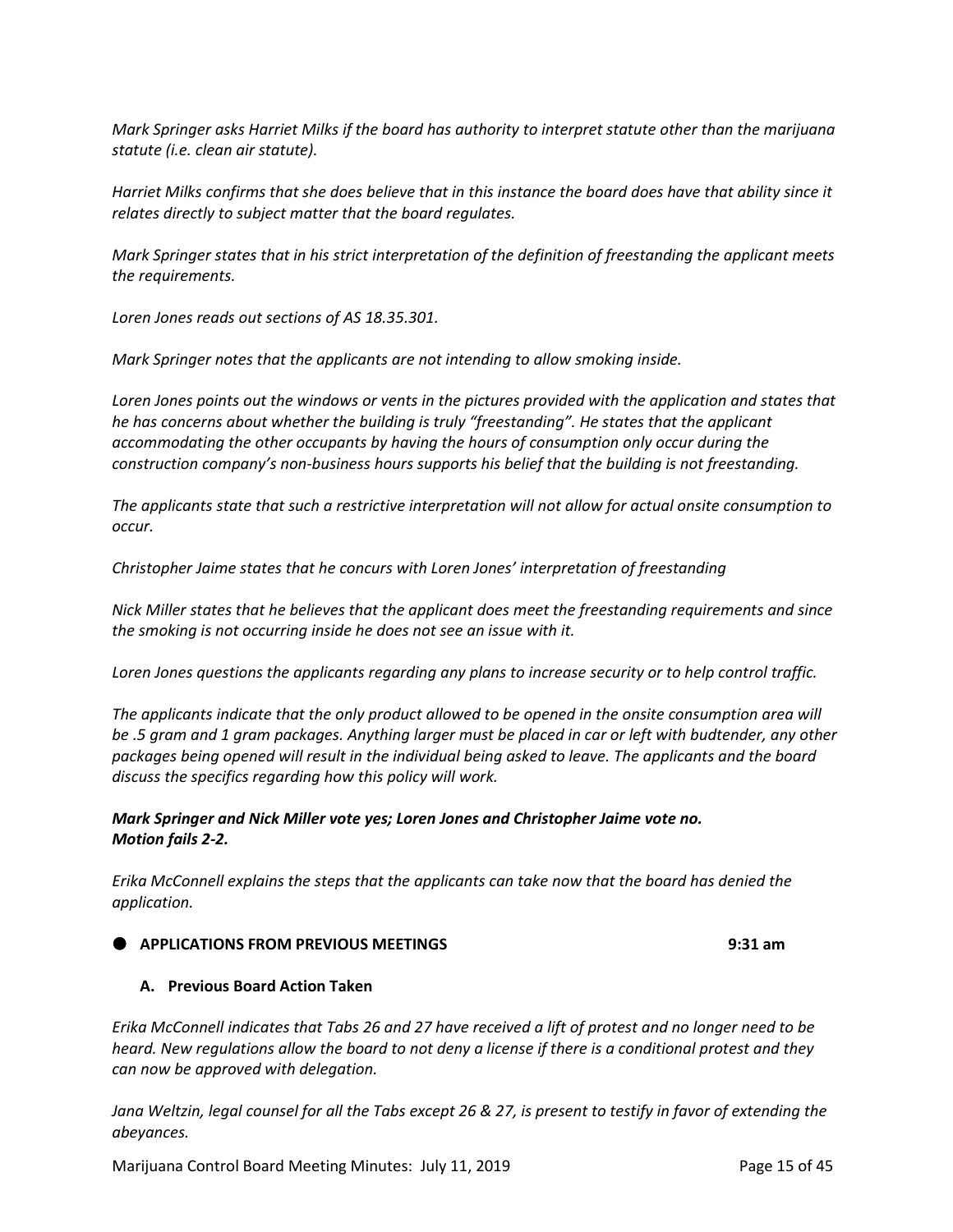| 1. | License #10254:           | AlaskaSense, LLC                         | <b>TAB 18</b> |
|----|---------------------------|------------------------------------------|---------------|
|    | Licensee:                 | AlaskaSense, LLC                         |               |
|    | License Type:             | Retail Marijuana Store                   |               |
|    | <b>Premises Address:</b>  | 217 East 4 <sup>th</sup> Avenue, Suite D |               |
|    |                           | Anchorage, AK 99501                      |               |
|    | Local Governments:        | <b>Municipality of Anchorage</b>         |               |
|    | <b>For Consideration:</b> | Request to extend abeyance timeframe.    |               |

*Loren Jones moves to approve the application for license 10254 with delegation. Nick Miller seconds the motion. None opposed, motion is carried.*

| Ticanca #1581A.           | <b>Tanana Herb Company, LLC</b>                                          | TAR 10 |
|---------------------------|--------------------------------------------------------------------------|--------|
| Licensee:                 | Tanana Herb Company, LLC                                                 |        |
| License Type:             | Retail Marijuana Store                                                   |        |
| <b>Premises Address:</b>  | 1200 Well Street                                                         |        |
|                           | <u> Fairbanks, AK 99701-2835</u>                                         |        |
| Local Governments:        | City of Fairbanks; Fairbanks North Star Borough                          |        |
| <b>Ear Consideration:</b> | Request to extend abovance timeframe<br>ncaacor to cutena aperante time. |        |

## Protest Lifted-Not Considered

| <del>License #16091:</del> | <b>Tanana Herb Company, LLC</b>                 | חר ם ת |
|----------------------------|-------------------------------------------------|--------|
| Licensee:                  | Tanana Herb Company, LLC                        |        |
| License Type:              | Marijuana Concentrate Manufacturing Facility    |        |
| <b>Premises Address:</b>   | 1200 Well Street                                |        |
|                            | Fairbanks, AK 99701-2835                        |        |
| Local Governments:         | City of Fairbanks; Fairbanks North Star Borough |        |
| <b>Ear Consideration:</b>  | <b>Request to extend abeyance timeframe.</b>    |        |
|                            |                                                 |        |

## Protest Lifted-Not Considered

| 4. | License #17053:           | 4 <sup>th</sup> Ave Cannabis Company  | <b>TAB 21</b> |
|----|---------------------------|---------------------------------------|---------------|
|    | Licensee:                 | Barely Legal, Inc                     |               |
|    | License Type:             | Retail Marijuana Store                |               |
|    | <b>Premises Address:</b>  | 1036 E. 4TH Ave.                      |               |
|    |                           | Anchorage, AK 99501                   |               |
|    | Local Governments:        | <b>Municipality of Anchorage</b>      |               |
|    | <b>For Consideration:</b> | Request to extend abeyance timeframe. |               |
|    |                           |                                       |               |

*Loren Jones moves to approve the application for license 17053 with delegation. Nick Miller seconds the motion. None opposed, motion is carried.*

| <b>5.</b> License #17409: | <b>Kine Co</b>                                 | <b>TAB 22</b> |
|---------------------------|------------------------------------------------|---------------|
| Licensee:                 | Kine Co. LLC                                   |               |
| License Type:             | <b>Standard Marijuana Cultivation Facility</b> |               |
| <b>Premises Address:</b>  | 12749 W. Westen Dr.                            |               |
|                           | Houston, AK 99694                              |               |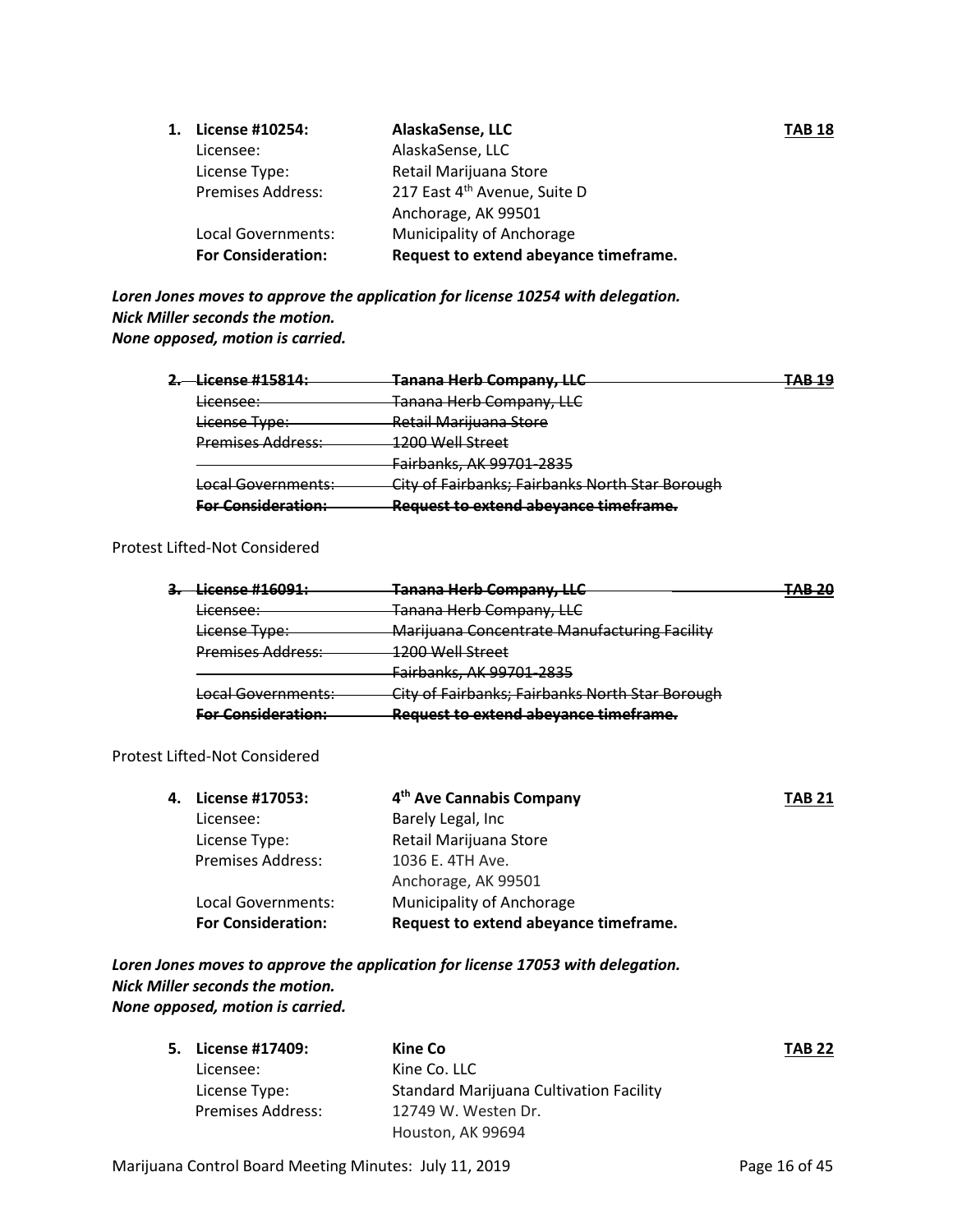| <b>For Consideration:</b> | Request to extend abeyance timeframe.      |
|---------------------------|--------------------------------------------|
| Local Governments:        | City of Houston; Matanuska-Susitna Borough |

*Loren Jones moves to approve the application for license 17409 with delegation. Nick Miller seconds the motion. None opposed, motion is carried.*

| 6. | License #18702:           | <b>Cold City Cannabis</b>             | <b>TAB 23</b> |
|----|---------------------------|---------------------------------------|---------------|
|    | Licensee:                 | Tundra Farms 2 Inc.                   |               |
|    | License Type:             | Retail Marijuana Store                |               |
|    | <b>Premises Address:</b>  | 1210 E 70th Ave. #1                   |               |
|    |                           | Anchorage, AK 99518                   |               |
|    | Local Governments:        | <b>Municipality of Anchorage</b>      |               |
|    | <b>For Consideration:</b> | Request to extend abeyance timeframe. |               |

*Loren Jones moves to approve the application for license 18702 with delegation. Nick Miller seconds the motion. None opposed, motion is carried.*

| 7. | License #18704:           | <b>Tundra Farms</b>                            | <b>TAB 24</b> |
|----|---------------------------|------------------------------------------------|---------------|
|    | Licensee:                 | Tundra farm 1 Inc.                             |               |
|    | License Type:             | <b>Standard Marijuana Cultivation Facility</b> |               |
|    | <b>Premises Address:</b>  | 1210 E 70th Ave. #1                            |               |
|    |                           | Anchorage, AK 99518                            |               |
|    | Local Governments:        | Municipality of Anchorage                      |               |
|    | <b>For Consideration:</b> | Request to extend abeyance timeframe.          |               |
|    |                           |                                                |               |

*Loren Jones moves to approve the application for license 18704 with delegation. Nick Miller seconds the motion. None opposed, motion is carried.*

| 8. | License #18706:           | <b>Tundra Farms</b>                      | <b>TAB 25</b> |
|----|---------------------------|------------------------------------------|---------------|
|    | Licensee:                 | Tundra farm 1 Inc.                       |               |
|    | License Type:             | Marijuana Product Manufacturing Facility |               |
|    | <b>Premises Address:</b>  | 1210 E 70th Ave. #1                      |               |
|    |                           | Anchorage, AK 99518                      |               |
|    | Local Governments:        | <b>Municipality of Anchorage</b>         |               |
|    | <b>For Consideration:</b> | Request to extend abeyance timeframe.    |               |

*Loren Jones moves to approve the application for license 18706 with delegation. Nick Miller seconds the motion. None opposed, motion is carried.*

Break at 10:03am. Meeting returns at 10:12am.

*Mark Springer asks Harriet Milks to discuss the board's ability and authority to ask a wide range of questions so that the new board member Christopher Jaime understands the board's discretion in this matter.*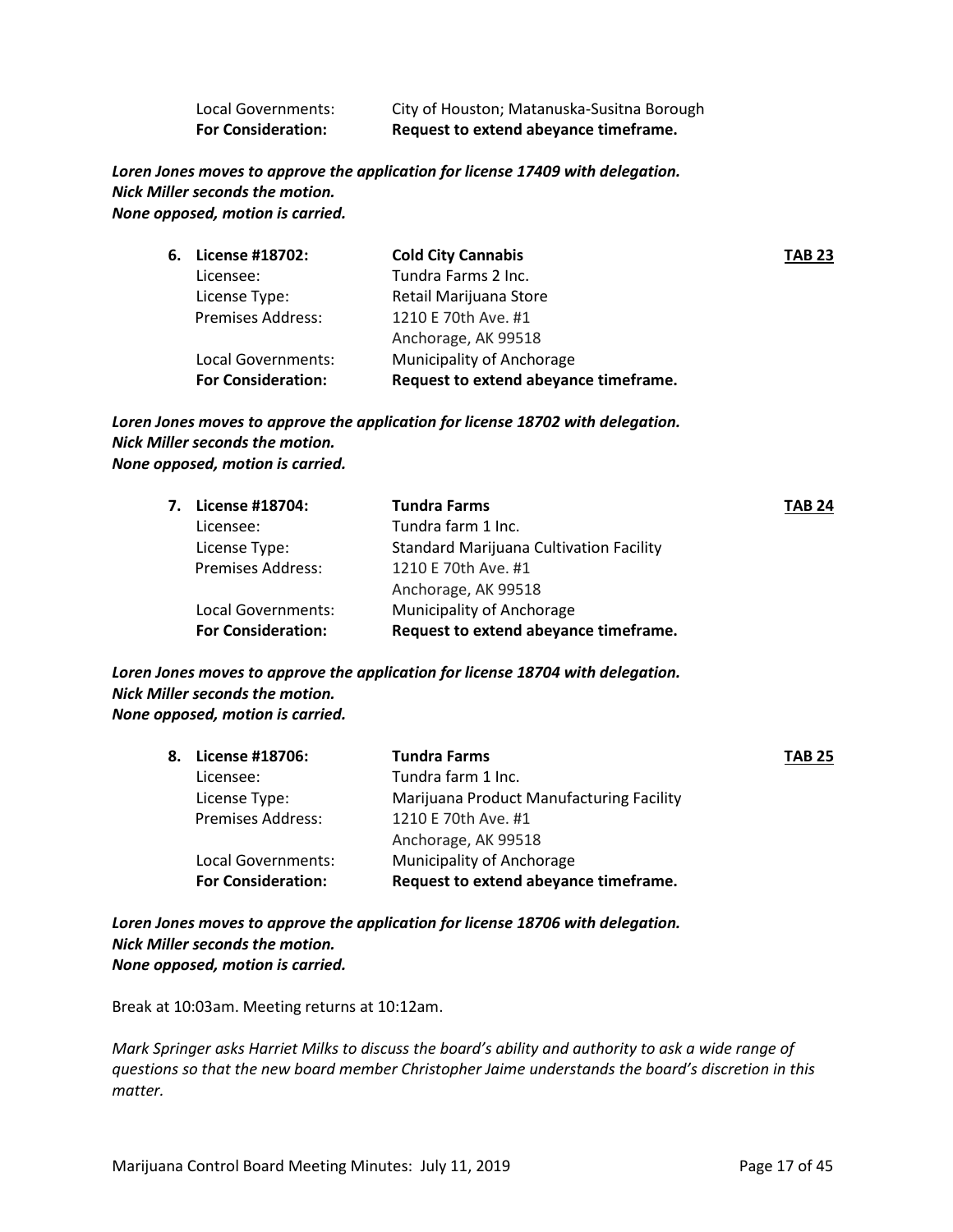*Harriet Milks confirms that the board has the job to protect the best interests of the public; if there are questions that the board has regarding applications that relate to public health, public safety, public welfare, or the adherence of the application or applicant to statute or regulation, the board may ask them. She reminds the board that everything said by the board goes on the record and would be part of the administrative record if the matter went before an administrative law judge.* 

## **B. Tabled**

| License 10074:                  | <b>88 Double Happiness, LLC</b>                | TAD J <i>c</i><br>. |
|---------------------------------|------------------------------------------------|---------------------|
| icancaa:<br><del>uccnsce.</del> | 88 Double Happiness, LLC                       |                     |
| License Type:                   | <b>Standard Marijuana Cultivation Facility</b> |                     |
| <b>Premises Address:</b>        | 2905 Tanglewood Drive                          |                     |
|                                 | Anchorage, AK 99517                            |                     |
| Local Government:               | <b>Municipality of Anchorage</b>               |                     |
| <b>Ear Concideration:</b>       | <b>Peconcideration of license denial</b>       |                     |

The applicant is not present at this time via phone or in person, consideration is held until he is present. See consideration below.

|                           | Tip Top, LLC                             | <b>TAB 27</b>                                              |
|---------------------------|------------------------------------------|------------------------------------------------------------|
| Licensee:                 | Tip Top, LLC                             |                                                            |
| License Type:             | Retail Marijuana Store                   |                                                            |
| Premises Address:         | 233 East 5 <sup>th</sup> Avenue, Suite 1 |                                                            |
|                           | Anchorage, AK 99501                      |                                                            |
| Local Government:         | Municipality of Anchorage                |                                                            |
| <b>For Consideration:</b> | meetings.                                |                                                            |
|                           | 2. License #14359                        | New license application; applicant has not been present at |

*Nick Miller moves to approve the new license application for 14359 with delegation. Loren Jones seconds the motion.*

*Nick Coltman, applicant, is present in person to testify regarding the application and speak to the steps they have taken to start construction of a new building on 5th Avenue.*

*The applicant discusses their experience and business plan with the board, and clarifies that there are no current plans for onsite consumption.* 

## *None opposed, motion is carried.*

| 3. License 17316:         | <b>Arctic Delights</b>                   | <b>TAB 28</b> |
|---------------------------|------------------------------------------|---------------|
| Licensee:                 | 7107 Ventures, LLC                       |               |
| License Type:             | Marijuana Product Manufacturing Facility |               |
| <b>Premises Address:</b>  | 530 W 72 <sup>nd</sup> #1                |               |
|                           | Anchorage, AK 99518                      |               |
| Local Government:         | Municipality of Anchorage                |               |
| <b>For Consideration:</b> | Products tabled at May 2019 meeting.     |               |

*Jana Weltzin, legal counsel for licensee, is present to speak to the products in Tab 35.*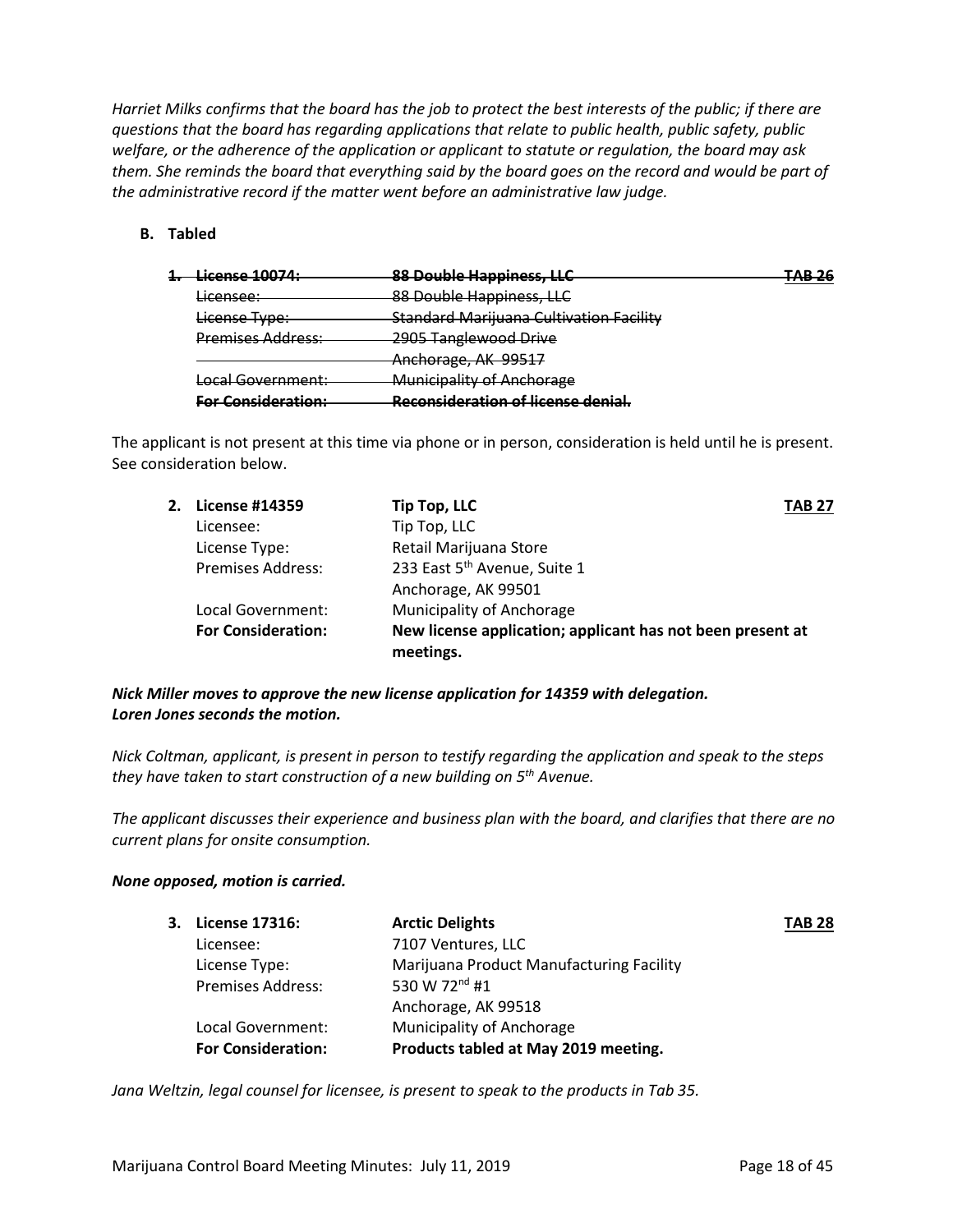*Nick Miller moves to approve all new products listed in Tab 35 with delegation*. (Arctic Brownie Delight, Arctic Delights Chocolate Chip Cookie Bites, Arctic Delights Signature Meltaway's, Arctic Pot Rocks, Arctic Tea Delight, Cannabis Simple Syrup, Delighted Drops, Infused Cannabis Butter, Infused Cannabis Coconut Oil, Lucky Gummies, and Tincture.) *Loren Jones seconds the motion.*

*Brian Thorpe, licensee, via phone is available to answer questions from the board.*

*Jana Weltzin summarizes the products that are up for board approval.*

*Loren Jones asks questions regarding product "Arctic Pot Rocks" and how the licensees are planning to test the product. He asks if while the licensee is trying to determine a way to test the product if this runs up against the test/retest issue with METRC.*

*Brian Thorpe states that testing will be an issue that they will be looking into to ensure it is done accurately.*

*Erika McConnell confirms that it would run up against the test/retest issue but that the office is working with METRC to possibly allow for retests in certain circumstances.* 

*Jana Weltzin notes that this type of product is currently in production in other legal states but that the applicant has not started making the product yet.*

#### *None opposed, motion is carried.*

| Studio 420 AK                                                                                                                                       | TAB 29 |
|-----------------------------------------------------------------------------------------------------------------------------------------------------|--------|
| 420 Enterprises, LLC Co.                                                                                                                            |        |
| Retail Marijuana Store                                                                                                                              |        |
| 4608 Spenard Road, Suite E                                                                                                                          |        |
| Anchorage, AK 99502                                                                                                                                 |        |
| Municipality of Anchorage                                                                                                                           |        |
| Municipality of Anchorage protests pending municipal<br>marijuana license and special land use permit; applicant was<br>not present at May meeting. |        |
| Licensee:<br>License Type:<br><b>Premises Address:</b><br>Local Government:<br><b>For Consideration:</b>                                            |        |

*Mark Springer asks for a motion on license 19624. No motion is made and he states that they will not be considering the application at this time.* 

*Loren Jones states that the application was tabled at the last meeting and that it was tabled because the applicant was not present.* 

*Erika McConnell states that the board can choose not to act but that it is essentially the same as a denial of the license application. She encourages the board to make a motion in order to provide the applicant and staff with the board's reasons for denial to allow the director to appropriately notify the applicant of their appeal rights.* 

*Mark Springer states that the board chair would entertain a motion to go into executive session with counsel.* 

#### *Nick Miller moves to go into executive session.*

Marijuana Control Board Meeting Minutes: July 11, 2019 **Page 19 of 45** Page 19 of 45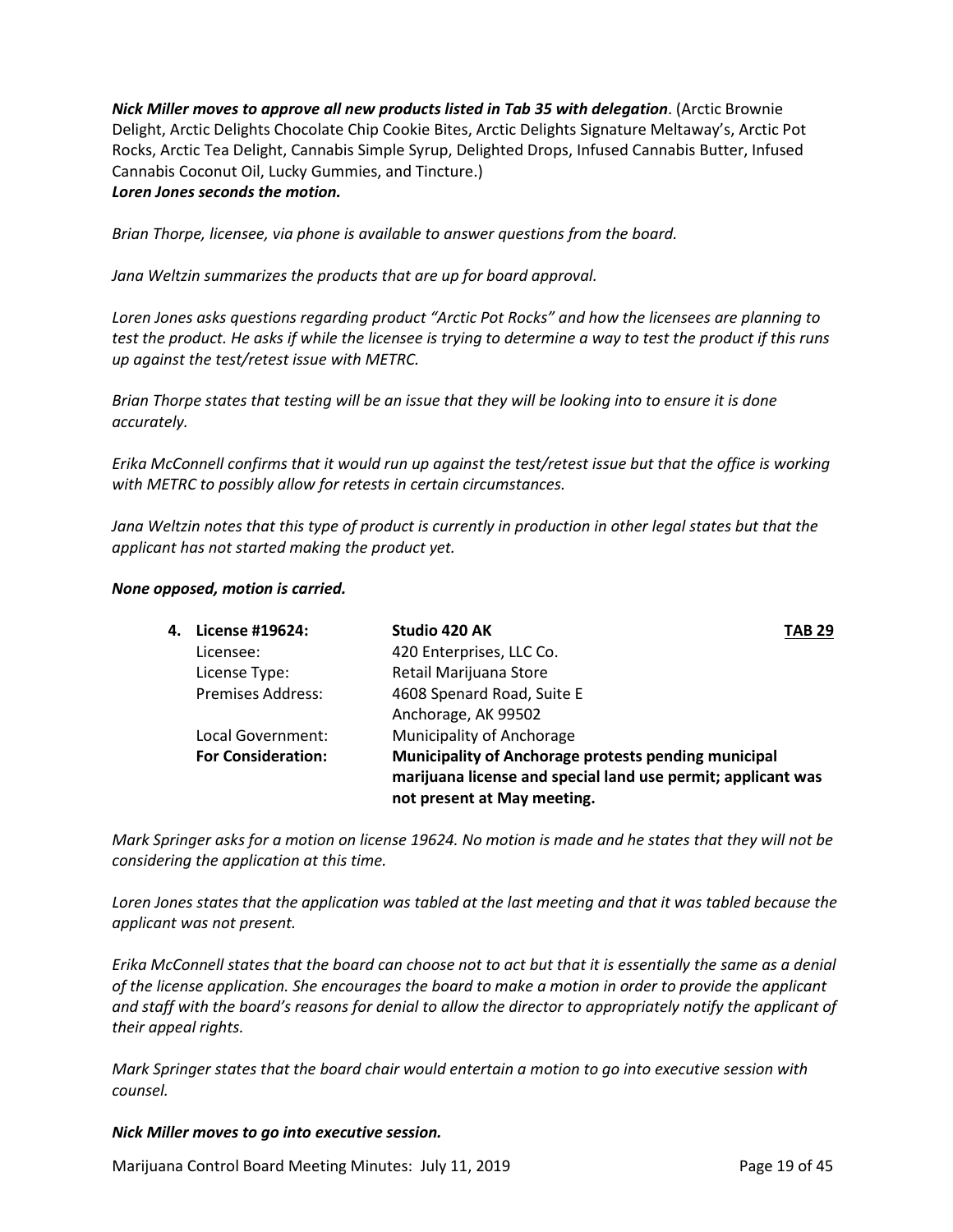## *Christopher Jaime seconds the motion. None opposed, motion is carried.*

*All participants and staff except Legal Counsel Harriet Milks exit the room.*

The board goes into executive session at 10:36am. Back in session at 10:47am.

*Loren Jones moves to leave executive session. Nick Miller seconds the motion. None opposed, motion is carried.*

*Mark Springer states that as previously indicated the board went into executive session to discuss a matter with counsel which is allowable under the Administrative Procedures Act. He then indicates that the board will move on to the next tab.* 

*The applicant, Abe Spicola, is present in person and asks what the next steps are and why the application is not being heard.*

*Mark Springer states that a public official in a public body is under no obligation to make a motion on any matter. He asks the applicant to take up further questions with the Director.* 

| 5. License #19728:        | <b>Cosmic SeaWeed, LLC</b>               | <b>TAB 30</b> |
|---------------------------|------------------------------------------|---------------|
| Licensee:                 | Cosmic SeaWeed, LLC                      |               |
| License Type:             | Marijuana Product Manufacturing Facility |               |
| <b>Premises Address:</b>  | 262 Charles Way                          |               |
|                           | Homer, AK 99603                          |               |
| Local Government:         | City of Homer; Kenai Peninsula Borough   |               |
| <b>For Consideration:</b> | Product tabled at May 2019 meeting.      |               |

*Nick Miller moves to approve the tabled new product "Cannabis Oil" with delegation. Loren Jones seconds the motion.*

*Chris Long and C.B. Corey, licensees, are present in person to discuss Tab 37. They state that they also have products under Tab 68 that they request the board consider at this time. They state that this product was tabled.*

#### *None opposed, motion is carried.*

*The board agrees to consider the new products for license #19728 listed in Tab 68 at this time.* 

## **[ NEW MARIJUANA PRODUCTS]**

| <b>B.</b> License 19728: | <b>Cosmic SeaWeed, LLC</b>               | <b>TAB 68</b> |
|--------------------------|------------------------------------------|---------------|
| Licensee:                | Cosmic SeaWeed, LLC                      |               |
| License Type:            | Marijuana Product Manufacturing Facility |               |
| <b>Premises Address:</b> | 262 Charles Way                          |               |
|                          | Homer, AK 99603                          |               |
| Local Government:        | City of Homer; Kenai Peninsula Borough   |               |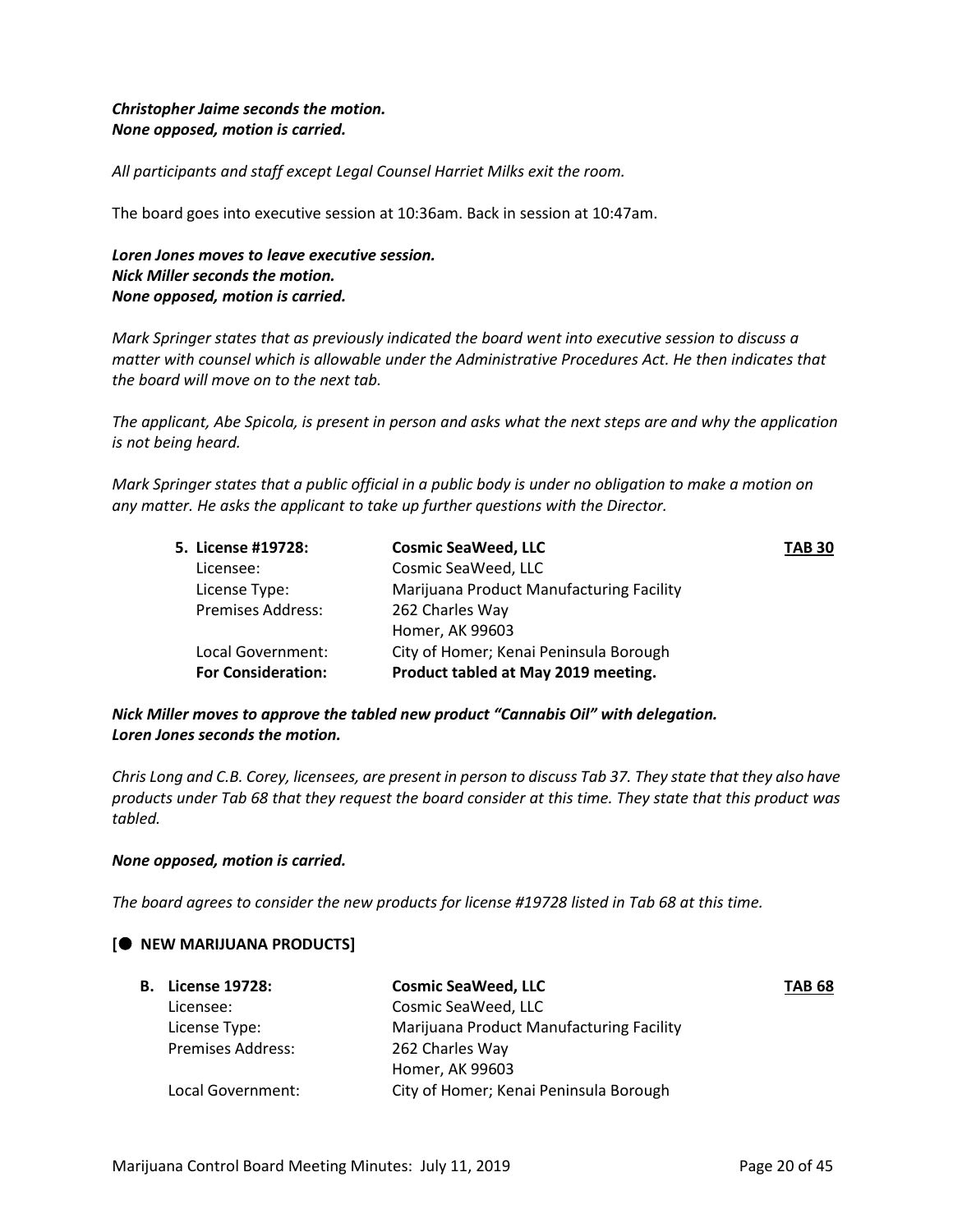*Loren Jones moves to approve the products listed under Tab 68 with delegation.* (Cannabis Oil for Vaporization Cartridges- refill, Cosmic special pre-roll, Cosmic Wax – Winterization Wax byproduct, and Topical Cream)

## *Nick Miller seconds the motion.*

*Mark Springer indicates that the product "Cannabis Oil" includes an unlisted inert ingredient.*

*Applicants indicate that the product will be pure cannabis oil and that they will submit a correction to the ingredient list for product "Cannabis Oil".*

*Loren Jones states he would like to see warnings for ingestion added to the packaging for product "Topical Cream".*

## *None opposed, motion is carried.*

Applicant for Tab 33 is present via phone at this time.

| 1. License 10074:         | 88 Double Happiness, LLC                       | <b>TAB 33</b> |
|---------------------------|------------------------------------------------|---------------|
| Licensee:                 | 88 Double Happiness, LLC                       |               |
| License Type:             | <b>Standard Marijuana Cultivation Facility</b> |               |
| <b>Premises Address:</b>  | 2905 Tanglewood Drive                          |               |
|                           | Anchorage, AK 99517                            |               |
| Local Government:         | Municipality of Anchorage                      |               |
| <b>For Consideration:</b> | Reconsideration of license denial.             |               |
|                           |                                                |               |

*Bernard Souphanavong, applicant, is present via phone available to testify to the application in Tab 33.*

*Loren Jones moves to reconsider their previous action to deny the license. Nick Miller seconds the motion. None opposed, motion is carried.*

*Loren Jones moves to approve the new license application for license 10074. Nick Miller seconds the motion.*

*Loren Jones questions whether the applicant has made a decision on moving forward.*

*The applicant indicates they have not committed to moving their old business out of the building and moving forward with their cultivation facility.*

*Mark Springer states that since the applicant is not moving forward at this time then the license should not be left active. He notes that the applicant can come back to apply again in the future.*

## *All opposed, motion fails.*

| <b>Dannys Place</b>                    | <b>TAB 31</b> |
|----------------------------------------|---------------|
| <b>Ronald G Pritchard</b>              |               |
| Limited Marijuana Cultivation Facility |               |
| 36221 Pine Street                      |               |
| Soldotna, AK 99669                     |               |
| Kenai Peninsula Borough                |               |
|                                        |               |

Marijuana Control Board Meeting Minutes: July 11, 2019 **Page 21 of 45** Page 21 of 45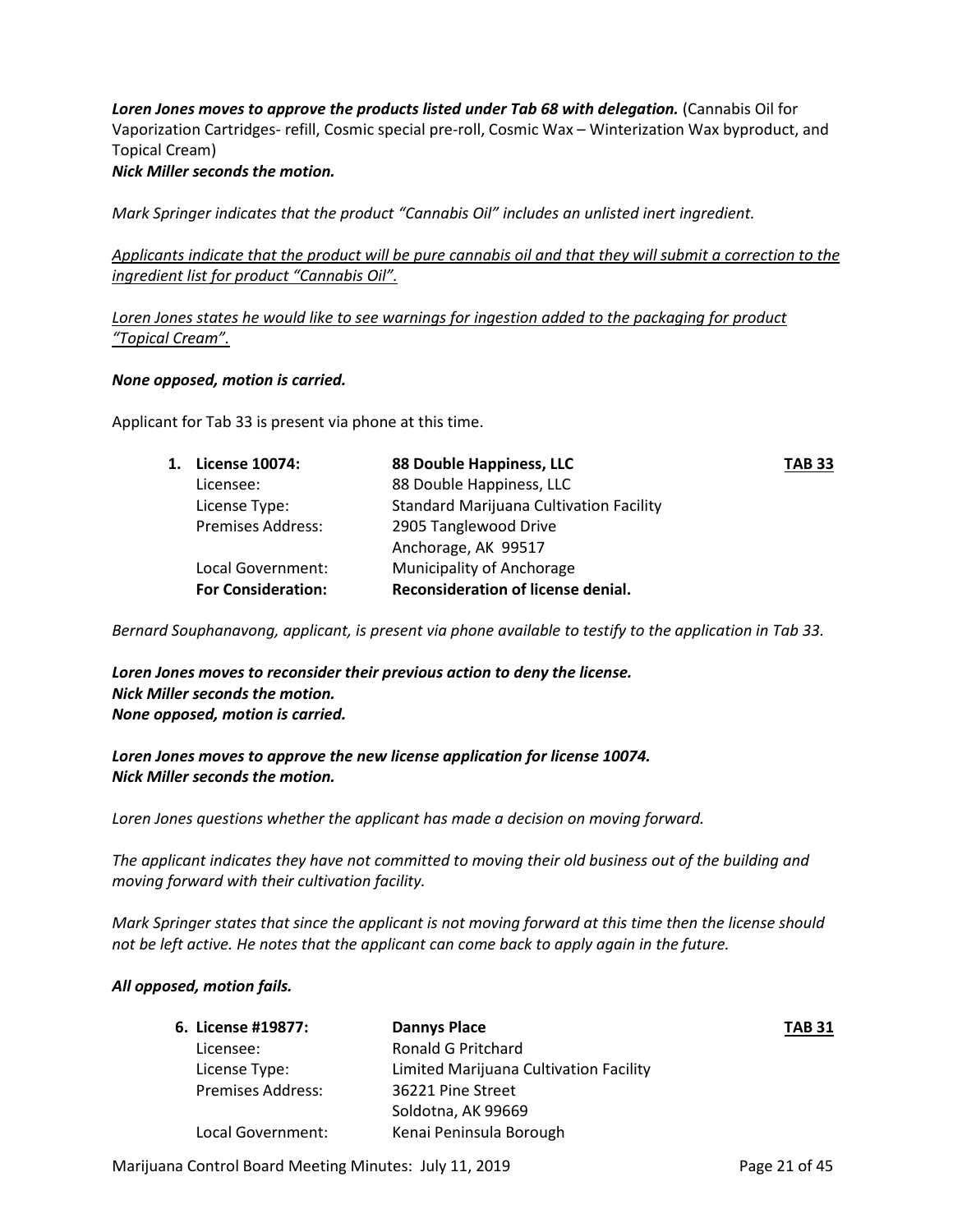| <b>For Consideration:</b> | Conditions pursuant to 3 AAC 306.060(b); applicant was not |
|---------------------------|------------------------------------------------------------|
|                           | present at May meeting.                                    |

## *Loren Jones moves to approve the application for license 19877 with delegation and Kenai Peninsula Borough conditions.*

*Nick Miller seconds the motion.*

*Ronald Pritchard, applicant, and Justine Prichard, spouse, are present via phone. They answer board questions regarding experience with cultivation and business plan.* 

#### *None opposed, motion is carried.*

**C. Licenses in "Pending Inspection" Status for Over Six Months TAB 32**

**The applicant for Item 5 is present in person so it is considered at this time.** 

| 5. License #12833:       | Alaskan Loven It, LLC |
|--------------------------|-----------------------|
| Licensee:                | Alaskan Loven It, LLC |
| <b>Premises Address:</b> | 2908 Kachemak Drive   |
|                          | Homer, AK 99603       |
| Approved by MCB:         | April 5, 2018         |
| License issued:          | November 1, 2018      |

*Jana Weltzin, counsel, and Janiese Stevens, applicant, are present to testify to the timeline for moving into active-operating status; they that they are working to become operational by October but that they would like to pad it by a couple of months.* 

*Mark Springer states that the board would look to hear from the applicant in November.*

| 1. License #10014:       | <b>The Naked Herbalist</b>             | <b>TAB 33</b> |
|--------------------------|----------------------------------------|---------------|
| Licensee:                | Peggy S France and Miles S France      |               |
| License Type:            | Limited Marijuana Cultivation Facility |               |
| <b>Premises Address:</b> | 47841 South Crop Circle                |               |
|                          | Willow, AK 99688                       |               |
| Approved by MCB:         | October 28, 2016                       |               |
| License issued:          | January 24, 2017                       |               |

*Peggy France is present via phone but she asks that Miles France be the one to address the board. Miles France, applicant, via phone is available to speak to their timeline for completion. He indicates that the facility is halfway completed and the construction is being financed and completed by himself. He indicates that the inspection should be complete before snowfall.* 

*Mark Springer states that he looks to hear from applicants at November meeting.*

| 2. | License #10057:          | <b>Alaskan Cannabis Outfitters</b> | <b>TAB 34</b> |
|----|--------------------------|------------------------------------|---------------|
|    | Licensee:                | Great White Bear, LLC              |               |
|    | License Type:            | Retail Marijuana Store             |               |
|    | <b>Premises Address:</b> | 41945 Sterling Highway             |               |
|    |                          | Homer, AK 99603                    |               |
|    | Approved by MCB:         | April 5, 2017                      |               |

Marijuana Control Board Meeting Minutes: July 11, 2019 **Page 22 of 45** Page 22 of 45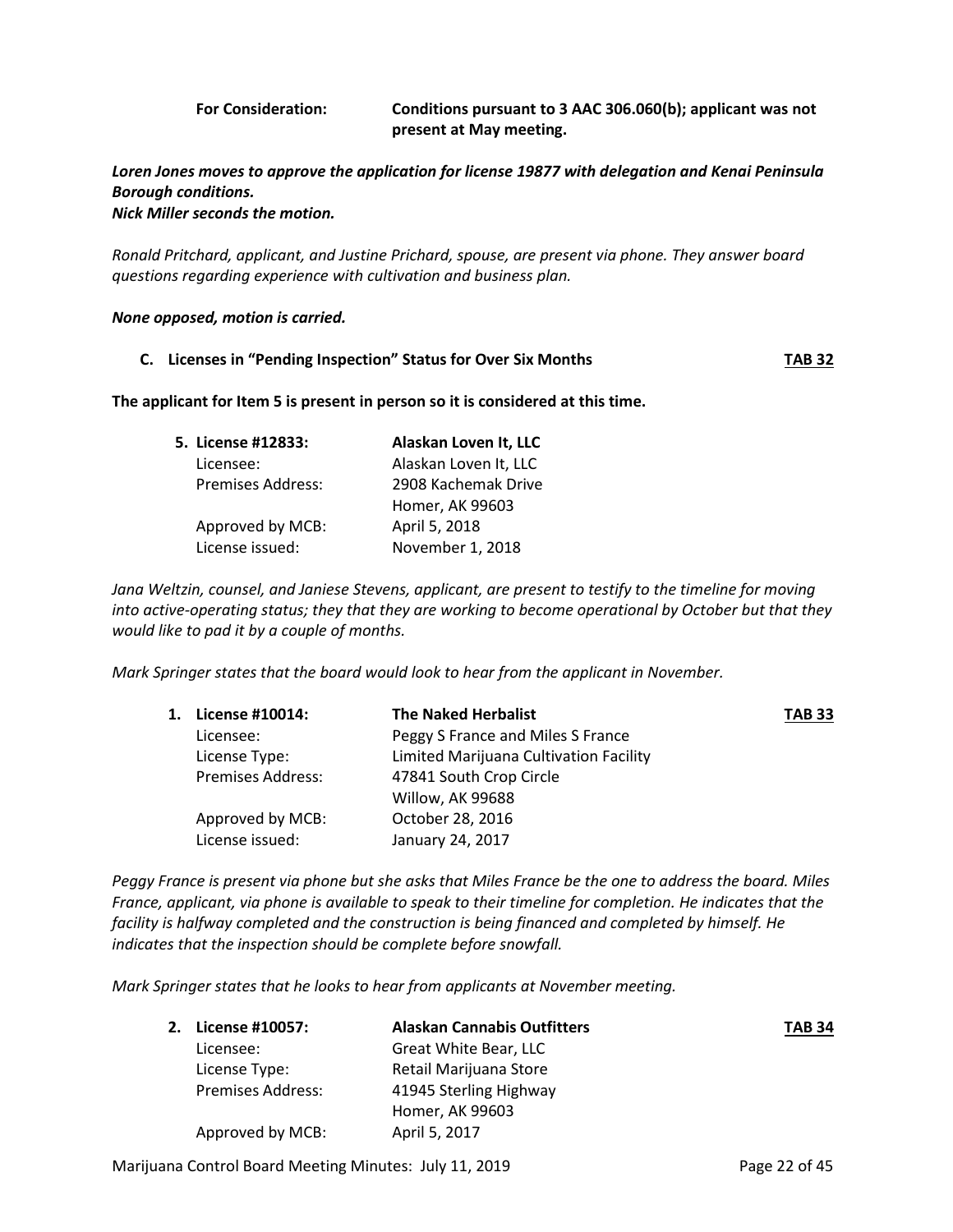License issued: November 22, 2017

*William Bear, licensee, via phone is available to testify to their timeline for completion and inspection. He believes that they will be ready for an inspection around September 1.*

*The board agrees to check back regarding the application in September.*

| 3. License #11384:       | <b>Green Elephant, LLC</b>                     | <b>TAB 35</b> |
|--------------------------|------------------------------------------------|---------------|
| Licensee:                | Green Elephant, LLC                            |               |
| License Type:            | <b>Standard Marijuana Cultivation Facility</b> |               |
| <b>Premises Address:</b> | 8420 Airport Boulevard, Building B             |               |
|                          | Juneau, AK 99801                               |               |
| Approved by MCB:         | May 15, 2017                                   |               |
| License issued:          | July 6, 2017                                   |               |

*Richard Dudas, licensee, is on the phone to testify to their timeline. He indicates they should receive an inspection in the next week or so.* 

| 4. License #12817:       | <b>Turnagain Horticulture Company</b> |
|--------------------------|---------------------------------------|
| Licensee:                | Turnagain Horticulture Company        |
| <b>Premises Address:</b> | 524 E 48th Avenue, Unit 2             |
|                          | Anchorage, AK 99503                   |
| Approved by MCB:         | April 5, 2018                         |
| License issued:          | July 24, 2018                         |

*Erika McConnell informs board that the applicant is in litigation over an eviction at this premises for another license.*

*Mark Springer and Erika McConnell discuss the seizure of product related to the eviction and Mark Springer states that the board will hold consideration of this matter until the legal process is resolved.* 

## **D.** Licenses in "Delegated" Status for Approximately One Year **TAB 36**

| 1. | License #12580:          | <b>Brown Owl's Cultivation</b>                                                                                           |
|----|--------------------------|--------------------------------------------------------------------------------------------------------------------------|
|    | Licensee:                | Winazar, LLC                                                                                                             |
|    | License Type:            | Limited Marijuana Cultivation Facility                                                                                   |
|    | <b>Premises Address:</b> | 320 Wright Lane                                                                                                          |
|    |                          | Fairbanks, AK 99712                                                                                                      |
|    | Local Government:        | <b>Fairbanks North Star Borough</b>                                                                                      |
|    | Approved By MCB:         | September 14, 2017                                                                                                       |
|    | Pending:                 | Fire Marshal approval. During February 2019 update, applicant<br>was asked to provide update in May but was not present. |

*Applicant is not present at this time.* 

| 2. License #12680:       | <b>Glacier Bay Farms</b>                       |
|--------------------------|------------------------------------------------|
| Licensee:                | Carol J. Waldo                                 |
| License Type:            | <b>Standard Marijuana Cultivation Facility</b> |
| <b>Premises Address:</b> | 17 Helms Loop Spur                             |
|                          | Haines, AK 99827                               |
| Approved By MCB:         | April 5, 2018                                  |

Marijuana Control Board Meeting Minutes: July 11, 2019 **Page 23 of 45** Page 23 of 45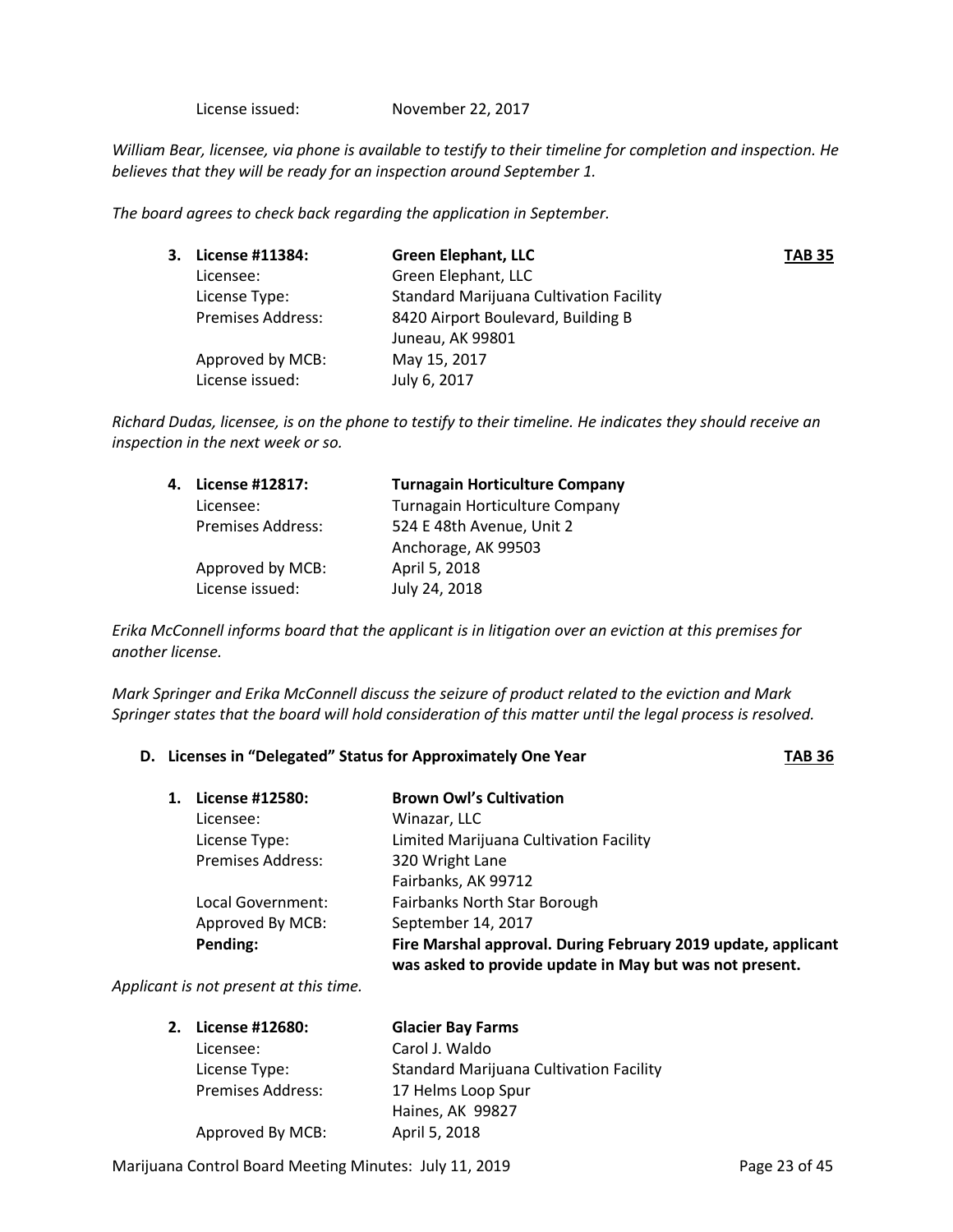## **Pending: Fire Marshal approval. Board requested July update.**

*Carol Waldo, licensee, via phone is available to testify to their timeline for inspection and operation, she indicates they are moving forward but have had delays with electronics due to the earthquake.*

*Mark Springer asks if the licensee would be ready for September meeting.*

*Carol Waldo indicate they look to be open in October.*

*Mark Springer states that the board will look for an update at the September meeting.* 

| 3. License #12818:       | <b>Turnagain Herb Company</b>                          |
|--------------------------|--------------------------------------------------------|
| Licensee:                | <b>AK Provisions Corporation</b>                       |
| License Type:            | Retail Marijuana Store                                 |
| <b>Premises Address:</b> | 524 E 48 <sup>th</sup> Avenue, Unit 3                  |
|                          | Anchorage, AK 99503                                    |
| Approved By MCB:         | April 5, 2018                                          |
| Pending:                 | Municipality of Anchorage protest. Not present in May. |

*Applicant is not present at this time. Erika McConnell and Mark Springer state that it appears that this license has the same address as Turnagain Horticulture.*

*Erika McConnell states that these applicants have been asked to come before the board to discuss their application but not come for the second meeting in a row.* 

| 4. | License #13864:   | <b>Simple House, LLC</b> |
|----|-------------------|--------------------------|
|    | Licensee:         | Simple House, LLC        |
|    | Premises Address: | 6511 Hemlock Drive       |
|    |                   | Wasilla, AK 99654        |
|    | Approved by MCB:  | April 5, 2018            |
|    | Pending:          | Fire Marshal approval.   |

*Jana Weltzin, legal counsel for licensee, is present to testify that they are working on getting Fire Marshal approval.*

*Mark Springer states that the board will look for update at the Nome meeting in September.*

| 5. | License #11960:   | Last Frontier Joint Operations, LLC      |
|----|-------------------|------------------------------------------|
|    | Licensee:         | Last Frontier Joint Operations, LLC      |
|    | License Type:     | Marijuana Product Manufacturing Facility |
|    | Premises Address: | 7180 Revilla Road, Suite 100             |
|    |                   | Ketchikan, AK 99901                      |
|    | Local Government: | Ketchikan Gateway Borough                |
|    | Approved By MCB:  | May 7, 2018                              |
|    | Pending:          | DEC approval.                            |

*Applicant is not present. Consideration moved to September.*

| 6. License #13881: | AlasKind, LLC |
|--------------------|---------------|
| Licensee:          | AlasKind, LLC |

Marijuana Control Board Meeting Minutes: July 11, 2019 **Page 24 of 45** Page 24 of 45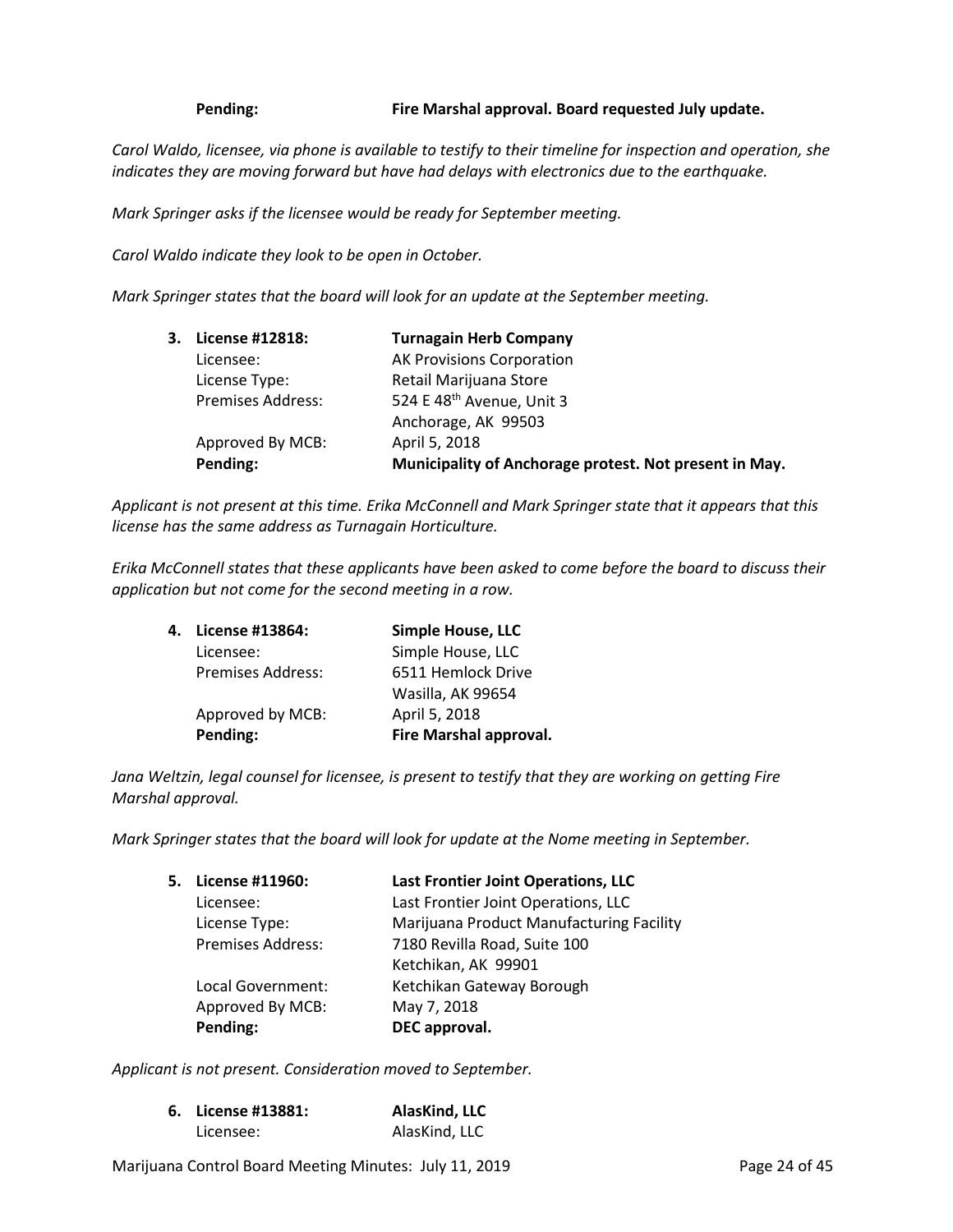| Pending:          | Fire Marshal approval.   |
|-------------------|--------------------------|
| Approved by MCB:  | May 7, 2018              |
|                   | Fairbanks, AK 99712-2501 |
| Premises Address: | 278 East Bias Drive      |

*Applicant is not present. Consideration moved to September.*

| 7. License #14706:       | <b>Denali Herb Company</b>         |
|--------------------------|------------------------------------|
| Licensee:                | DHC, LLC                           |
| <b>Premises Address:</b> | 1328 E Fairview Loop Road, Suite A |
|                          | Wasilla, AK 99654                  |
| Approved by MCB:         | May 7, 2018                        |
| Pending:                 | Fire Marshal approval.             |

*Gregory Stigan, licensee, via phone is available to speak to their Fire Marshal status. He indicates that they have received approval but that the building is still under construction.*

*Mark Springer indicates they will look for an update at the September meeting.*

| 8. | License #13310:          | <b>AK Cultivations</b>                 |
|----|--------------------------|----------------------------------------|
|    | Licensee:                | Charles J Campbell & Justin J Bacher   |
|    | License Type:            | Limited Marijuana Cultivation Facility |
|    | <b>Premises Address:</b> | 2611 South Desiree Circle              |
|    |                          | Wasilla, AK 99654                      |
|    | Approved By MCB:         | June 14, 2018                          |
|    | Pending:                 | Fire Marshal approval.                 |
|    |                          |                                        |

*Applicant is not present at this time.* 

| 9. | License #13394:   | <b>High Flower On King</b>                |
|----|-------------------|-------------------------------------------|
|    | Licensee:         | King Street Ventures, Inc.                |
|    | License Type:     | Retail Marijuana Store                    |
|    | Premises Address: | 9525 King Street, Suite 1                 |
|    |                   | Anchorage, AK 99515                       |
|    | Approved by MCB:  | June 15, 2018                             |
|    | Pending:          | <b>Municipality of Anchorage protest.</b> |

*Considered below.*

| Alaskan Mountain Trails, LLC<br>Licensee:                 |  |
|-----------------------------------------------------------|--|
| Marijuana Product Manufacturing Facility<br>License Type: |  |
| <b>Premises Address:</b><br>9525 King Street, Suite 3     |  |
| Anchorage, AK 99515                                       |  |
| Approved by MCB:<br>June 15, 2018                         |  |
| Pending:<br><b>Municipality of Anchorage protest.</b>     |  |

*Considered below.*

| 11. License #13396: | <b>High Flower Farms</b>     |
|---------------------|------------------------------|
| Licensee:           | Alaskan Mountain Trails, LLC |

Marijuana Control Board Meeting Minutes: July 11, 2019 **Page 25 of 45** Page 25 of 45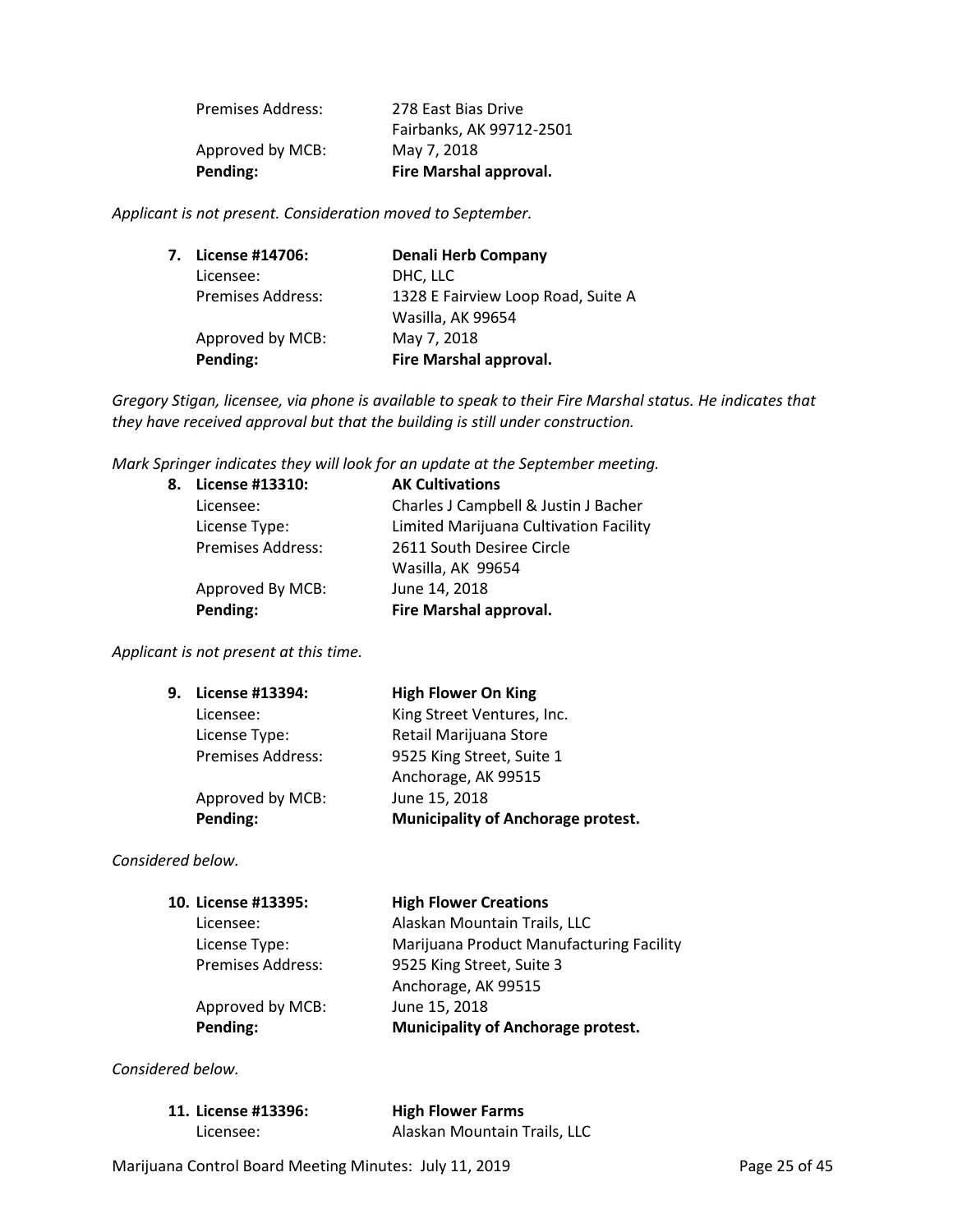| Pending:                 | <b>Municipality of Anchorage protest.</b>      |
|--------------------------|------------------------------------------------|
| Approved by MCB:         | June 15, 2018                                  |
|                          | Anchorage, AK 99515                            |
| <b>Premises Address:</b> | 9525 King Street, Suite 2                      |
| License Type:            | <b>Standard Marijuana Cultivation Facility</b> |

*Jana Weltzin, legal counsel for High Flower, is present and indicates that the license is not moving forward due to policies of the Federal government relating to Canadians. They will not be moving forward with the applications for licenses 13394, 13395 and 13396.*

| 12. License #13613:      | <b>Puffin AK</b>                         |
|--------------------------|------------------------------------------|
| Licensee:                | RDA Enterprise, LLC                      |
| License Type:            | Retail Marijuana Store                   |
| <b>Premises Address:</b> | 200 W 68th Avenue, Unit A1               |
|                          | Anchorage, AK 99518                      |
| Approved by MCB:         | June 15, 2018                            |
| Pending:                 | <b>Municipality of Anchorage protest</b> |

*Considered below.* 

| 13. License #13614:      | <b>Puffin AK</b>                               |
|--------------------------|------------------------------------------------|
| Licensee:                | RDA Enterprise, LLC                            |
| License Type:            | <b>Standard Marijuana Cultivation Facility</b> |
| <b>Premises Address:</b> | 200 W 68th Avenue, Unit A2                     |
|                          | Anchorage, AK 99518                            |
| Approved by MCB:         | June 15, 2018                                  |
| Pending:                 | <b>Municipality of Anchorage protest.</b>      |

*Jana Weltzin, legal counsel, is present to speak to the progress of the application, she indicates that the licensee recently had a child which has delayed the project but that they still intend to move forward with the application.*

*Mark Springer indicates that the Board will look for update in September.*

| $\bullet$ |    | <b>LICENSE CONVERSIONS</b>   |                                                | $10:43$ am    |
|-----------|----|------------------------------|------------------------------------------------|---------------|
|           | А. | License #10043:              | <b>Alaskan Greenery</b>                        | <b>TAB 37</b> |
|           |    | Licensee:                    | Michael R Liljedahl                            |               |
|           |    | <b>Premises Address:</b>     | 3250 Richardson Highway                        |               |
|           |    |                              | Valdez, AK 99686                               |               |
|           |    | Local Government:            | City of Valdez                                 |               |
|           |    | <b>Current License Type:</b> | <b>Standard Marijuana Cultivation Facility</b> |               |
|           |    | New License Type:            | Limited Marijuana Cultivation Facility         |               |
|           |    |                              |                                                |               |

## *Nick Miller moves to approve conversion of license 10043 from a Standard to Limited. Loren Jones seconds the motion.*

*Jana Weltzin, legal counsel for the licensee, is present to speak to Tab 44. She indicates that the licensee does not need the full license and is looking to reduce to the 500 sq. ft. limitation placed on limited cultivation licenses.*

Marijuana Control Board Meeting Minutes: July 11, 2019 **Page 26 of 45** Page 26 of 45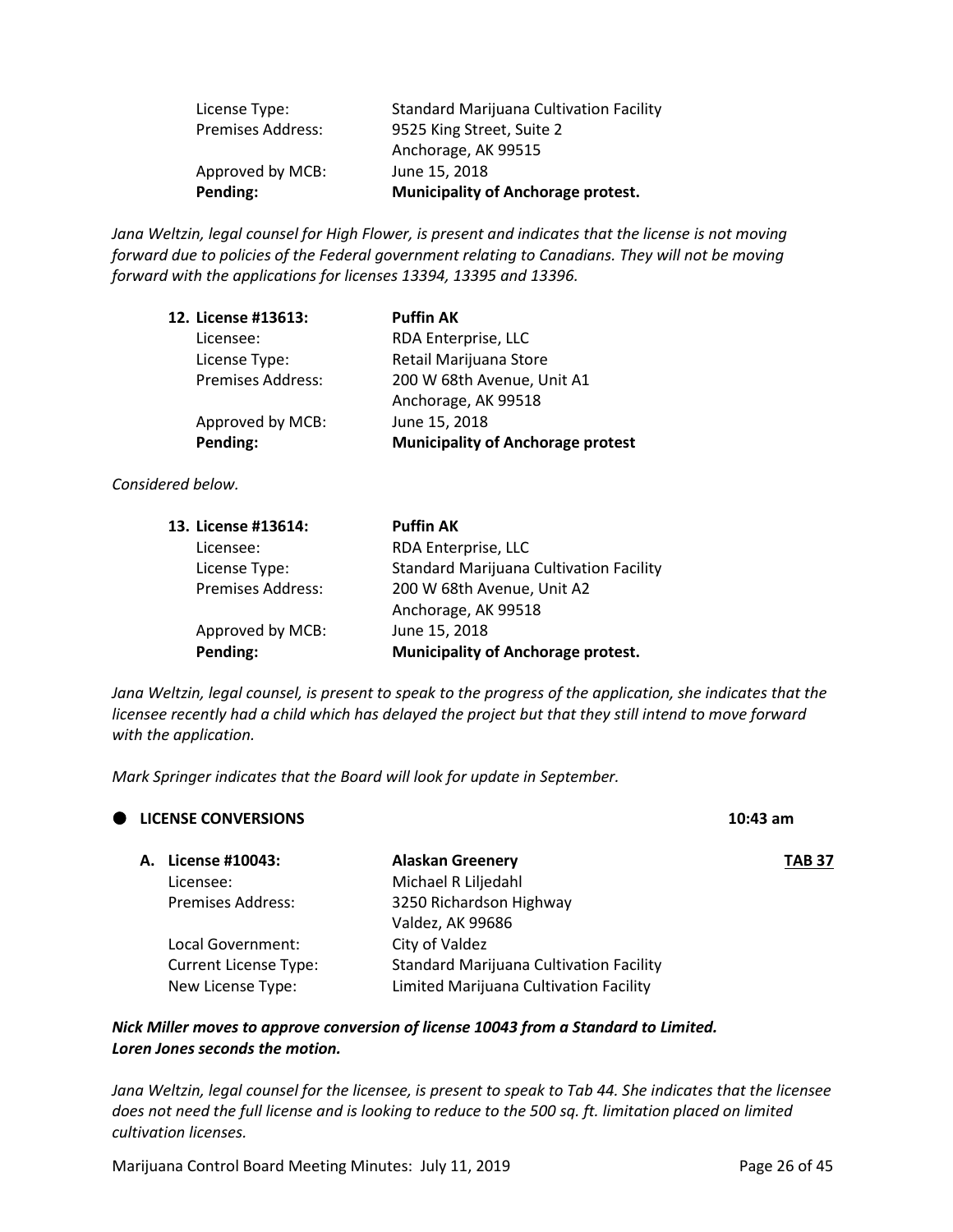*Loren Jones asks if a new inspection will be required to ensure that the grow space is limited.*

*Erika McConnell indicates that enforcement conducts inspections with renewals and whenever a change occurs that enforcement decides necessitates an inspection.*

*Michael Liljedahl, licensee, is present via phone to answer questions from the board regarding changing from a full to limited. He states that when they first applied the grow space definition wasn't clear to them so they applied for a full license but at this time they only require the space allowed by a limited license.* 

## *None opposed, motion is carried.*

| $\bullet$ |    | NEW STANDARD MARIJUANA CULTIVATION FACILITY APPLICATIONS |                                                                                                                      | $10:50$ am    |
|-----------|----|----------------------------------------------------------|----------------------------------------------------------------------------------------------------------------------|---------------|
|           | А. | License #20984:                                          | <b>Quintessence Farms</b>                                                                                            | <b>TAB 38</b> |
|           |    | Licensee:                                                | Jack Ventures, LLC                                                                                                   |               |
|           |    | Premises Address:                                        | 8430 Laviento Drive, Suite B                                                                                         |               |
|           |    |                                                          | Anchorage, AK 99515                                                                                                  |               |
|           |    | Local Government:                                        | Municipality of Anchorage                                                                                            |               |
|           |    | <b>For Consideration:</b>                                | Municipality of Anchorage conditionally protests pending<br>municipal marijuana license and special land use permit. |               |

*Jana Weltzin, legal counsel for licensee, is present person to speak to Tab 45.*

*Nick Miller moves to approve the new license application for license 20984 with delegation. Loren Jones seconds the motion.*

*Nicholas Gelinas and Benjamin English, applicants, are present via phone to answer any questions from the board.*

*Loren Jones states that the business plan indicates that they will not request ID from AMCO Enforcement. Jana Weltzin and the board discuss whether or not any ID is required from AMCO.* 

*Mark Springer states that the board would like to see an edit that indicates that ID will be required from AMCO Enforcement / the Marijuana Control Board and Law Enforcement. He points out that an enforcement or police badge is still government issued ID.* 

Loren Jones states that the only thing that will be different is that the enforcement bodies would not *need to schedule an inspection or visit.* 

*Mark Springer asks if the licensee plan to offer tours to visitors.*

*Licensees indicate that they will not be offering tours.*

*Mark Springer asks about the licensee's experience.*

*Jana Weltzin states that one of the licensees previously worked for another cultivator.*

## *None opposed, motion is carried.*

Marijuana Control Board Meeting Minutes: July 11, 2019 **Page 27 of 45** Page 27 of 45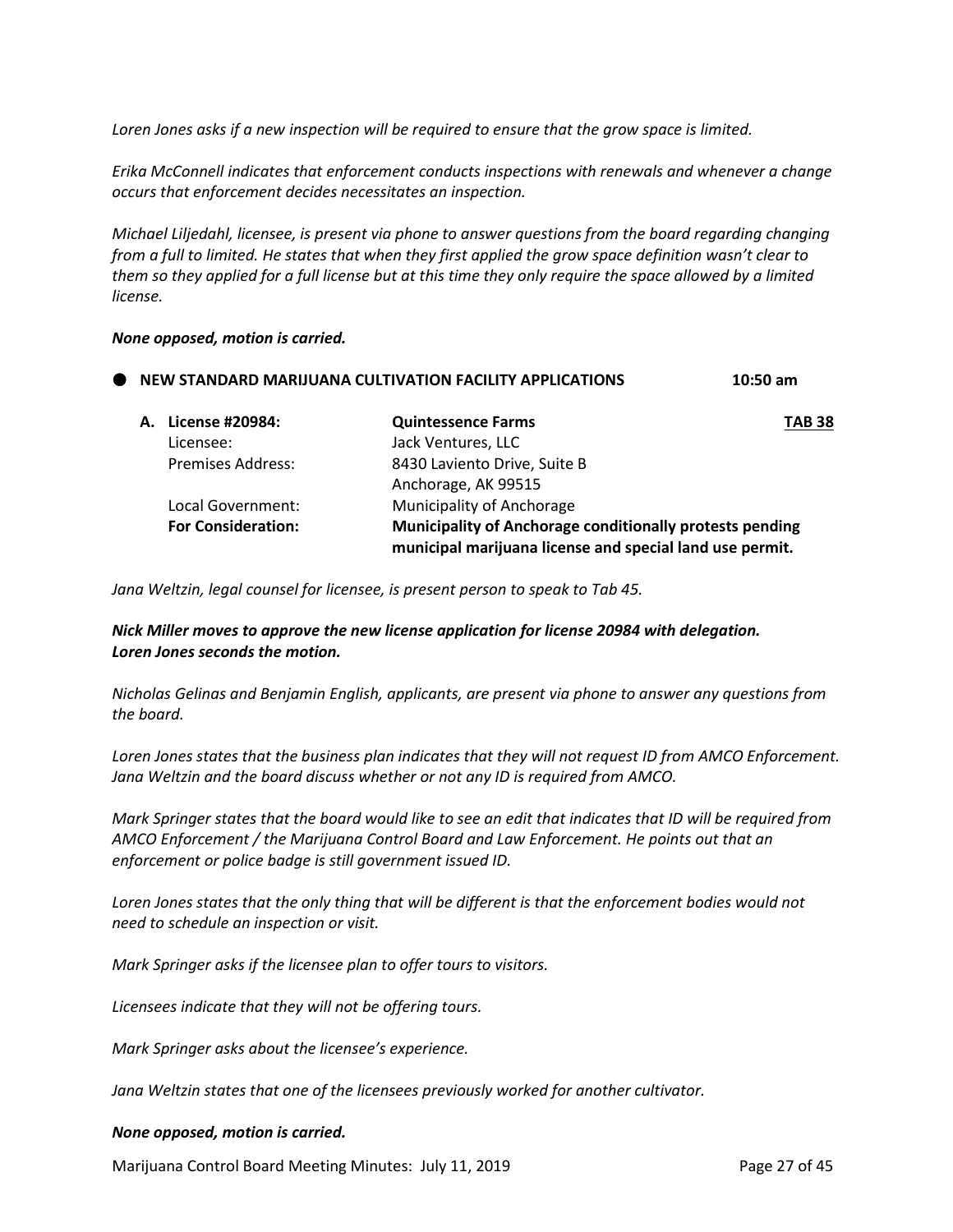| <b>B.</b> License #21086: | Nugz, LLC                  | <b>TAB 39</b> |
|---------------------------|----------------------------|---------------|
| Licensee:                 | Nugz, LLC                  |               |
| <b>Premises Address:</b>  | 9331 Glacier Highway       |               |
|                           | Juneau, AK 99801           |               |
| Local Government:         | City and Borough of Juneau |               |

*Jana Weltzin, legal counsel for licensee, is present in person to speak to Tab 46 and answer questions.*

*Dave Smith, Nugz LLC, is present in person to answer any questions from the board.*

## *Nick Miller moves to approve license 21086 with delegation. Loren Jones seconds the motion.*

*Mark Springer ask questions regarding business plan, experience, and the marketplace in Juneau.*

## *None opposed, motion is carried.*

|                          |                                              | $11:00 \text{ am}$                                      |
|--------------------------|----------------------------------------------|---------------------------------------------------------|
| License 17548:<br>А.     | <b>Stonewell Cultivation, LLC</b>            | <b>TAB 40</b>                                           |
| Licensee:                | <b>Stonewell Cultivation, LLC</b>            |                                                         |
| <b>Premises Address:</b> | 4255 Murphy Dome Road<br>Fairbanks, AK 99709 |                                                         |
|                          |                                              | NEW LIMITED MARIJUANA CULTIVATION FACILITY APPLICATIONS |

## *Nick Miller moves to approve license 17548 with delegation. Loren Jones seconds the motion.*

*John Jaeger, licensee, is present in person to testify to the application in Tab 47 and answer any questions from the board.*

*Mark Springer asks about the premises and if it is located on residential property.*

Local Government: Fairbanks North Star Borough

*John Jaeger states that the premises is a garage attached to the residence.* 

*Mark Springer asks whether there will be kids around.*

John Jaeger indicates that he does have a kid on the way and will be working to ensure access is limited *to the garage.*

#### *None opposed, motion is carried.*

| <b>B.</b> License 17816: | <b>Talkeetna Traditions LLC</b> | TAB 41 |
|--------------------------|---------------------------------|--------|
| Licensee:                | <b>Talkeetna Traditions LLC</b> |        |
| Premises Address:        | 41010 S Parks Highway           |        |
|                          | Talkeetna, AK 99676             |        |
| Local Government:        | Matanuska-Susitna Borough       |        |

#### *Nick Miller moves to approve license 17816 with delegation.*

Marijuana Control Board Meeting Minutes: July 11, 2019 **Page 28 of 45** Page 28 of 45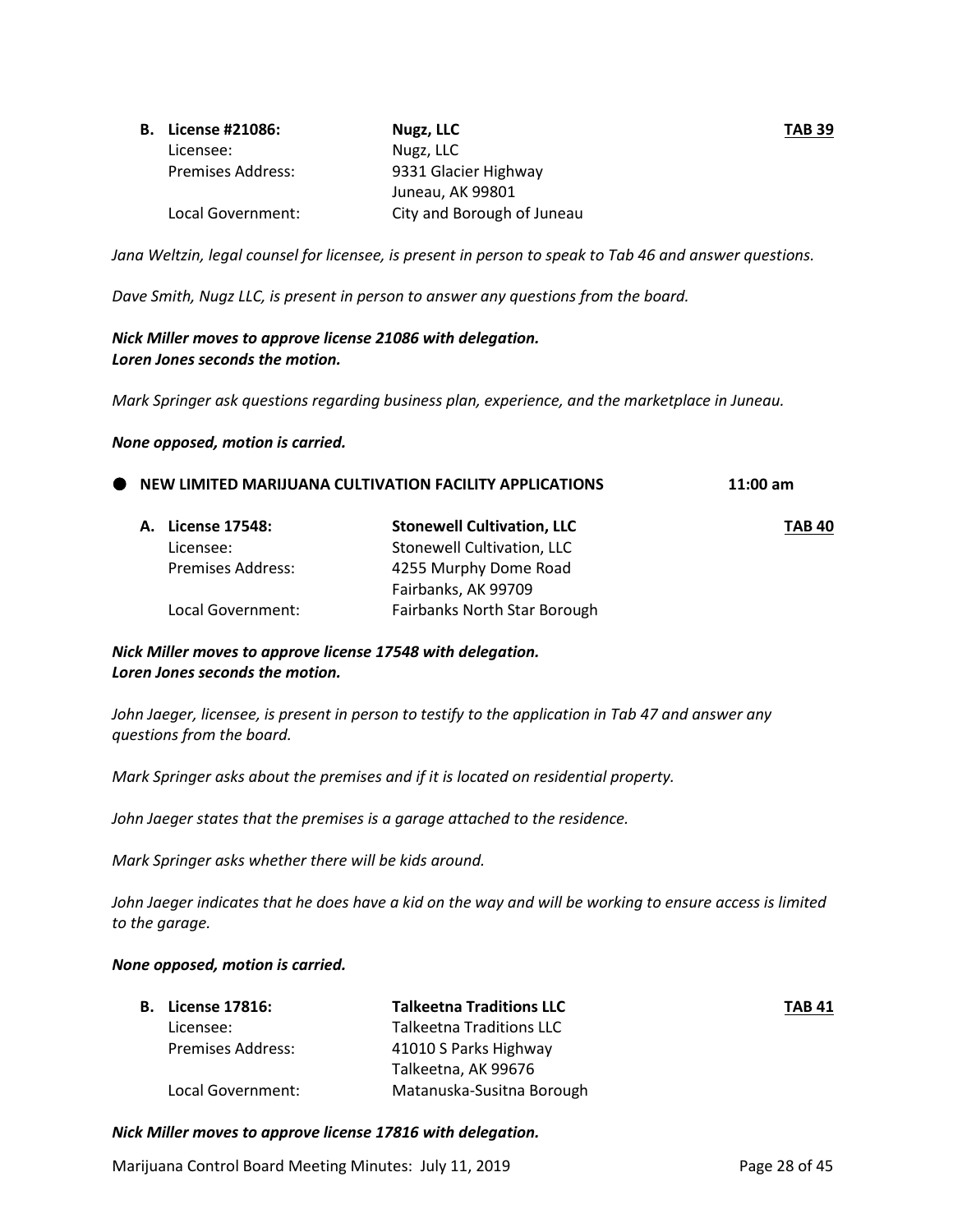#### *Loren Jones seconds the motion.*

*Judy and Greg Rider, licensees, via phone are available to speak to the application in Tab 48 and answer any questions from the board.*

*Mark Springer asks if the premises is located in a garage.*

*Judy Rider states that they will be using a high tunnel and will only be growing in the summer.*

*Mark Springer asks the licensees about their experience and business plan.*

*Loren Jones asks about access to the property, the premises diagram indicates there is an apartment over garage.*

*Judy Rider states there is not a renter in the apartment at this time.* 

#### *None opposed, motion is carried.*

| C. License 18928:        | <b>Cannavore, LLC</b>          | <b>TAB 42</b> |
|--------------------------|--------------------------------|---------------|
| Licensee:                | Cannavore, LLC                 |               |
| <b>Premises Address:</b> | 12561 N. Pettis Drive (Garage) |               |
|                          | Willow, AK 99688               |               |
| Local Government:        | Matanuska-Susitna Borough      |               |

*Lance Wells, legal counsel, via phone is available to speak to the application in Tab 49.*

## *Nick Miller moves to approve license 18928 with delegation. Loren Jones seconds the motion.*

*Patrick Owens, licensee, via phone is available to answer questions from the board.*

*Mark Springer asks the licensee about their business plan and experience.*

*Loren Jones indicates that he has concerns about not having water or sanitation facilities on the licensed premises.*

#### *None opposed, motion is carried.*

Break for lunch at 11:57am. Resumes at 1:09pm.

#### **NEW RETAIL MARIJUANA STORE APPLICATIONS 1:09 pm**

**A. License 14416: The New Company Store TAB 43** Licensee: The New Company Store Premises Address: 703 Cannery Row Cordova, AK 99574 Local Government: City of Cordova

*Jana Weltzin, legal counsel for licensee, is present to speak to the application in Tab 50.*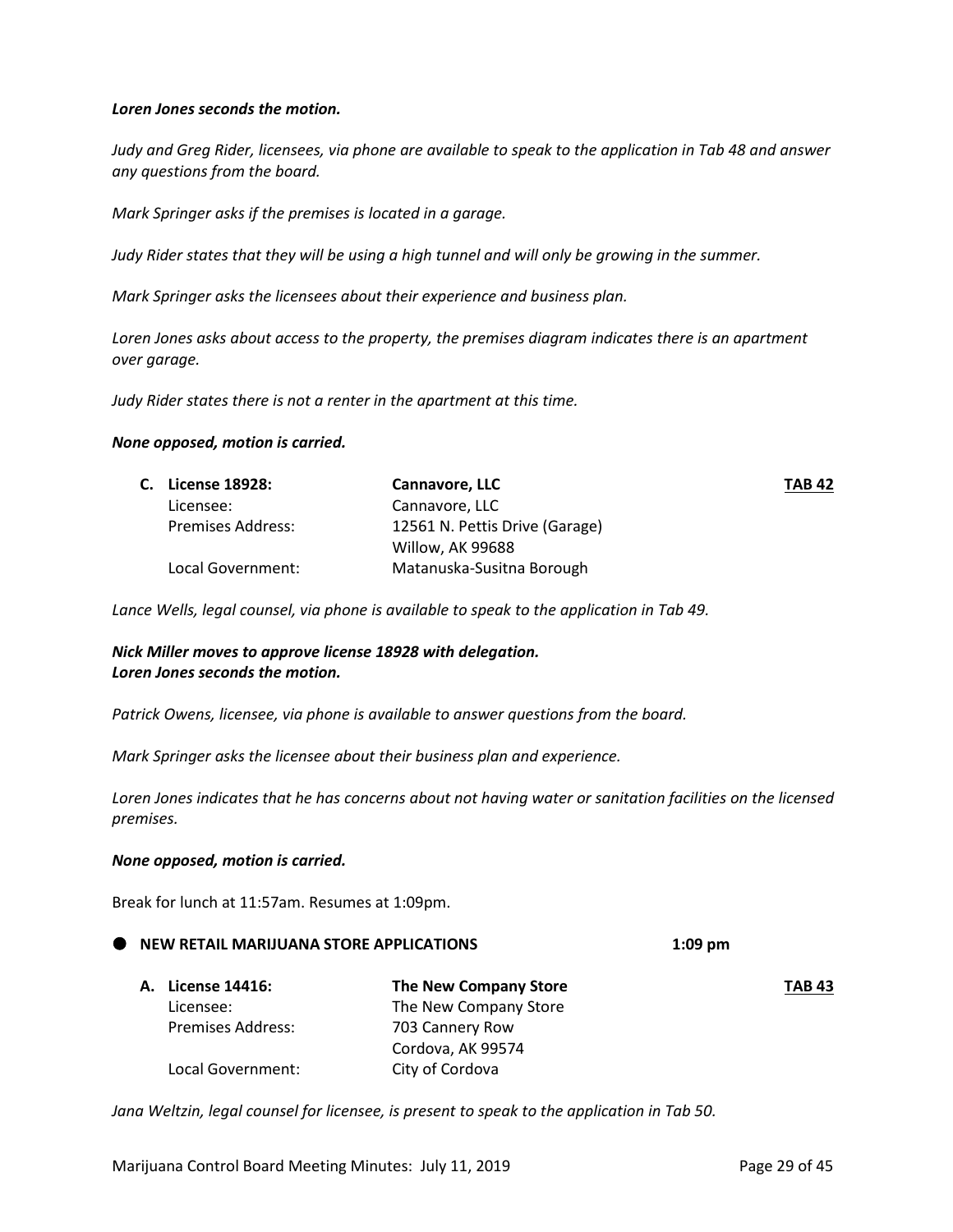*Melina Myers, licensee, via phone is available to answer questions from the board and speak to their business plan.*

## *Loren Jones moves to approve license 14416 with delegation. Christopher Jaime seconds the motion.*

*Loren Jones asks questions regarding whether the applicant has a cultivation license as the application seems to indicate that a cultivation license has been applied for he also stresses caution advertising or speaking to medical benefits of marijuana.*

*Mark Springer ask the licensee about the business plan and the applicant's business experience.*

## *None opposed, motion is carried.*

| <b>B.</b> License 20151:  | <b>Alaska Tasty Cannabis, LLC</b>                                                                                           | <b>TAB 44</b> |
|---------------------------|-----------------------------------------------------------------------------------------------------------------------------|---------------|
| Licensee:                 | Alaska Tasty Cannabis, LLC                                                                                                  |               |
| <b>Premises Address:</b>  | 810 E. $6th$ Avenue                                                                                                         |               |
|                           | Anchorage, AK 99501                                                                                                         |               |
| Local Government:         | <b>Municipality of Anchorage</b>                                                                                            |               |
| <b>For Consideration:</b> | <b>Municipality of Anchorage conditionally protests pending</b><br>municipal marijuana license and special land use permit. |               |

*Lance Wells, legal counsel and applicants Azdren Poshka, and Nazif Limani, via phone are available to discuss the application.*

## *Nick Miller motions to approve license 20151 with delegation. Loren Jones seconds the motion.*

*Mark Springer asks the applicant about their business plan and experience.*

*Loren Jones provides questions and some concerns about the size of the premises as shown on the diagram.*

*Jessica Smith, assistant to Lance Wells, speaks to the premises diagram to explain where the retail will be.*

*Nick Miller asks if the liquor license is still an issue.*

*Erika McConnell brings up the issue of an alcohol license being present at the location. A final license cannot be issued until this issue is resolved.*

*Lance Wells notes that he is aware of the issue and is seeking guidance on how to move forward.*

*Mark Springer indicates that resolution of the liquor license issue will be included with delegation.*

#### *None opposed, motion is carried.*

| C. License #20561: | <b>Badger Buds LLC</b>     | <b>TAB 45</b> |
|--------------------|----------------------------|---------------|
| Licensee:          | Badger Buds LLC            |               |
| Premises Address:  | 2008 Levado Avenue, Unit A |               |

Marijuana Control Board Meeting Minutes: July 11, 2019 **Page 30 of 45** Page 30 of 45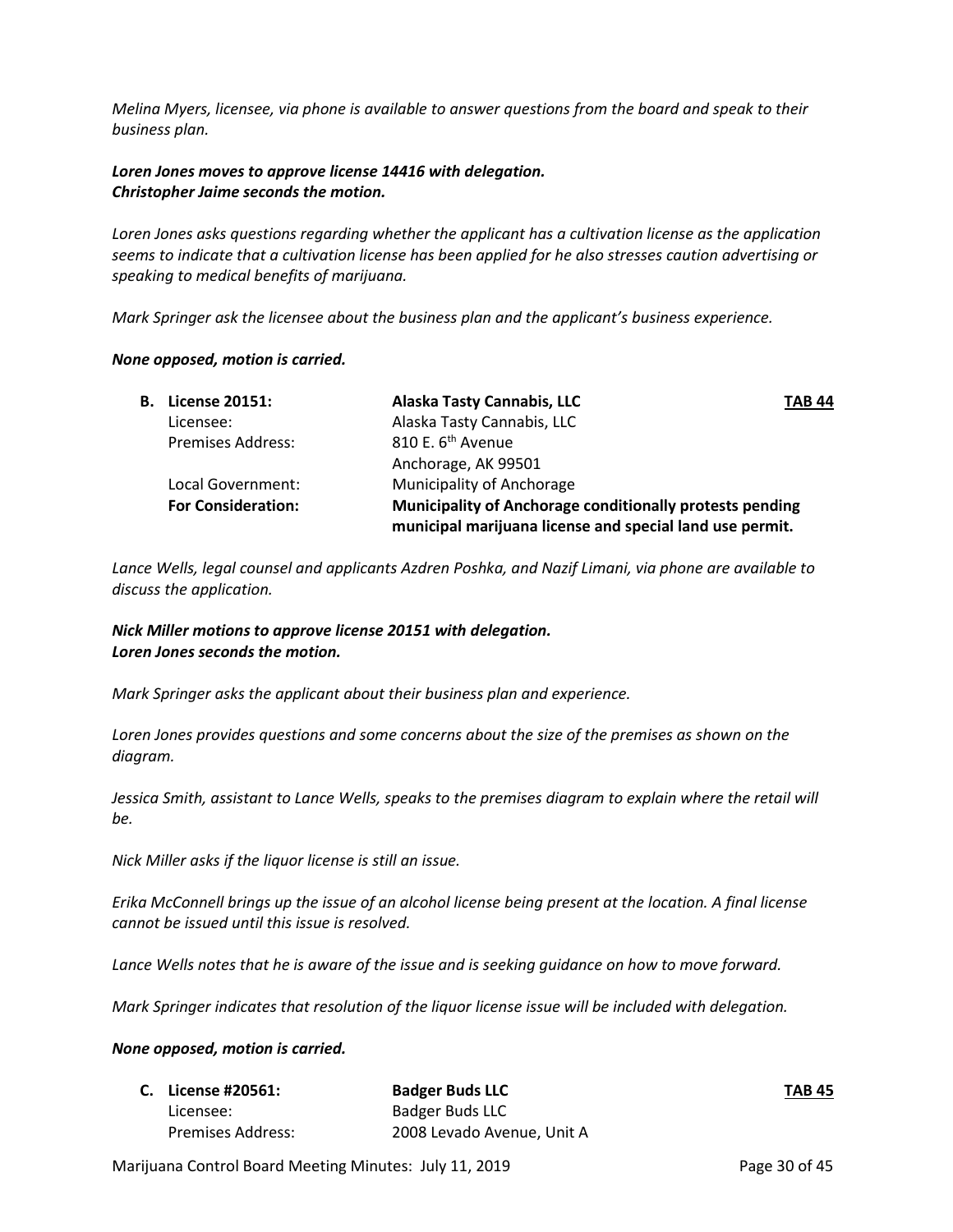## North Pole, AK 99705 Local Government: Fairbanks North Star Borough

*Nick Miller moves to approve license 20561 with delegation. Christopher Jaime seconds the motion.*

*Michelle Westlake and Joseph Westlake, applicants, are present in person to discuss the application.*

*Loren Jones has questions regarding the premises diagram and security that is present; there are multiple doors that give him pause.*

*The applicants discuss the layout of the premises and the locations of the entrances/exits to the retail store.* 

*Mark Springer questions the licensees about their business plan and experience.*

#### *None opposed, motion is carried.*

| <b>D.</b> License #21066: | Mile High<br><b>TAB 46</b>                                                                                           |  |
|---------------------------|----------------------------------------------------------------------------------------------------------------------|--|
| Licensee:                 | Kuster's Kreations, LLC                                                                                              |  |
| <b>Premises Address:</b>  | 910 W. International Airport Road, Suite B                                                                           |  |
|                           | Anchorage, AK 99518                                                                                                  |  |
| Local Government:         | <b>Municipality of Anchorage</b>                                                                                     |  |
| <b>For Consideration:</b> | Municipality of Anchorage conditionally protests pending<br>municipal marijuana license and special land use permit. |  |

*Erika McConnell informs the board that the application has been withdrawn.*

| E. License #21069:       | <b>Wildflower</b>                     | <b>TAB 47</b> |
|--------------------------|---------------------------------------|---------------|
| Licensee:                | Three Sisters, LLC                    |               |
| <b>Premises Address:</b> | 158 Alimag Drive                      |               |
|                          | Kodiak. AK 99615                      |               |
| Local Government:        | City of Kodiak, Kodiak Island Borough |               |

*Jana Weltzin, counsel, and Janiese Stevens, applicant, are present to discuss the application.*

## *Nick Miller moves to approve license 21069 with delegation. Christopher Jaime seconds the motion.*

*Mark Springer questions the licensee about whether they will sell to the military population.*

Janiese Stevens states that she does not believe it is her responsibility to ensure individuals that shouldn't *smoke don't purchase product.*

*Loren Jones has questions about the ownership structure and plans for transfers in the future.*

*Janiese Stevens indicates that a holding company will eventually own this license and Alaska Loven it but the transfer cannot take place until the Alaska Loven It license is active operating.*

*Erika McConnell states that they could start the transfer since they are active pending inspection.*

Marijuana Control Board Meeting Minutes: July 11, 2019 **Page 31 of 45** Page 31 of 45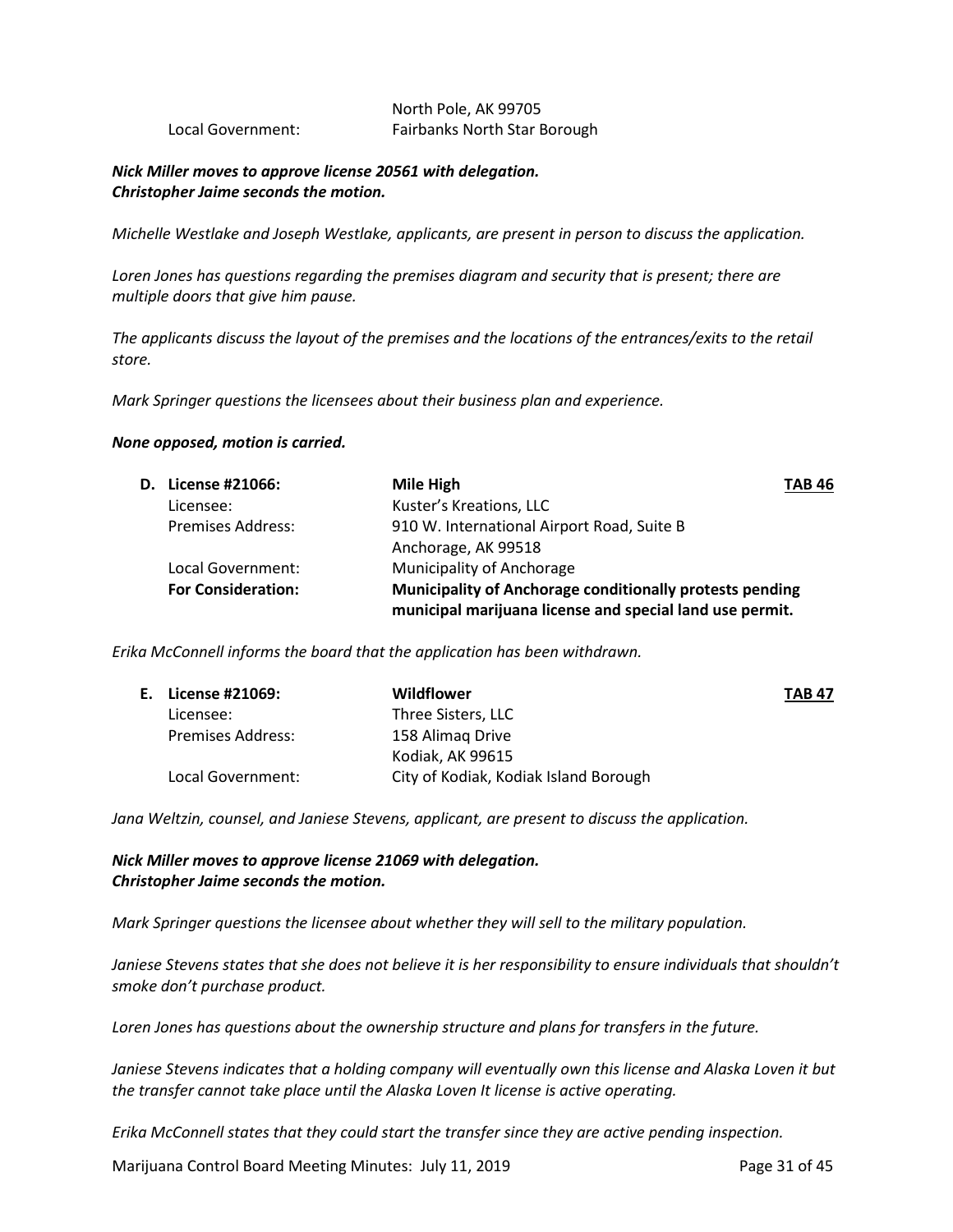#### *None opposed, motion is carried.*

| <b>OWNERSHIP TRANSFER APPLICATIONS</b> |                           |                                                         | $1:40 \text{ pm}$ |  |
|----------------------------------------|---------------------------|---------------------------------------------------------|-------------------|--|
|                                        | License #10025:           | <b>Moose Garden, LLC</b>                                | TAB 48            |  |
|                                        | Licensee:                 | Moose Garden, LLC                                       |                   |  |
|                                        | License Type:             | <b>Standard Marijuana Cultivation Facility</b>          |                   |  |
|                                        | <b>Premises Address:</b>  | 32273 Old Nash Road                                     |                   |  |
|                                        |                           | Seward, AK 99664                                        |                   |  |
|                                        | Local Government:         | Kenai Peninsula Borough                                 |                   |  |
|                                        | Transferor:               | Budding Alaska, LLC; DBA: Budding Alaska, LLC           |                   |  |
|                                        | <b>For Consideration:</b> | Kenai Peninsula Borough requests conditions; Department |                   |  |
|                                        |                           | Labor - Workers' Compensation obiects due to non-       |                   |  |
|                                        |                           |                                                         |                   |  |
|                                        |                           |                                                         |                   |  |

## *Nick Miller moves to approve the transfer of license 10025 with delegation and KPB conditions. Christopher Jaime seconds the motion.*

*Bruce Martin, current licensee, Angela Yinh, Marius Yinh and Andrew Yen, transferees, are present to speak to the application.*

*Erika McConnell indicates that the compliant notice from Department of Labor- Workers Compensation has been received but it was after the agenda was finalized.*

*Mark Springer questions new owners regarding their business plan and experience.*

#### *None opposed, motion is carried.*

| В. | License #10293:          | <b>Fuzzy Monkey</b>                                      | <b>TAB 49</b> |
|----|--------------------------|----------------------------------------------------------|---------------|
|    | Licensee:                | AKGLD, LLC - James Millhouse 50% and Mindy Millhouse 50% |               |
|    | License Type:            | <b>Standard Marijuana Cultivation Facility</b>           |               |
|    | <b>Premises Address:</b> | 2612 Eagle Street                                        |               |
|    |                          | Anchorage, AK 99503                                      |               |
|    | Local Government:        | Municipality of Anchorage                                |               |
|    | Transferor:              | AKGLD, LLC - James Millhouse 100%                        |               |
|    |                          |                                                          |               |

*Jana Weltzin, counsel, is present in person and James Millhouse, applicant, is present via phone to discuss the application.*

*Nick Miller moves to approve the transfer of license 10293 with delegation. Christopher Jaime seconds the motion. None opposed, motion is carried.*

| C. License #10864:       | <b>Fuzzy Monkey</b><br><b>TAB 50</b>                     |  |
|--------------------------|----------------------------------------------------------|--|
| Licensee:                | AKGLD, LLC - James Millhouse 50% and Mindy Millhouse 50% |  |
| License Type:            | Retail Marijuana Store                                   |  |
| <b>Premises Address:</b> | 2612 Eagle Street                                        |  |
|                          | Anchorage, AK 99503                                      |  |
| Local Government:        | <b>Municipality of Anchorage</b>                         |  |
|                          |                                                          |  |

Marijuana Control Board Meeting Minutes: July 11, 2019 **Page 32 of 45** Page 32 of 45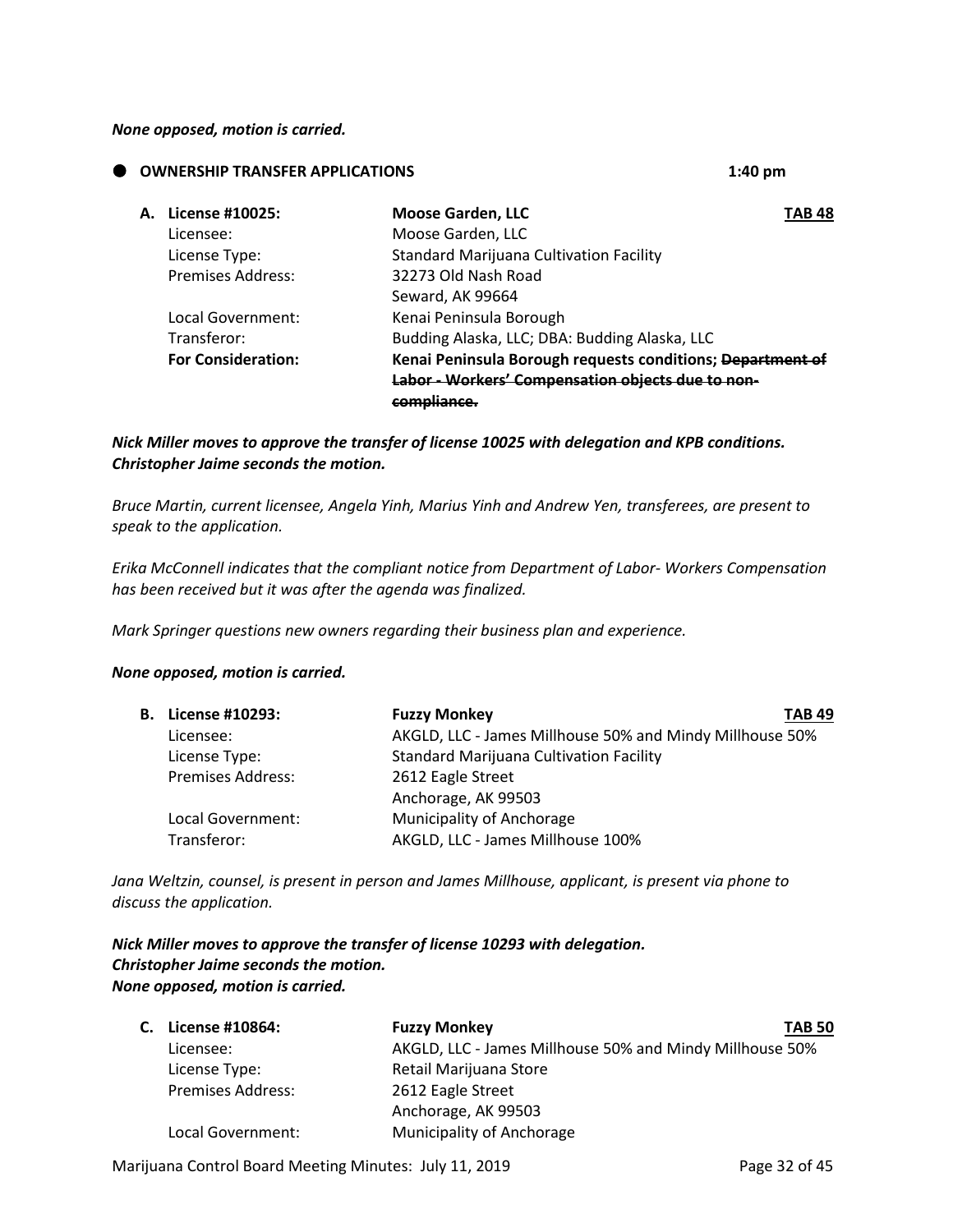Transferor: AKGLD, LLC - James Millhouse 100%

*Nick Miller moves to approve transfer of license 10864 with delegation. Christopher Jaime seconds the motion. None opposed, motion is carried.*

| D. License #10933:       | <b>Alaska's Green Light District</b>                     | <b>TAB 51</b> |
|--------------------------|----------------------------------------------------------|---------------|
| Licensee:                | AKGLD, LLC - James Millhouse 50% and Mindy Millhouse 50% |               |
| License Type:            | Retail Marijuana Store                                   |               |
| <b>Premises Address:</b> | 405 E. Northern Lights Blvd                              |               |
|                          | Anchorage, AK 99503                                      |               |
| Local Government:        | Municipality of Anchorage                                |               |
| Transferor:              | AKGLD, LLC - James Millhouse 100%                        |               |

*Nick Miller moves to approve the transfer of license 10933 with delegation. Loren Jones seconds the motion. None opposed, motion is carried.*

| E. License #12328:       | <b>Aurora Blaze, LLC</b>                       | <b>TAB 52</b>                                                |
|--------------------------|------------------------------------------------|--------------------------------------------------------------|
| Licensee:                | Aurora Blaze, LLC - Brittany Gitschel 100%     |                                                              |
| License Type:            | <b>Standard Marijuana Cultivation Facility</b> |                                                              |
| <b>Premises Address:</b> | 2693 Arla Street                               |                                                              |
|                          | Fairbanks, AK 99709                            |                                                              |
| Local Government:        | Fairbanks North Star Borough                   |                                                              |
| Transferor:              |                                                |                                                              |
|                          | 50%                                            |                                                              |
|                          |                                                | Aurora Blaze, LLC - Branden Roybal 50% and Brittany Gitschel |

*Brittany Gitschel, licensee, via phone is available to discuss the application.*

*Nick Miller moves to approve the transfer of license 12328 with delegation. Christopher Jaime seconds the motion.*

*Mark Springer asks the applicants about their business plan and experience.*

*None opposed, motion is carried.*

#### **LICENSE RENEWAL APPLICATIONS 2:25 pm**

#### **A. Notices of Violation Received**

| 1. | License #10903:           | Momo's Bakery                                              | <b>TAB 53</b> |
|----|---------------------------|------------------------------------------------------------|---------------|
|    | Licensee:                 | JMP, LLC                                                   |               |
|    | License Type:             | Marijuana Product Manufacturing Facility                   |               |
|    | <b>Premises Address:</b>  | 2917 Spenard Road, Suite 102                               |               |
|    |                           | Anchorage, AK 99503                                        |               |
|    | Local Government:         | Municipality of Anchorage                                  |               |
|    | <b>For Consideration:</b> | Violations of transportation and delivery of marijuana and |               |
|    |                           | marijuana products.                                        |               |

*Nick Miller moves to approve the renewal of license 10903 with delegation.*

Marijuana Control Board Meeting Minutes: July 11, 2019 **Page 33 of 45** Page 33 of 45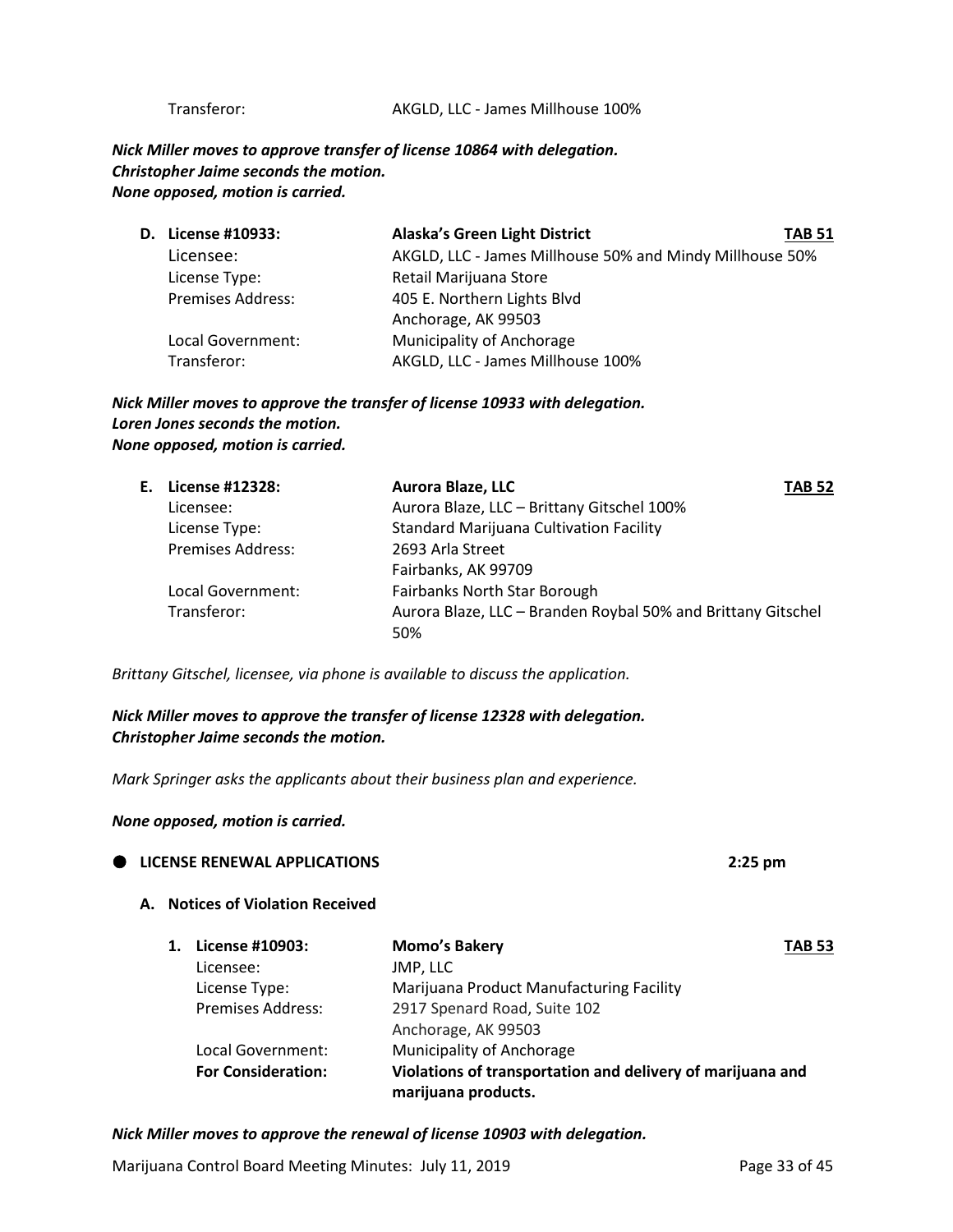#### *Christopher Jaime seconds the motion.*

*Peter Eberhardt, licensee, via phone is available to discuss the application and the violation.*

*Mark Springer questions the licensee about their business operations.*

#### *None opposed, motion is carried.*

| O OPERATING PLAN CHANGES |                                     |               |
|--------------------------|-------------------------------------|---------------|
| A. License 10245:        | <b>AK Slow Burn Cannabis Outlet</b> | <b>TAB 54</b> |
| Licensee:                | AK Slow Burn Cannabis Outlet, LLC   |               |
| License Type:            | Retail Marijuana Store              |               |
| <b>Premises Address:</b> | 2042 E. 3rd Avenue, Suite A         |               |
|                          | Anchorage, AK 99501                 |               |
| Local Government:        | Municipality of Anchorage           |               |
|                          |                                     |               |

*Jana Weltzin, counsel, is present in person and Lou Weaver, licensee, via phone is present to discuss the application.*

*Jana Weltzin indicates that the operating plan has been updated to include making their own pre-rolls and adding a deli style sales counter to the store, she states that the premises diagram change has already been approved.*

*Mark Springer asks for the boards votes on the proposed operating plan change for license 10245. None opposed, motion is carried.*

| <b>B.</b> License #10271: | <b>Top Hat Concentrates, LLC</b>         | <b>TAB 55</b> |
|---------------------------|------------------------------------------|---------------|
| Licensee:                 | Top Hat Concentrates, LLC                |               |
| License Type:             | Marijuana Product Manufacturing Facility |               |
| <b>Premises Address:</b>  | 2315 Industrial Blvd., Suite B           |               |
|                           | Juneau, AK 99801                         |               |
| Local Government:         | City and Borough of Juneau               |               |
|                           |                                          |               |

*Jana Weltzin, counsel, is present and summarizes the new packaging that the licensee is looking to use.*

*Nick Miller moves to approve the operating plan change for license 10271. Loren Jones seconds the motion. None opposed, motion is carried.*

| <b>License 10903:</b>                           | Momo's Bakery                                   | TAR 56 |
|-------------------------------------------------|-------------------------------------------------|--------|
| Licensee:                                       | <del>JMP, LLC</del>                             |        |
| License Type:                                   | <b>Marijuana Product Manufacturing Facility</b> |        |
| <b>Premises Address:</b>                        | 2917 Spenard Road, Suite 102                    |        |
|                                                 | Anchorage, AK 99503                             |        |
| ocal Government:<br><del>Locar oovermnem.</del> | <b>Municipality of Anchorage</b>                |        |
|                                                 |                                                 |        |

Licensee is not present to discuss application at this time. See consideration below.

**D. License 12254: Lady Gray Gourmet Medibles TAB 57**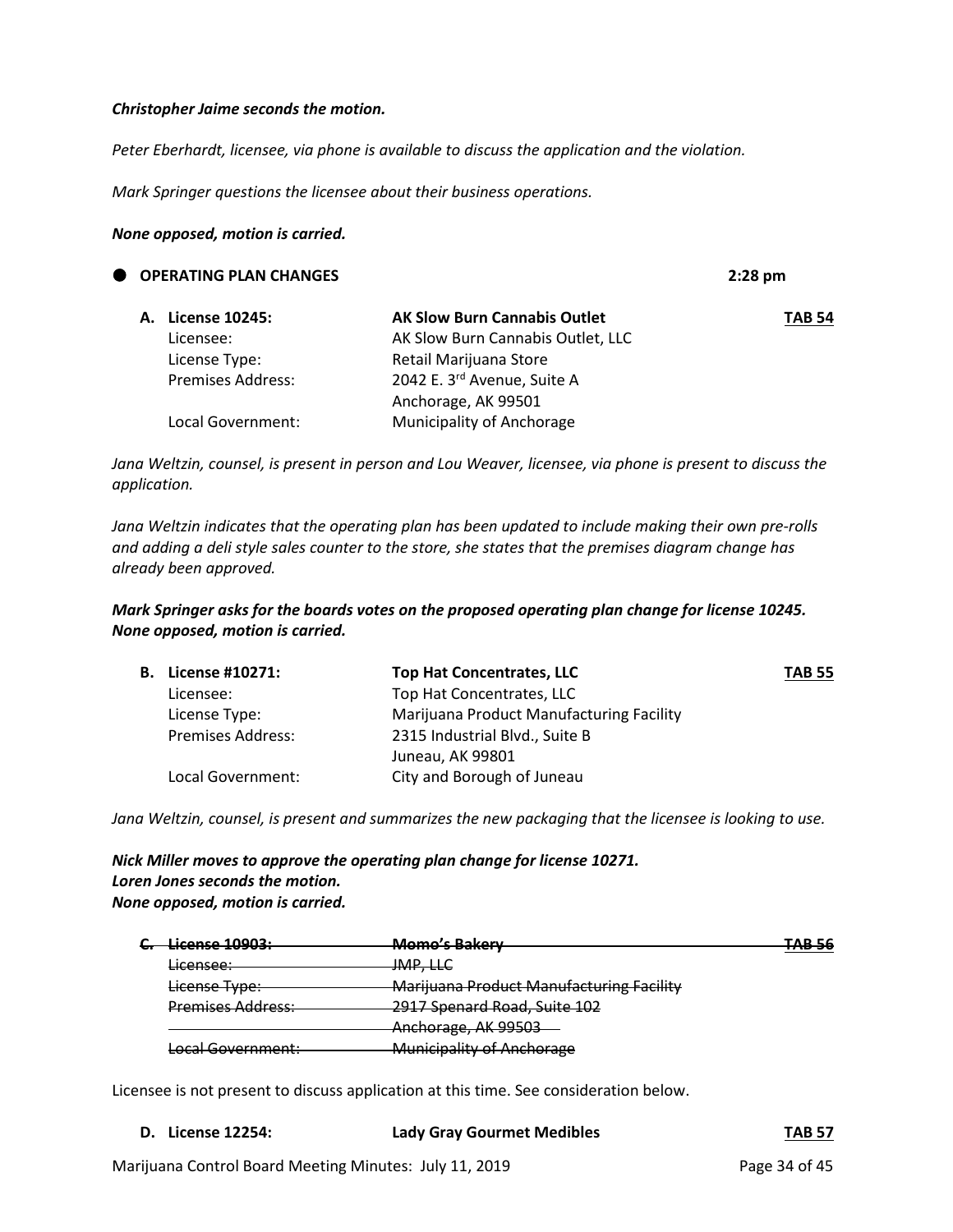| Licensee:                | Lady Gray, LLC                           |
|--------------------------|------------------------------------------|
| License Type:            | Marijuana Product Manufacturing Facility |
| <b>Premises Address:</b> | 36322 Pine Street, Suite 1               |
|                          | Soldotna, AK 99669                       |
| Local Government:        | Kenai Peninsula Borough                  |

## *Nick Miller moves to approve the operating plan change for license 12254. Christopher Jaime seconds the motion.*

*Jana Weltzin, counsel, and Jamie Grossl, licensee, are present in person.*

*Erika McConnell brings up concerns about delineating the number and size of servings for the granola and nut products. She states that she believes that the granola should be packaged in individual servings and then the servings could be packaged together for sale.* 

*Jana Weltzin brings up a previously approved product (nut butter) that was approved with multiple servings. She states that this was an attempt to reduce the amount of packaging.* 

*The licensee and counsel discuss serving sizes and packaging of these products with the board.*

*Erika McConnell indicates that regulations may need to be changed to accommodate products such as this.*

*Mark Springer asks about opening a regulation project to address the regulation.*

*Jana Weltzin states that previously the board opened a regulation project in response to another product from Jaimie but no changes were made.*

*Christopher Jamie indicates that if a project is not opened then he is currently a no vote because it does not meet regulations.*

*Jaimie Grossl and Jana Weltzin question if they could use a heated mylar bag to break up individual servings.*

*The board and Erika McConnell indicate that doing so would address the concerns of multiple servings in one package.*

*Mark Springer asks about the Frozen Goodness product and how that is marked for consumption.*

*Counsel and licensee indicate that it is by teaspoon similar to other products approved by the board.*

*Loren Jones, Mark Springer and Nick Miller vote yes, Christopher Jaime votes no. Motion is carried 3-1.*

| C. License 10903:        | <b>Momo's Bakery</b>                     | <b>TAB 63</b> |
|--------------------------|------------------------------------------|---------------|
| Licensee:                | JMP, LLC                                 |               |
| License Type:            | Marijuana Product Manufacturing Facility |               |
| <b>Premises Address:</b> | 2917 Spenard Road, Suite 102             |               |
|                          | Anchorage, AK 99503                      |               |
| Local Government:        | <b>Municipality of Anchorage</b>         |               |

Marijuana Control Board Meeting Minutes: July 11, 2019 **Page 35 of 45** Page 35 of 45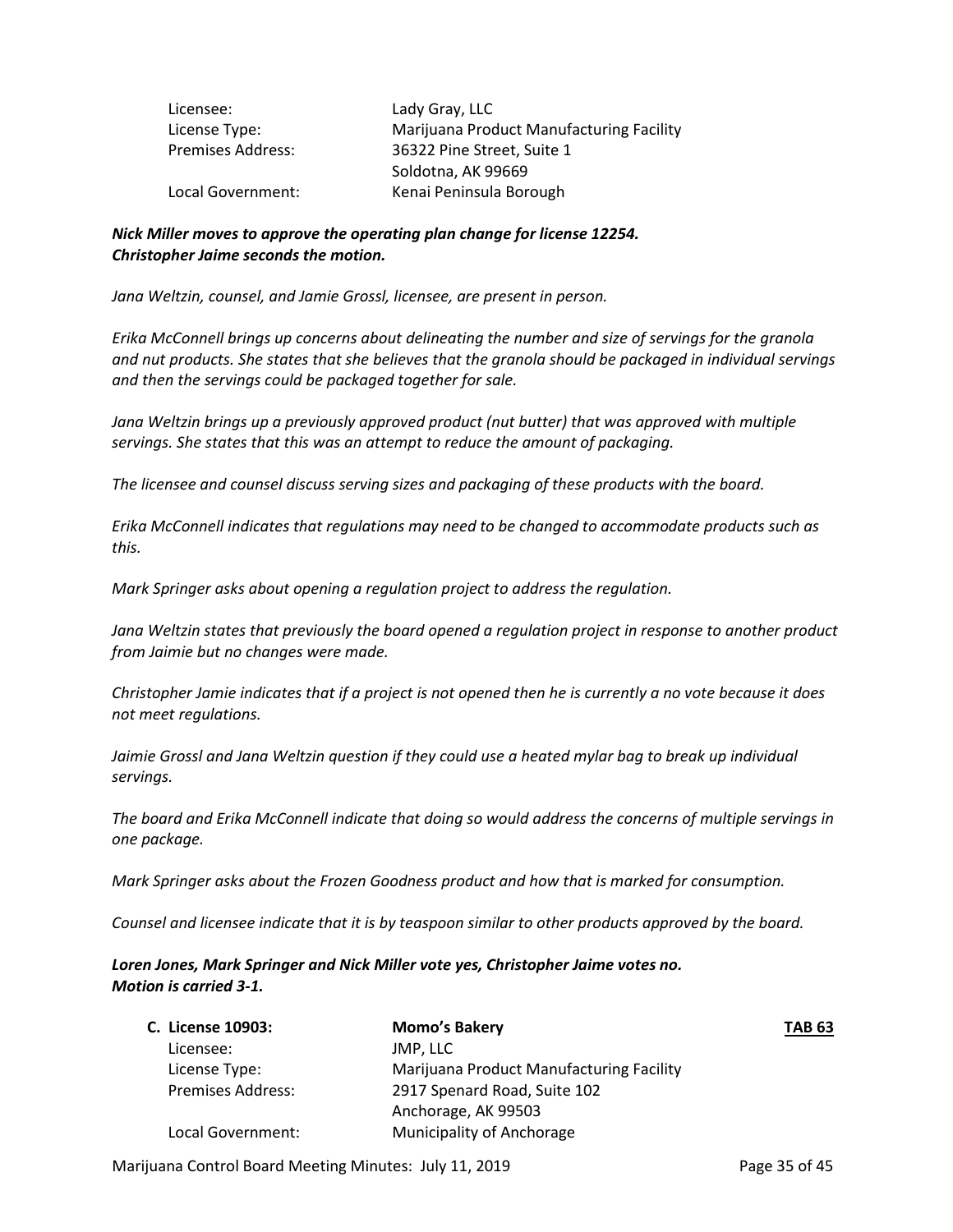## *Nick Miller moves to approve the proposed operating plan change for license 10903. Loren Jones seconds the motion.*

*Maureen Eberhardt, licensee, via phone is available to discuss the changes to their operating plan.*

*Mark Springer has questions about the changes to the operating plan and the locks/totes that are being used. He asks if they are transporting through the airport.*

*Maureen Eberhardt states that they are not transporting product through the airport.*

#### *None opposed, motion is carried.*

Break at 2:37pm. Back at 2:47pm

| E. License 15594:        | <b>Cold Creek Extracts</b>               | <b>TAB 58</b> |
|--------------------------|------------------------------------------|---------------|
| Licensee:                | Cold Creek Extracts, LLC                 |               |
| License Type:            | Marijuana Product Manufacturing Facility |               |
| <b>Premises Address:</b> | 7801 Schoon St., Unit L & M              |               |
|                          | Anchorage, AK 99518                      |               |
| Local Government:        | Municipality of Anchorage                |               |

## *Nick Miller moves to approve the operating plan change for license 15594. Christopher Jamie seconds the motion.*

*Cade Inscho, licensee, via phone is available to speak to the changes to the operating plan.* 

*Loren Jones and the applicant discuss the containers being used.*

*Cade Inscho clarifies that the syringes will be packaged in plastic 'clam shell' packaging.*

*Mark Springer asks about residual product left in the syringe.*

*Cade Inscho indicates that the product can be completely removed so residual product should not be an issue.*

#### *None opposed, motion is carried.*

| F. License 17480:        | <b>Tundra Herb Company, LLC</b>       | <b>TAB 59</b> |
|--------------------------|---------------------------------------|---------------|
| Licensee:                | Tundra Herb Company, LLC              |               |
| License Type:            | Retail Marijuana Store                |               |
| <b>Premises Address:</b> | 520 W 6 <sup>th</sup> Avenue, Suite A |               |
|                          | Anchorage, AK 99501                   |               |
| Local Government:        | Municipality of Anchorage             |               |

*Applicant is not present to speak to operating plan change.*

*Loren Jones states that staff has temporarily approved this change already so he does not see a need to hold up the change.*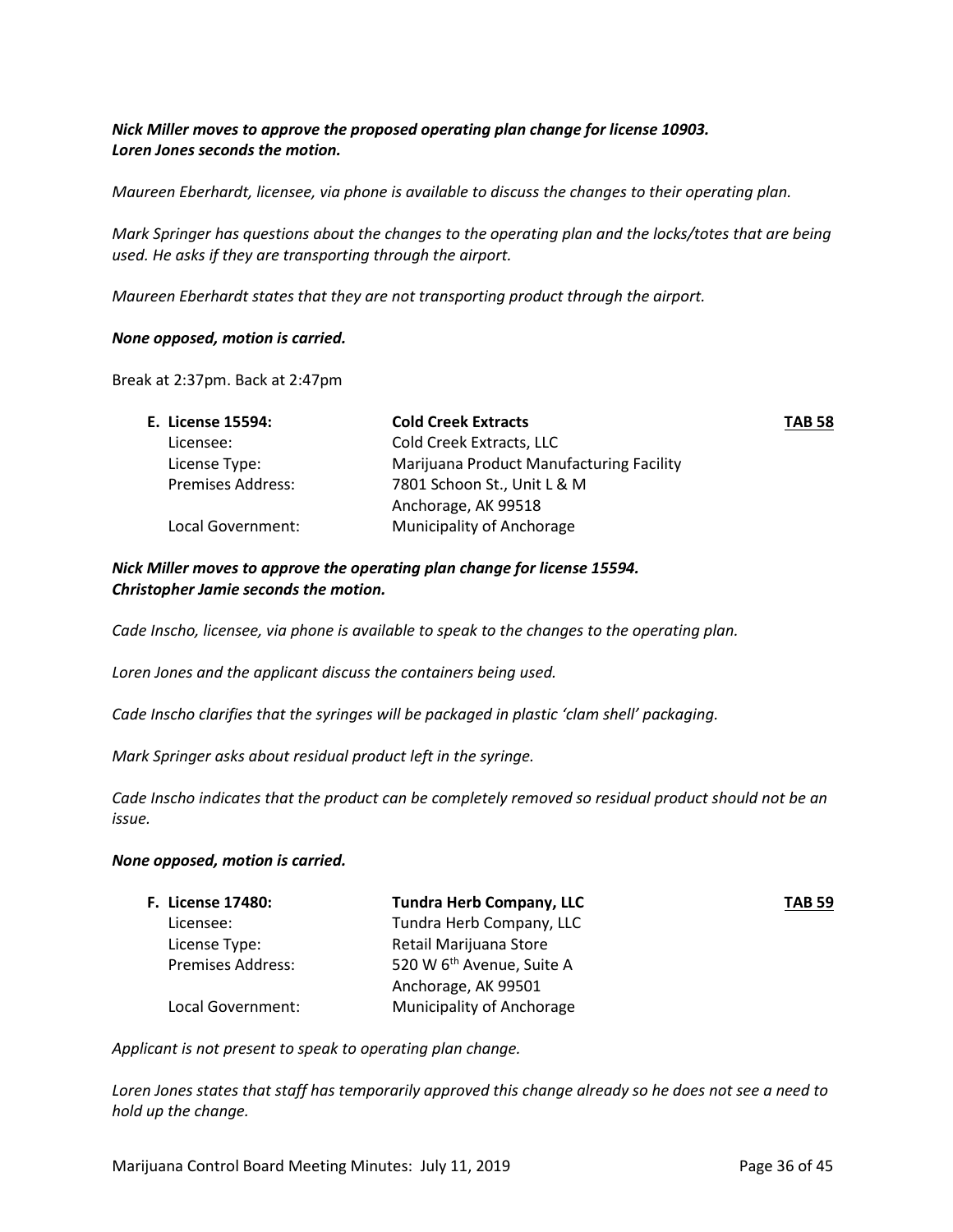*Loren Jones moves to approve operating plan change for 17480. Nick Miller seconds the motion. None opposed, motion is carried.*

|  | <b>NEW MARIJUANA PRODUCTS</b> |                                                                            | 2:53 <sub>pm</sub> |
|--|-------------------------------|----------------------------------------------------------------------------|--------------------|
|  | A. License 16767:             | <b>AKO Farms, LLC</b>                                                      | <b>TAB 60</b>      |
|  | Licensee:                     | AKO Farms, LLC                                                             |                    |
|  | License Type:                 | Marijuana Concentrate Manufacturing Facility                               |                    |
|  | <b>Premises Address:</b>      | 1210 Beardslee Way                                                         |                    |
|  |                               | Sitka, AK 99835                                                            |                    |
|  | Local Government:             | City and Borough of Sitka                                                  |                    |
|  |                               | Justin Brown, licensee, via phone is available to discuss the new product. |                    |

*Nick Miller moves to approve new product "Diamonds". Loren Jones seconds the motion.*

*Mark Springer asks the licensee to describe the product and how it is produced.*

*Justin Brown explains the process of creating the diamonds for the benefit of the board.*

#### *None opposed, motion is carried.*

| <del>License 19728:</del>                       | Cosmic SaalMood LLC<br><del>comme scawccu, LLC</del> | TAR 61<br><del>no vi</del> |
|-------------------------------------------------|------------------------------------------------------|----------------------------|
| <del>Licensee:</del>                            | Cosmic SeaWeed, LLC                                  |                            |
| License Type:                                   | <b>Marijuana Product Manufacturing Facility</b>      |                            |
| <b>Premises Address:</b>                        | 262 Charles Way                                      |                            |
|                                                 | <del>Homer, AK 99603</del>                           |                            |
| acal Government:<br><del>Locar oovermnem.</del> | City of Homer; Kenai Peninsula Borough               |                            |

Considered above with Tab 37.

Regulations are considered at this time due to agenda change made above.

#### **REGULATIONS**

**2:56 pm**

#### **B. Proposed Projects**

#### **1. Board Requests**

*Loren Jones brings up some concerns regarding onsite that were brought up during a Juneau assembly meeting. One of the concerns being whether placing a roof over an outdoor area would be considered "enclosed". He also wants to ensure that there is clarity on what constitutes a concentrate for the purposes of vaping and onsite consumption, he has been informed that bud and flower can be 'vaporized'. He also addresses some 'creative' methods of consumption that the board has not yet considered. Additionally, he expresses concerns that the matter of products that have concentrates infused into them needs more clarity.* 

*Mark Springer states that he agrees that consideration must occur.* 

Marijuana Control Board Meeting Minutes: July 11, 2019 **Page 37 of 45** Page 37 of 45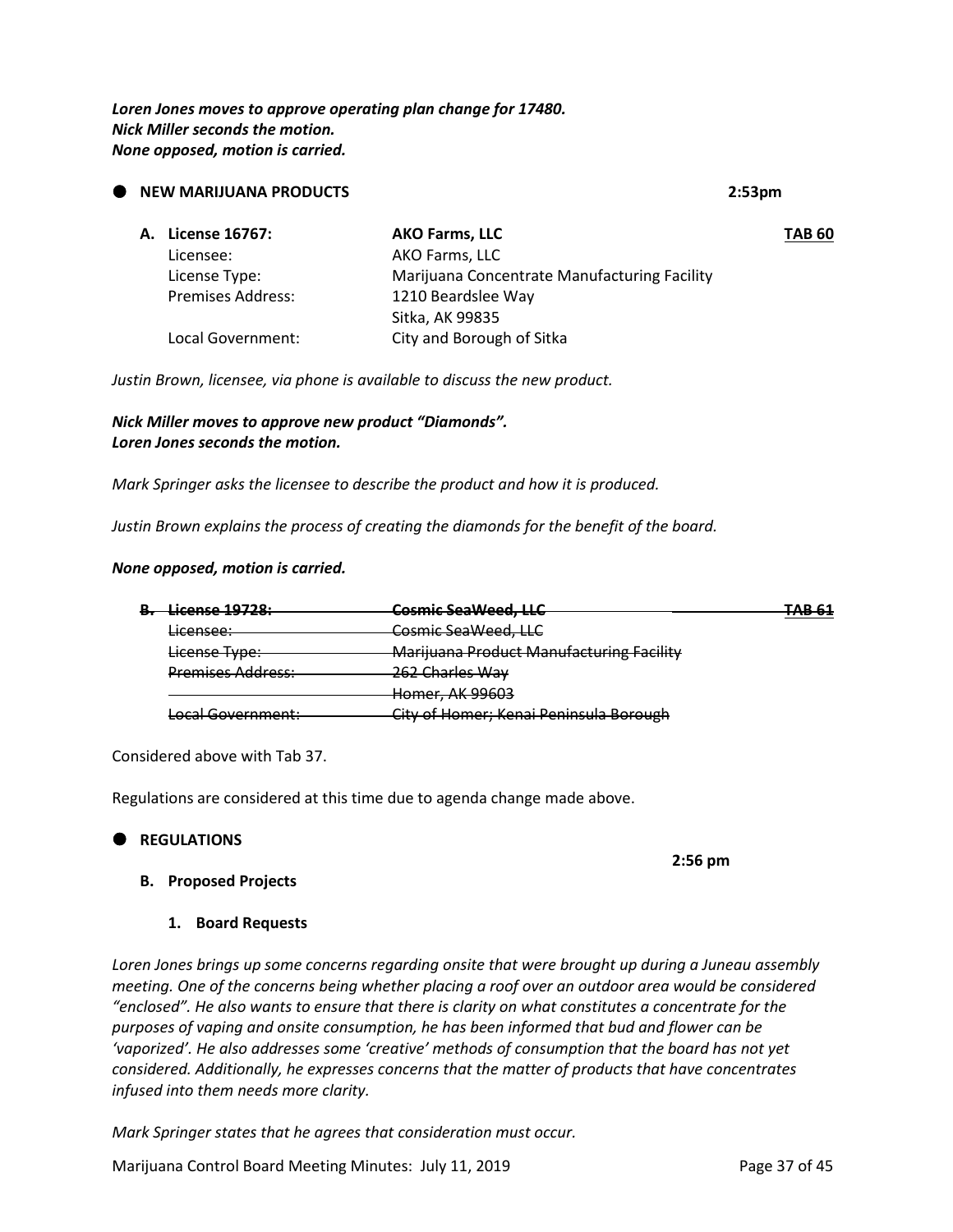*Erika McConnell states that there is more work that needs to be done for the onsite consumption cleanup and some of these topic could be address in that project.*

#### **C. Drafts for Board Review, Pending Public Comment Opportunity**

Item 1, Tab 9 considered above.

| . Fina Schadula         |                                         | TAD O  |
|-------------------------|-----------------------------------------|--------|
| Status:                 | Revised draft for board consideration   |        |
| Dotantial Roard Actions | Amend and/or put out for public comment |        |
| 2. Overlapping Premises |                                         | TAB 10 |
| Status:                 | Initial draft for board consideration   |        |

*Erika McConnell summarizes Tab 10.* 

Harriet Milks leaves the meeting at 3:10pm. Returns at 3:13pm.

*Loren Jones notes that he understands the concerns of the industry but notes that he has concerns about allowing shared spaces, he is willing to put it out for public comment.* 

Potential Board Actions: Amend and/or put out for public comment

*Erika McConnell and Mark Springer discuss the possible amendment to eliminate "a license operated" from the proposed language in 3 AAC 306.705 (d) to allow for the possibility of different licensees having shared premises space.* 

*Loren Jones moves to amend the regulation project "Overlapping Premises" as stated above. Nick Miller seconds the motion. None opposed, motion is carried.*

*Loren Jones moves to send the amended regulation project "Overlapping Premises" out for public comment. Nick Miller seconds the motion. None opposed, motion is carried.*

**3. Handler Permit Revocation TAB 11**

| Status:                  | Initial draft for board consideration   |
|--------------------------|-----------------------------------------|
| Potential Board Actions: | Amend and/or put out for public comment |

*Erika McConnell summarizes Tab 11.*

*Mark Springer asks for clarification on when a handler's permit should be revoked, he worries about employment opportunities for certain individuals who may not be able to be employed elsewhere.*

*Erika McConnell clarifies the current offenses that restrict the ability of an individual to obtain a handler's permit, she indicates that this project dealt more with issues like stealing product or allowing minors on premises rather than other criminal concerns.* 

*Loren Jones moves to put regulation project "Handler Permit Revocation" out for public comment.*

Marijuana Control Board Meeting Minutes: July 11, 2019 **Page 38 of 45** Page 38 of 45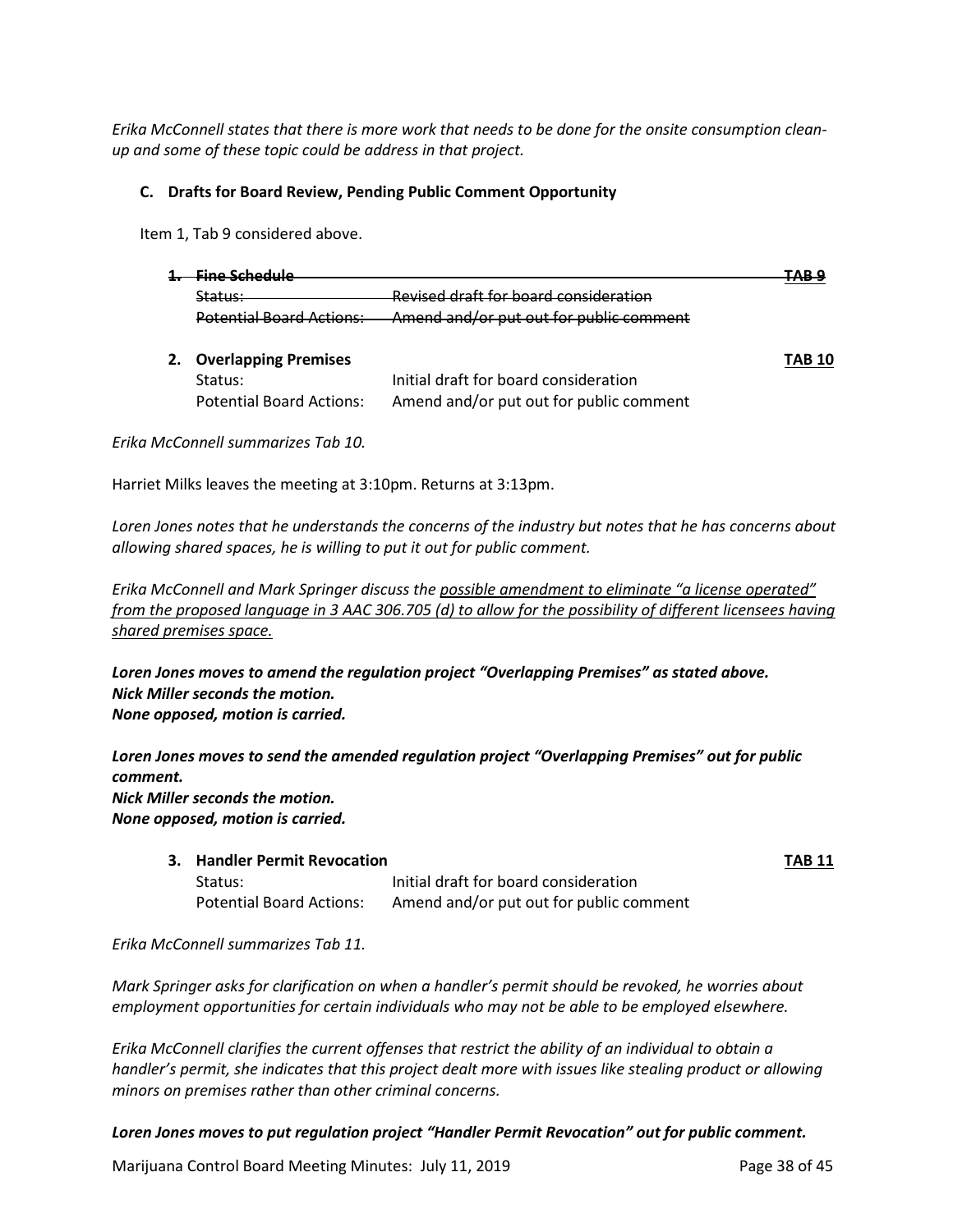## *Christopher Jaime seconds the motion. None opposed, motion is carried.*

## **D. Public Comments Received**

|                                 |                                                    | <b>TAB 12</b> |
|---------------------------------|----------------------------------------------------|---------------|
| Status:                         | Public comment period closed June 19, 2019         |               |
| <b>Potential Board Actions:</b> | Vote to adopt; OR                                  |               |
|                                 | Substantially amend and put out for public comment |               |
|                                 | 1. Tracking and Grading                            |               |

## *Erika McConnell summarizes Tab 12.*

*Loren Jones asks about the transfer of untested marijuana to manufacturers and states that it moves the onus of testing onto the manufacturer from the cultivator. He has concerns about pre-rolls that have concentrates in them that may not be tested.*

*Nick Miller states that if the marijuana was not tested then manufacturer would not be able to transfer the product to a retail shop.*

*Mark Springer states that if marijuana has failed a test the only place that should accept it would be a concentrate manufacturer, he would like to see some language changed.*

*Erika McConnell reads part of the proposed 3 AAC 306.660 that states that a failed test batch can be used to make " carbon dioxide- or solvent-based extract" and suggests using that language including "concentrate manufacturer or product manufacturer".*

*Loren Jones moves to amend to 3 AAC 306.455(c), to add language that untested/failed marijuana can only be used for certain concentrates* (carbon dioxide- or solvent-based extracts) *and that it must pass all required tests after processing. Nick Miller seconds the motion. None opposed, motion is carried.*

*Erika McConnell asks if this would be a substantial amendment.*

*Harriet Milks indicates that this would not be a substantial amendment.*

## *Loren Jones moves to accept the regulation project "Tracking and Grading" as amended. Nick Miller seconds the motion. None opposed, motion is carried.*

| 2. Testing Oversight            |                                                    | <b>TAB 13</b> |
|---------------------------------|----------------------------------------------------|---------------|
| Status:                         | Public comment period closed June 19, 2019         |               |
| <b>Potential Board Actions:</b> | Vote to adopt; OR                                  |               |
|                                 | Substantially amend and put out for public comment |               |

*Erika McConnell states that Steve Crupi from DEC may be available on the phone (he is not), she Indicates that DEC may be anticipating this matter being heard tomorrow.*

*Mark Springer states that Tab 13 is tabled until July 12, 2019.*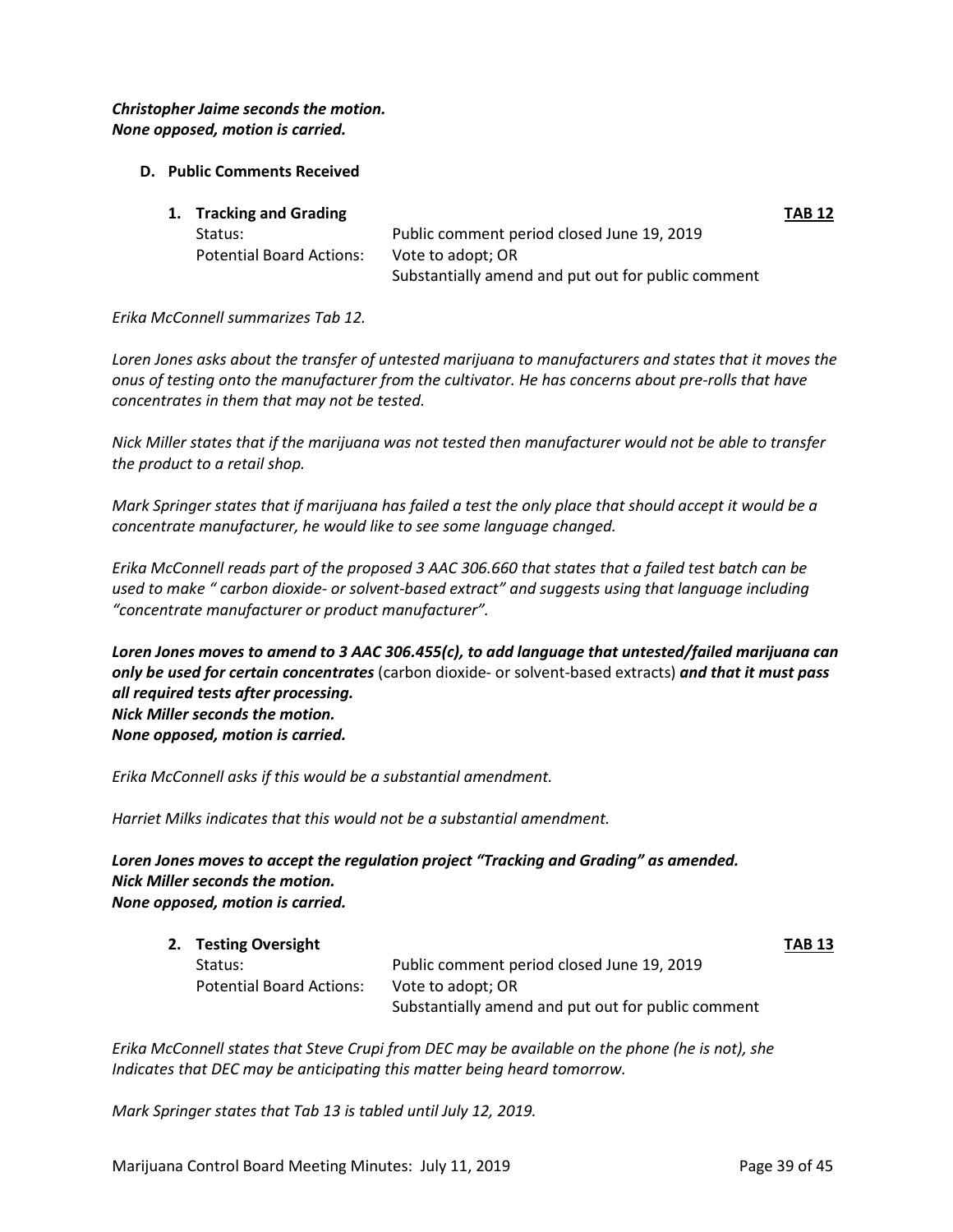## **3. On-site Consumption Clean-up TAB 14**

| Status:                  | Public comment period closed June 19, 2019         |
|--------------------------|----------------------------------------------------|
| Potential Board Actions: | Vote to adopt; OR                                  |
|                          | Substantially amend and put out for public comment |

*Erika McConnell summarizes Tab 14 and requests for clarity for how the board would like to define 'freestanding'.*

*Loren Jones indicates that he believes the definition of freestanding should include single occupancy; he realizes this interpretation may be restrictive but he believes that was the original intent.* 

*Nick Miller has concerns that writing the definition so narrow would limit the local government's ability to comment or write their own ordinances; he would like to see some middle ground reached.*

*Loren Jones states that he does not feel that either interpretation is taking out the local government's ability to narrow what is allowed. He states that he is uncomfortable with allowing each local government to independently interpret 'freestanding'.*

*Mark Springer asks Harriet Milks what authority the board has to define a term in a different title of the statute.*

*Harriet Milks explains the authority delegated to the board to define 'freestanding', she notes that the board has the ability to make their own interpretation for the purposes of their regulation due to the fact that they are citing the definition in the other title and clarifying, not changing the definition. The board has the ability at this time to work within the current definition to help define what goes on inside the freestanding building as related to the business(es) located in the building.* 

*Erika McConnell notes that Title 18 states that there is no smoking in building, but that it does allow for smoking if the building is freestanding, she notes that the legislature passed the legislation with specific circumstances under which the board could allow for smoking.*

*Harriet Milks states that it could be beneficial to look at the legislative history to see if there was a debate regarding what constitutes freestanding.*

*Christopher Jaime indicates that to him freestanding means single occupancy.*

*Mark Springer notes that the Fairbanks Cut proposal was for an outdoor area which would be part of the licensed premises but not part of the building proper.* 

*Harriet Milks indicates that smoking is allowed outside but there are restrictions regarding how close the smoking area can be to windows or ventilation systems.*

*Loren Jones moves to send the project back to staff to amend the motion based on the discussion that has occurred.*

*Nick Miller seconds the motion.*

*Mark Springer states that the definition should include a requirement that the entrance to the premises not be through another business.*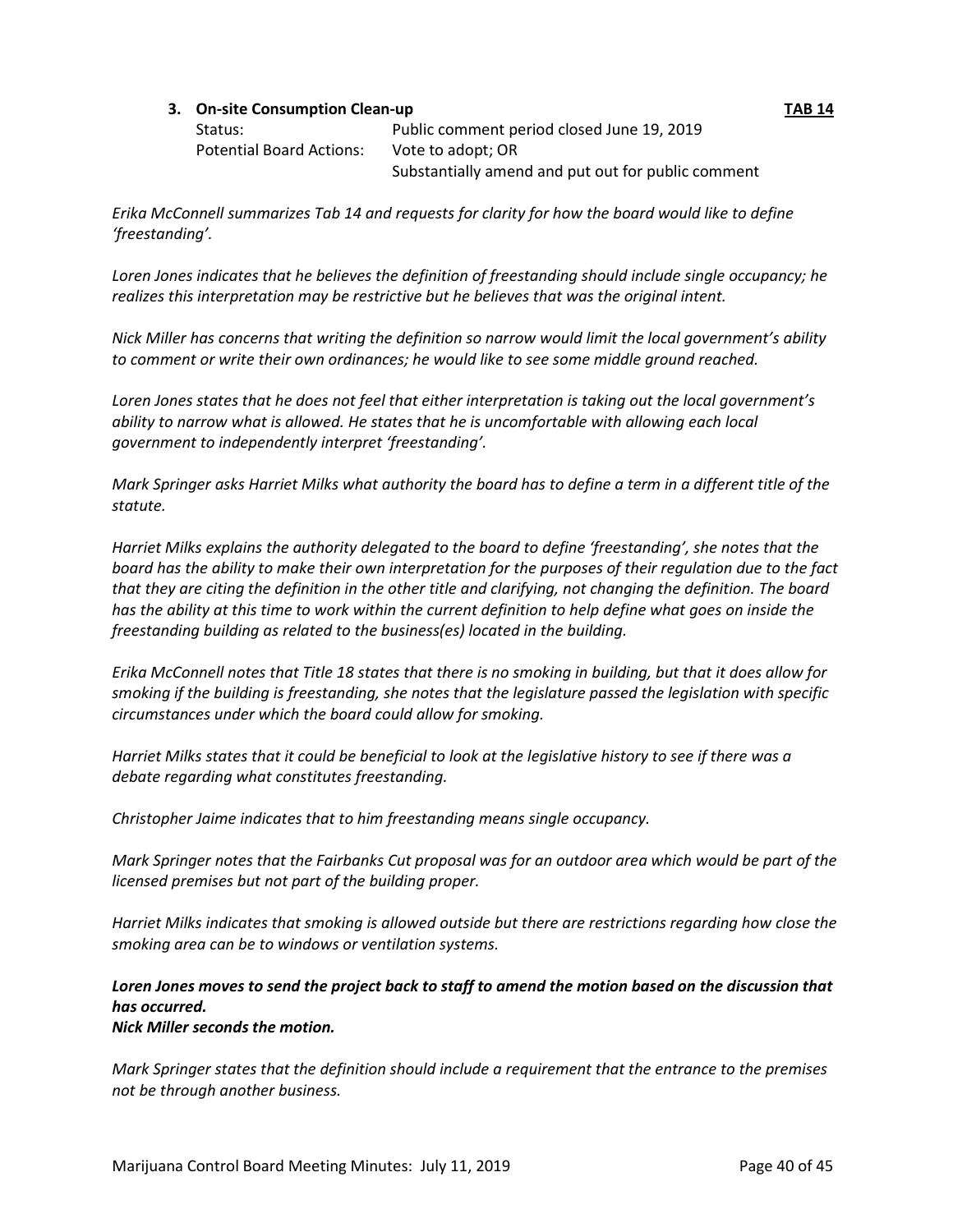*Nick Miller states that he believes ownership of the property should be considered when defining freestanding, he states that under his interpretation a strip mall would not be considered freestanding. He sees a freestanding building as one property owner.*

*Erika McConnell asks for clarification, as the construction of a strip mall does not depend on the ownership within the structure.* 

*Nick Miller states that the ownership is what matters, if the strip mall is held by a single owner and isn't touching another building, it would be "freestanding".*

*Loren Jones agrees with Harriet Milks that there may be evidence in the legislative history as to what was meant by freestanding and states that he reads the definition in the original legislation that indicates that the ownership in the building is a separate consideration from the construction.* 

*None opposed, motion is carried.*

**Meeting is recessed at 4:11pm.**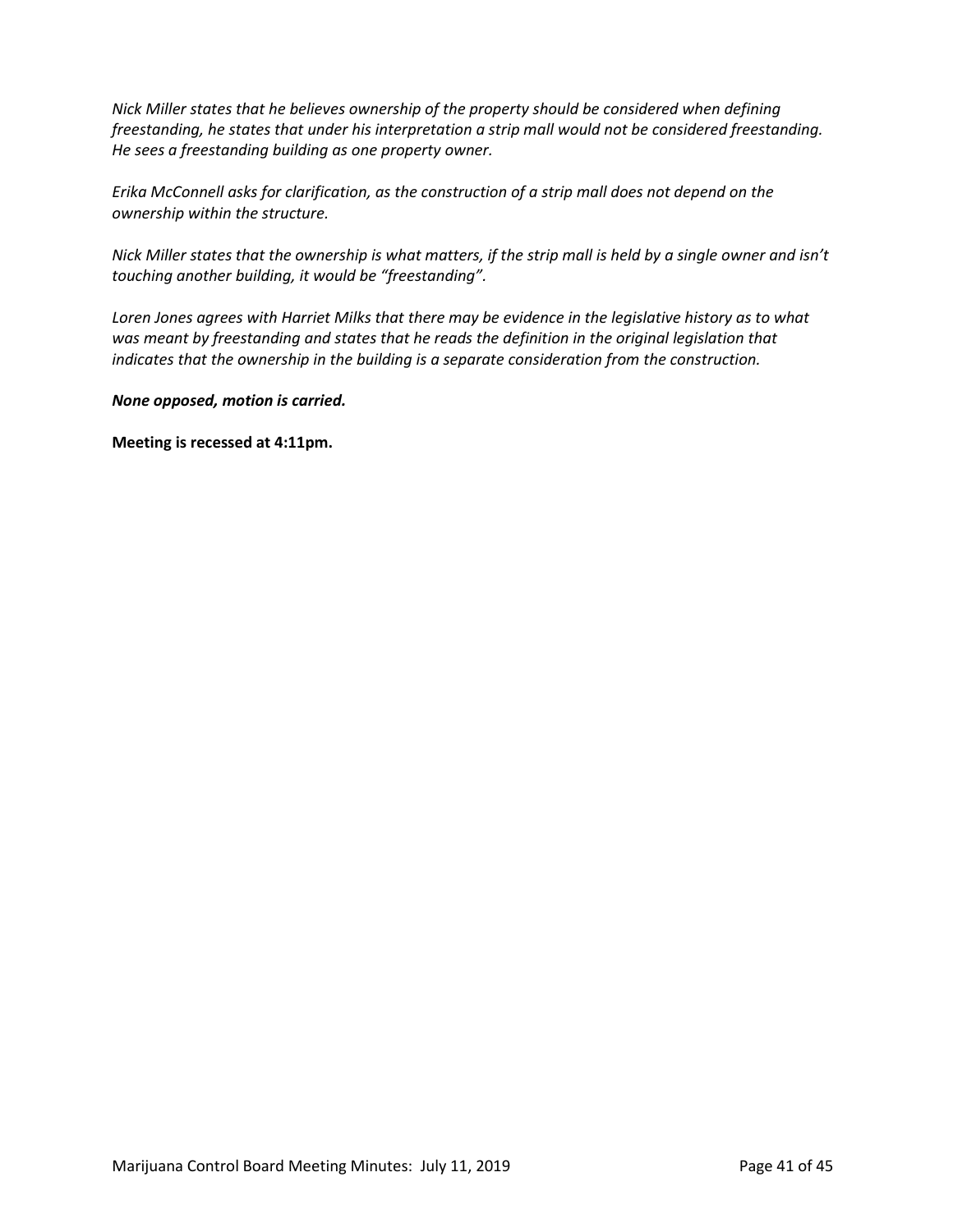# **Marijuana Control Board**

# **Meeting Minutes Continued July 12, 2019**

## **ADMINISTRATION 8:59 am**

- **A. Call to Order**
- **B. Roll Call**

## **Board Members Present**

*Mark Springer, Chair, Rural Member Loren Jones, Public Health Member Nick Miller, Industry Member Christopher Jaime, Public Safety Member*

## **Staff Present**

*Erika McConnell, Director John Church, Occupational Licensing Examiner*

## **Counsel Present**

*Harriet Milks, Assistant Attorney General*

## **REGULATIONS 9:00 am**

**D. Public Comments Received**

| 2. Testing Oversight     |                                                    | <b>TAB 13</b> |
|--------------------------|----------------------------------------------------|---------------|
| Status:                  | Public comment period closed June 19, 2019         |               |
| Potential Board Actions: | Vote to adopt; OR                                  |               |
|                          | Substantially amend and put out for public comment |               |

*Steve Crupi and Kelly Snyder, DEC Environmental Health, via phone are available to discuss Tab 13.*

*Erika McConnell gives a summary of Tab 13. She gives a breakdown of the process of testing facilities inspections and discusses the contract that the Board previous had with A2LA, an outside organization. She states that there was a legislative project to work with DEC to move testing oversight into their jurisdiction but that matter is not being pursued. Instead, staff is working with DEC to help work closely with DEC in regulation and testing.* 

*Steve Crupi discusses the standard laboratory practices that DEC is looking to define through their compliance document. He notes some of the problems that they are seeing with testing facilities. He also states that some of the public comments that have been received have been helpful and they would like to update their compliance document.*

*Mark Springer agrees that he should be allowed to update the document.*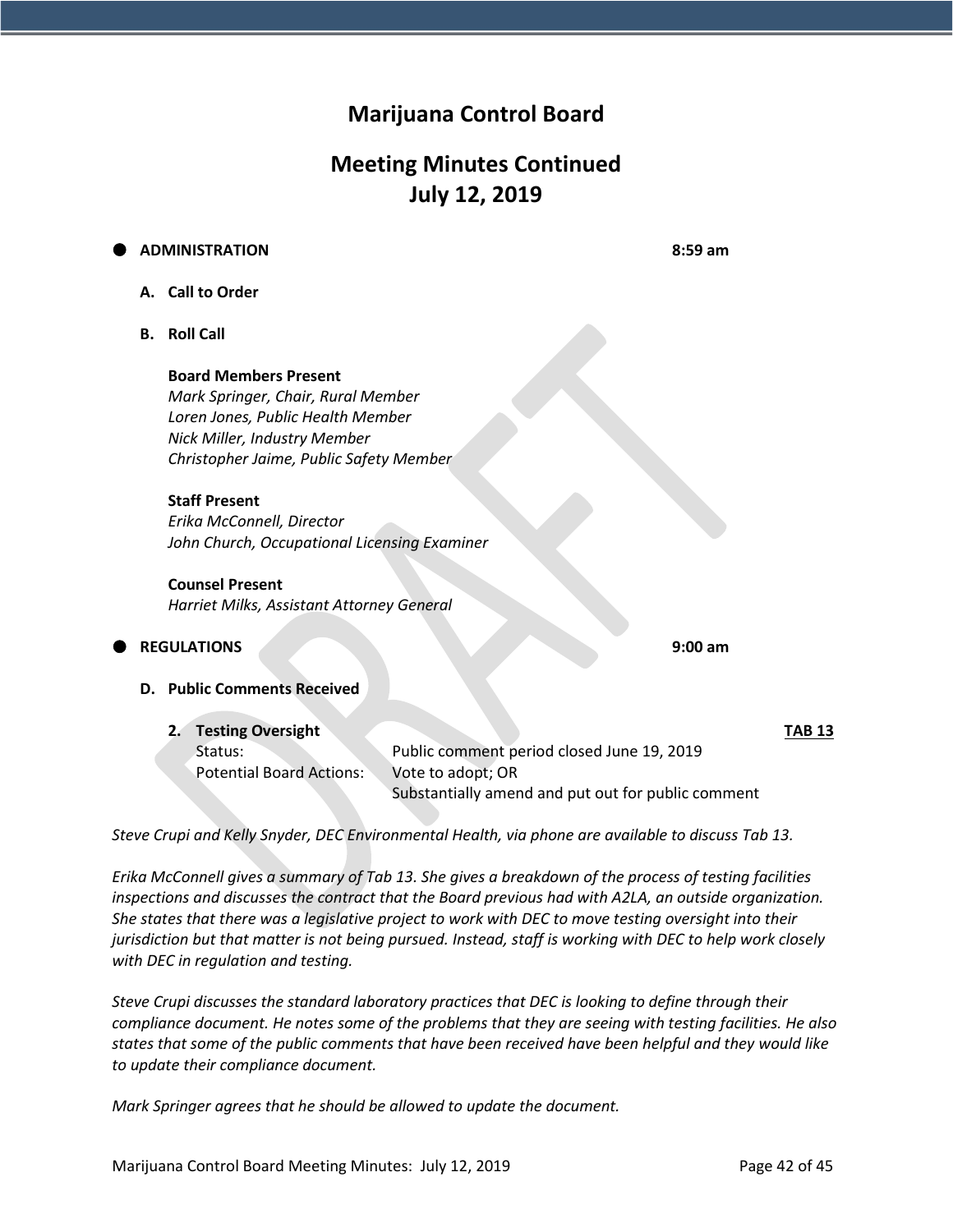*Erika McConnell states that she believes the changes discussed by Steve Crupi would require additional public comment.*

*Harriet Milks states that she is looking at the proposed changes and states that she agrees that the changes are substantial enough to require additional public comment.*

*Erika McConnell states that another option for the board would be to allow Steve Crupi to amend his document and then to put it out for public comment. At that juncture, public comment would be finished before the next board meeting.* 

*Mark Springer asks if there is a motion on this matter.* 

Loren Jones states that when a document such as a manual or federal law is adopted by reference, when *those parent organizations change the original document, the referencing regulation doesn't go back out for regulation changes related to the original document changing. He asks Harriet Milks to explain the difference between those situations and the one at hand that requires them to put it back out for public comment. He finds the board to be simply adopting a lab operation manual that could be updated by the parent organization at any time.* 

*Harriet Milks states that for this particular document it is important for the licensees and prospective licensees that will be affected by these new requirements have a chance to speak to the changes because they will need to follow the procedures outlined in the document. She states that when the state adopts a document by reference, it is the version of the document that is in place when the regulation adopts it that counts. When the document changes, the regulations will need to be updated. This is also the case for many other types of agencies where the document referenced dictates policies or guidelines that the licensees or professionals must follow.* 

*Mark Springer asks why they can't reference the documents latest version rather than referencing the version at the time of adoption. He states that there are standards and practices that state agencies such as the state hospitals follow that are documents adopted by reference, he asks if the hospitals need to republish when the standards and practices documents are changed.* 

*Harriet Milks states that the Administrative Procedures Act states that when a document is adopted by reference it must be a specific version; if the document is updated, the regulation must be updated.* 

*Loren Jones compares these changes to a situation in another division where a document was adopted by reference. It adopted a specific standards document that was significantly changed within the course of several years. His division struggled with how to keep the public noticed regarding the changes to the standards document. He states that at times, Federal regulations have been adopted by reference by using the term "current iteration" to include any changes. He finds that in the current situation when the regulations project changes they will only need to state that they are adopting the current version of the manual (specifically dated) and not take comment on the specifics of the manual document. He is uncomfortable with the idea that there will need to be a regulations change every time this document is amended.* 

*Harriet Milks states that the board may be creating a problem that does not yet exist; at this time Steve Crupi is only asking for time to amend this current document. When the regulation is adopted, it will need to reference a specific version of the compliance document that, if edited, will necessitate a change in regulation. She states that other programs post notice to their licensees and interested parties online letting them know that the referenced document is frequently changing and providing a link.* 

Marijuana Control Board Meeting Minutes: July 12, 2019 **Page 43 of 45** Page 43 of 45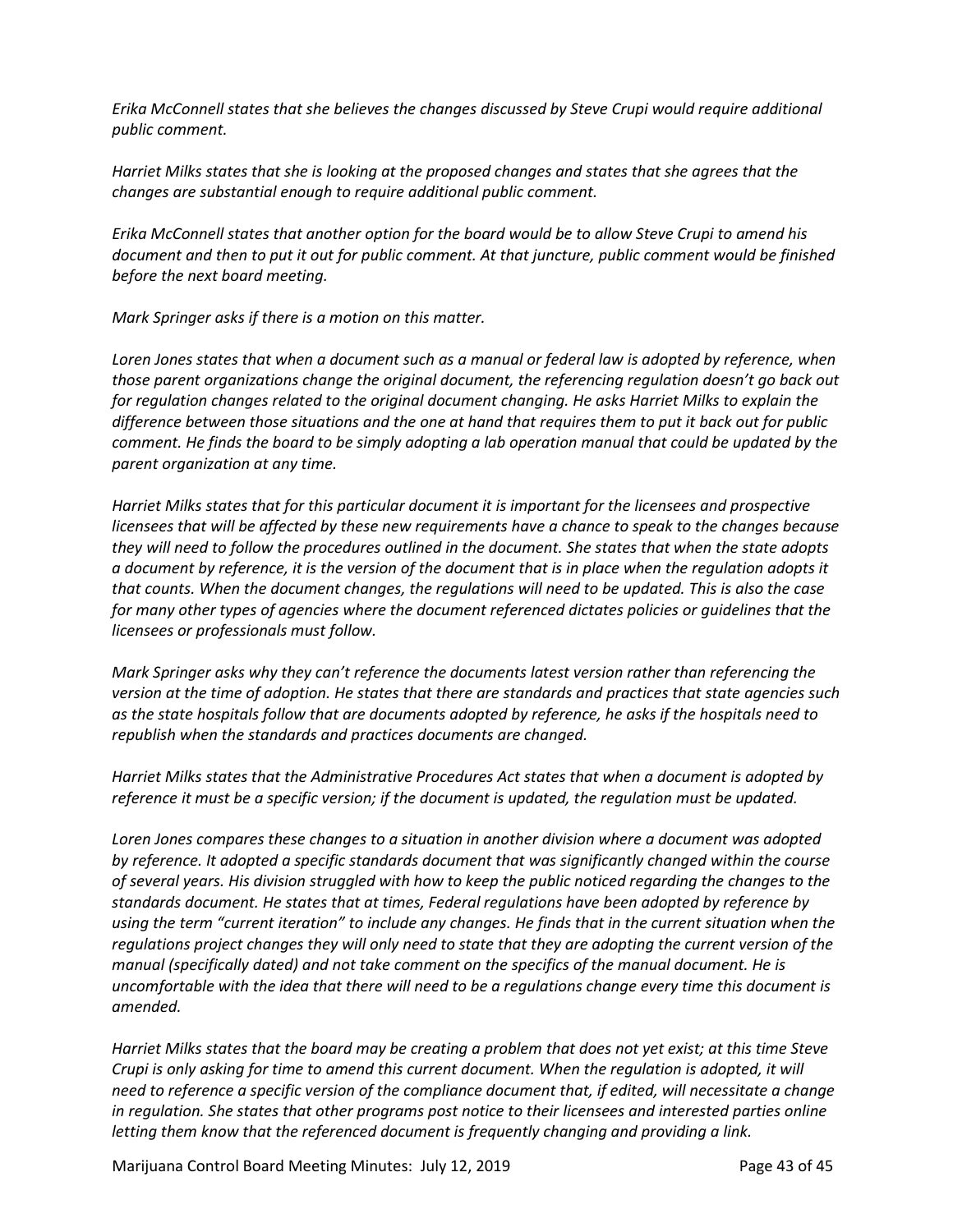*Loren Jones moves to send regulation project "Testing Oversight" back to staff for editing to allow DEC to finalize the manual and bring back to the board for review. Christopher Jaime seconds the motion.*

*Erika McConnell asks for clarification regarding the motion, if the board wishes the project to go out for public comment after revision.* 

Loren Jones states that he has not included putting it back out for public comment at this time. **However,** *he states that if the changes by DEC are considered 'substantial' and necessitate the project going back out for public comment that he adds that step to his motion.* 

*None opposed, motion is carried.*

**DIRECTOR BRIEFING Continued from 7/10/2019. 9:25 am**

#### **C. Draft Data Use Agreement with Department of Health and Human Services TAB 5**

*Erika McConnell explains that Harriet Milks and the DHHS legal counsel requested some changes. She summarizes some of the changes in the document, she does not find any of the changes to be major (commas have been added and some portions have been moved). A new version of the agreement has been provided to the board with the larger changes being highlighted in yellow.* 

*Mark Springer looks forward to the reports that will come from this agreement; he finds METRC to be an untapped resource up until now based on how much usable information is there. He states that the DHHS reports will be on the record when presented by the board.* 

*Loren Jones moves to adopt the Data Use Agreement with Department of Health and Human Services as amended and direct the Director to sign it. Nick Miller seconds the motion. None opposed, motion is carried.*

All correspondence received in th[e marijuana@alaska.gov](mailto:marijuana@alaska.gov) inbox from April 13 - June 21, 2019.

**MARIJUANA MAILBOX 9:30 am TAB 62**

*Erika McConnell indicates that IT and staff have not been able to access the shared email boxes.*

#### **PUBLIC TESTIMONY 9:32 am**

Public testimony is limited to issues not on this agenda and that are not proposed regulations. Written comments may also be submitted to the board for review during its next regular meeting via [marijuana@alaska.gov.](mailto:marijuana@alaska.gov) The call-in number is 1-800-315-6338, code 69176#.

*No comments.*

## **BOARD COMMENTS 9:33 am**

*Christopher Jaime thanks the board for the first hand lesson on how a meeting runs and looks forward to the next board meeting.*